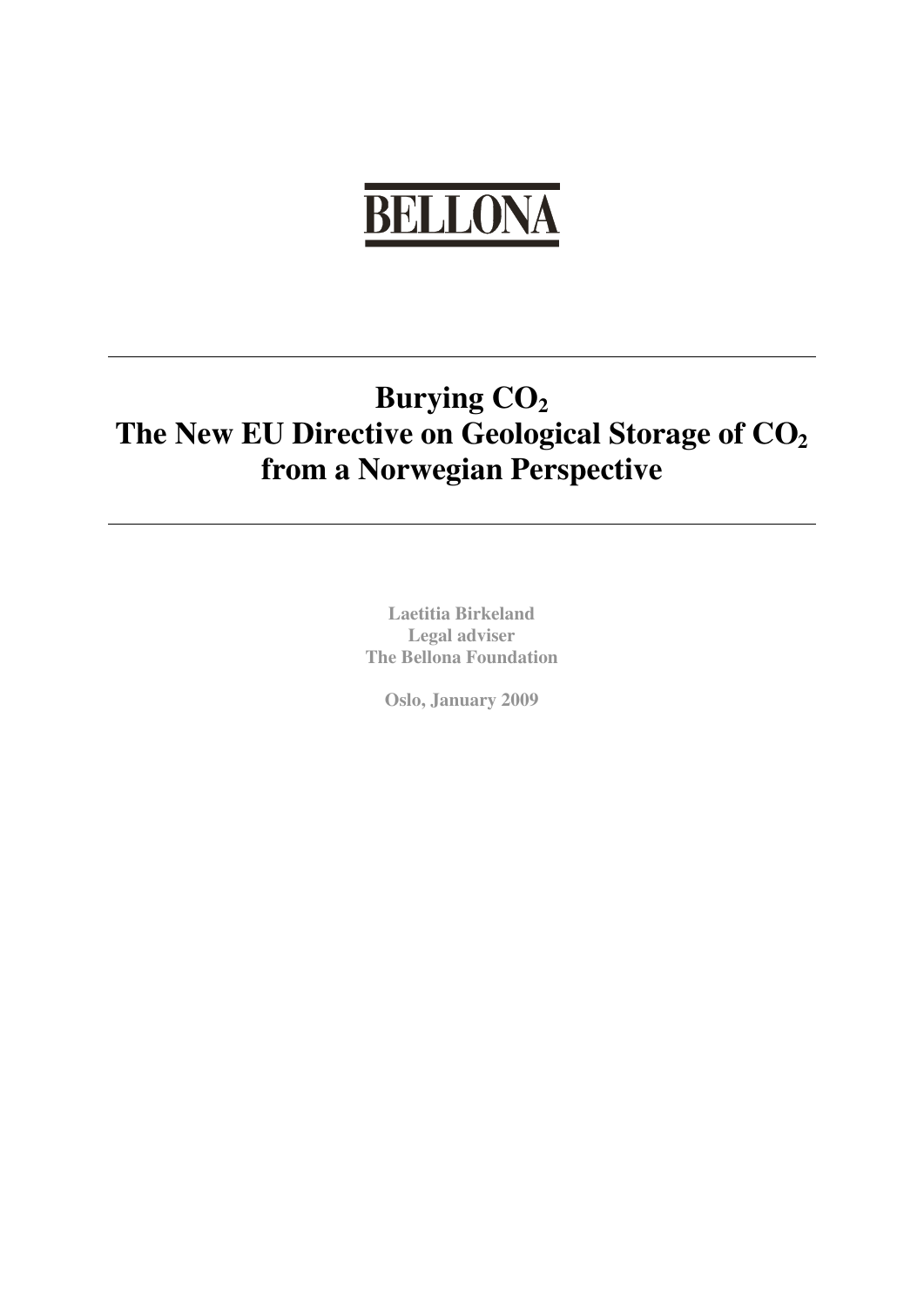# **Acknowledgements**

This paper was prepared as part of Bellona's work related to the EU Technology Platform on Zero Emission Fossil Fuel Power Plants (ZEP). Bellona would like to thank the Research Council of Norway and the Norwegian Ministry of Environment who have funded portions of Bellona's activity within ZEP.

The author would like to thank Aage Stangeland, Christine Karlsen and Michele Hege Grønbech from the Bellona Foundation for their valuable contribution to this paper.

Any errors or misrepresentations remain the author's responsibility.

Laetitia Birkeland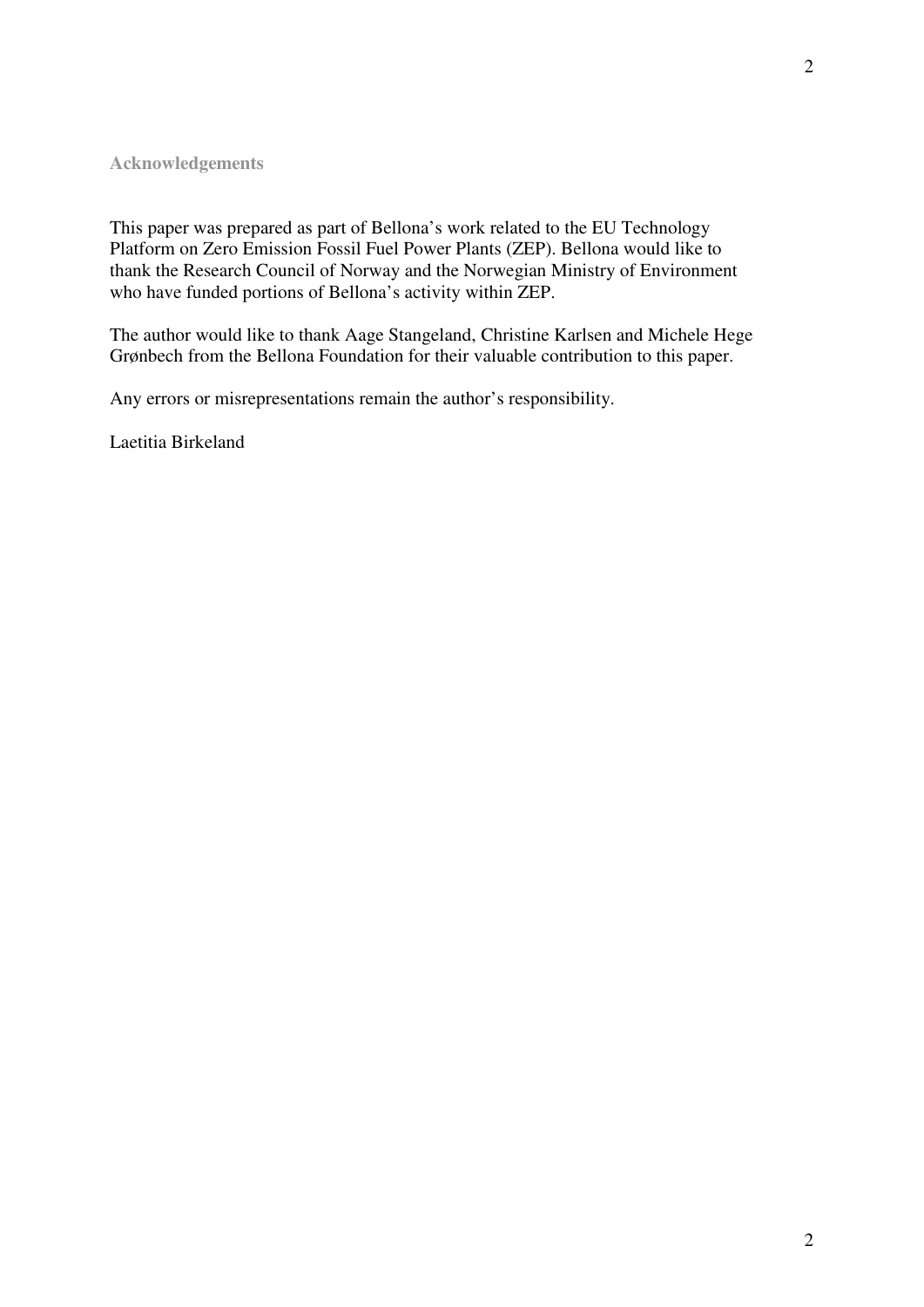# **Burying CO2 The New EU Directive on Geological Storage of CO2 From a Norwegian Perspective**

| <b>Section I</b> | <b>Introduction</b>                                                                        | 6        |
|------------------|--------------------------------------------------------------------------------------------|----------|
| <b>Section 2</b> | <b>Brief overview and Comments to the EU Directive</b>                                     | 8        |
| 2.1              | Scope of the Directive - Activities covered                                                | $\delta$ |
| 2.2              | Permitting system established by the Directive on geological storage of $CO2$              | ς        |
| 2.2.1            | <b>Storage</b>                                                                             | 9        |
| a)               | Selection of storage sites (article 4)                                                     | 9        |
| b)               | Exploration permit (article 5)                                                             | 10       |
| c)               | Storage permits (article 6 to 12)                                                          | 11       |
| $\mathbf{d}$     | Monitoring and corrective measures (article 13)                                            | 14       |
| e)               | Transfer of responsibility (article 18)                                                    | 15       |
| f                | Operator's liabilities for leakage                                                         | 16       |
| 2.2.2            | Transport and third party access to transport and storage network                          | 17       |
| 2.2.3            | Capture                                                                                    | 18       |
| 2.2.4            | Enhanced Hydrocarbon Recovery                                                              | 19       |
| 2.2.5            | Supplementary legislation at EU level relevant for CCS projects                            | 19       |
| <b>Section 3</b> | Regulatory Situation of $CO2$ Storage in Norway – The Current Regime                       | 19       |
| 3.1              | <b>Introduction</b>                                                                        | 19       |
| 3.2              | The current regime for CCS in Norway                                                       | 20       |
| 3.2.1            | State's right to use underground                                                           | 20       |
| 3.2.2            | Regulation of CCS activities through the Petroleum Act of 29. November 1996 nr.72          | 21       |
|                  | 3.2.2.1<br>Scope of application                                                            | 21       |
|                  | 3.2.2.2<br>Sleipner                                                                        | 21       |
|                  | 3.2.2.3<br>The Petroleum Act can qualify to regulate future CCS activities                 | 22       |
| 3.2.3            | Regulation of CCS activities through the Pollution Control Act of 13. Mars 1981 nr.6       | 23       |
|                  | 3.2.3.1<br>Overview                                                                        | 23       |
|                  | 3.2.3.2<br>Sleipner                                                                        | 24       |
|                  | 3.2.3.3<br>The Pollution Control Act can qualify to regulate future CCS activities         | 24       |
| <b>Section 4</b> | Recommendations on How CO <sub>2</sub> Storage Should be Regulated in Norway Following the |          |
|                  | <b>Adoption of the Directive</b>                                                           | 24       |
| 4.1              | Summary of the current legal system                                                        | 24       |
| 4.2              | <b>General Recommendations</b>                                                             | 25       |
| 4.2.1            | Free standing legislation covering all aspects of the CCS chain                            | 25       |
| 4.2.2            | Removal of the distinction between activities connected and activities not connected       |          |
|                  | to petroleum activities                                                                    | 25       |
| 4.2.3            | Clarification of permits required in the CCS chain                                         | 25       |
| 4.3              | <b>Specific recommendations</b>                                                            | 26       |
| 4.3.1            | <b>Exploration</b> phase                                                                   | 26       |
| 4.3.2            | Development of official standard for site characterisation and selection                   | 27       |
| 4.3.3            | <b>Financial Security</b>                                                                  | 27       |
| 4.3.4            | Financial Mechanism (required by article 20 of the Directive)                              | 28       |
| 4.3.4.1          | Development of infrastructure                                                              | 28       |
| 4.3.4.2          | Third part access to transport and storage network                                         | 28       |
| 4.3.5            | Competent authorities                                                                      | 29       |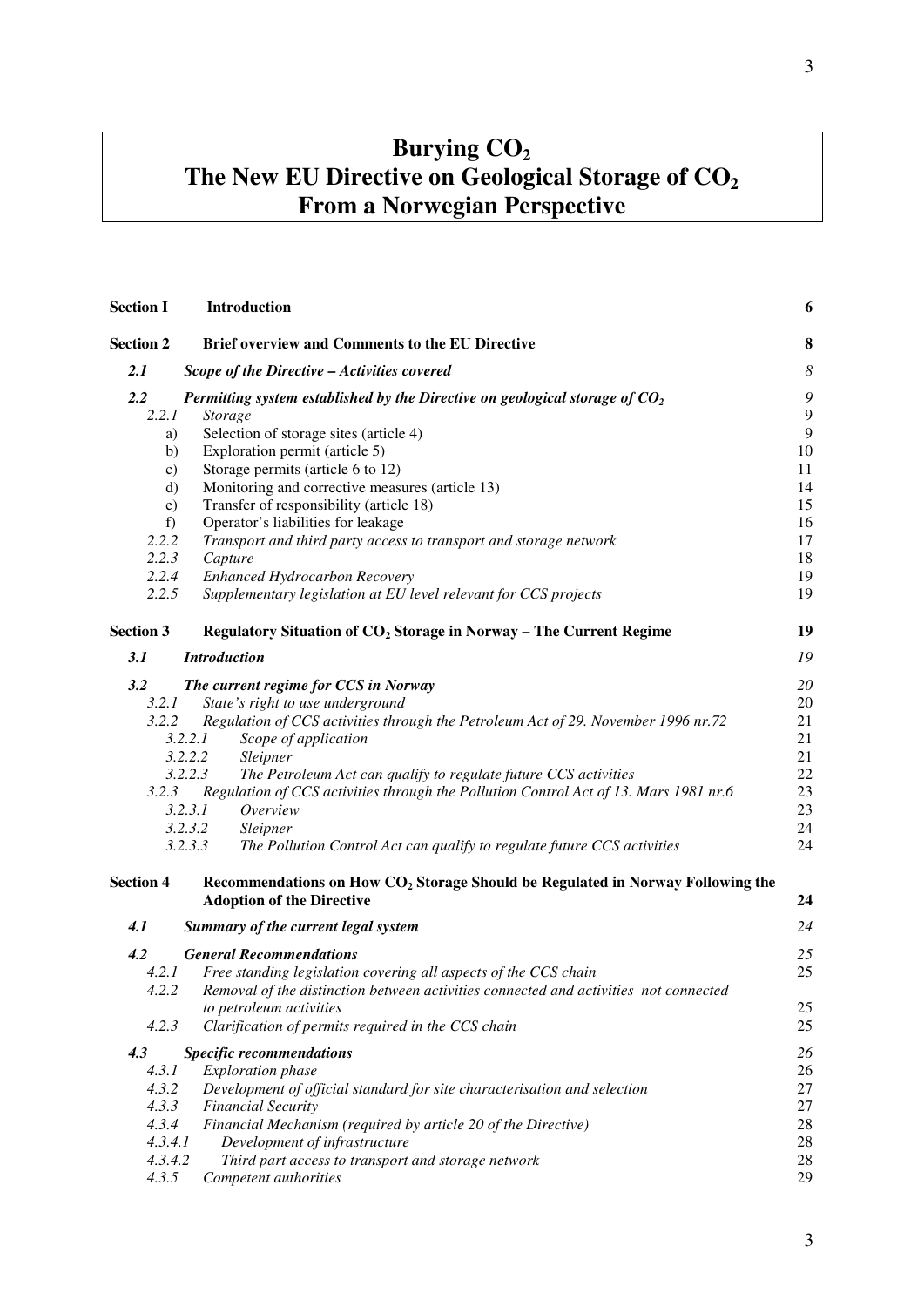| <b>Section 6</b> | <b>Summary of our Main Conclusions</b>                                            | 36 |
|------------------|-----------------------------------------------------------------------------------|----|
| 5.2.3            | Conflicts of law and conflicts of jurisdiction                                    | 36 |
| 5.2.2            | State's liability to surrender allowances                                         | 35 |
| 5.2.1            | Problem to be addressed                                                           | 35 |
| 5.2              | <b>Transboundary issues</b>                                                       | 34 |
| 5.1.2            | London Convention –cross border issue                                             | 34 |
| 5.1.1            | <b>OSPAR Convention – missing ratification</b>                                    | 34 |
| 5.1              | Barriers at International level for Offshore $CO2$ storage                        | 33 |
| Section 5        | Legal barriers at International level and transboundary issues                    | 33 |
|                  | 4.3.7.3<br>Liability for damages to property rights or to other natural resources | 33 |
|                  | 4.3.7.2<br>Liability for damage to the climate change                             | 32 |
|                  | 4.3.7.1<br>Liabilities for damage to the environment                              | 31 |
| 4.3.7            | Liabilities                                                                       | 31 |
| 4.3.6            | External controller                                                               | 31 |
|                  |                                                                                   |    |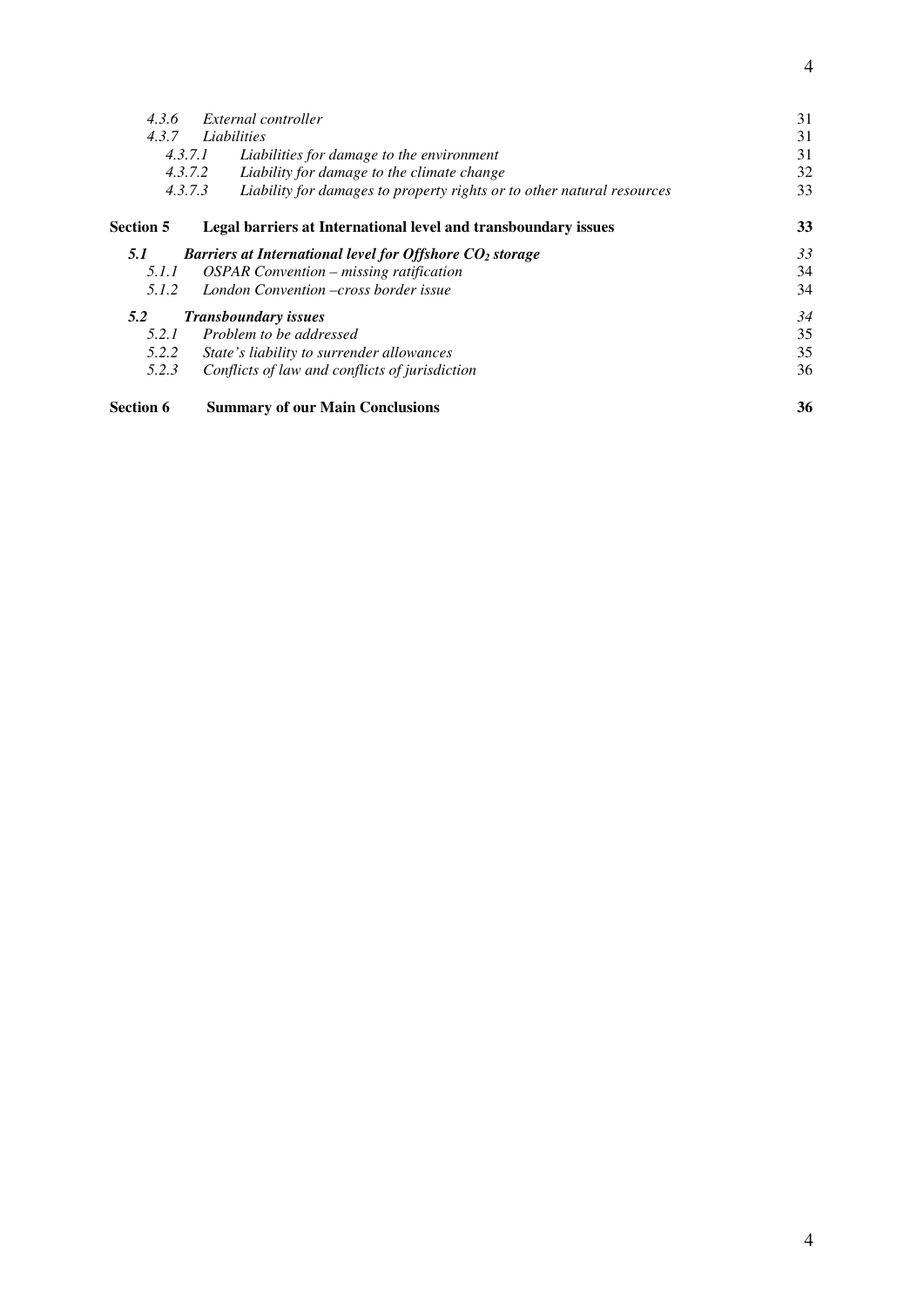# **LIST OF ABBREVIATIONS AND ACRONYMS**

| <b>BERR</b>     | Department for Business, Enterprise and Regulatory Reform (UK)              |
|-----------------|-----------------------------------------------------------------------------|
| <b>CCS</b>      | Carbon Capture and Storage                                                  |
| CO <sub>2</sub> | Carbon dioxide                                                              |
| EEZ             | Extended Economic Zone beyond territorial waters                            |
| <b>EFTA</b>     | European Free Trade Association                                             |
| <b>ELD</b>      | Environmental Liability Directive 2004/35/EC                                |
| <b>EOR/EHC</b>  | Enhanced Oil Recovery/Enhanced Hydrocarbon Recovery                         |
| EU              | European Union                                                              |
| <b>ETS</b>      | Emission Trading Scheme for sale and purchase of $CO2$ credits              |
| <b>ESA</b>      | <b>EFTA Surveillance Authority</b>                                          |
| <b>IEA</b>      | <b>International Energy Authority</b>                                       |
| <b>IPCC</b>     | Intergovernmental Panel on Climate Change                                   |
| <b>IPPC</b>     | Integrated Pollution Prevention Control (Directive)                         |
| <b>NCS</b>      | Norwegian Continental Shelf                                                 |
| <b>OED</b>      | The Norwegian Oil and Energy Department                                     |
| <b>OSPAR</b>    | (Oslo-Paris) Convention for the Protection of the Marine Environment in the |
|                 | North East Atlantic                                                         |
| <b>PDO</b>      | Plan for Development and Operation                                          |
| <b>PPP</b>      | Private&Public Partnership                                                  |
| <b>SFT</b>      | The Norwegian Pollution Control Authority                                   |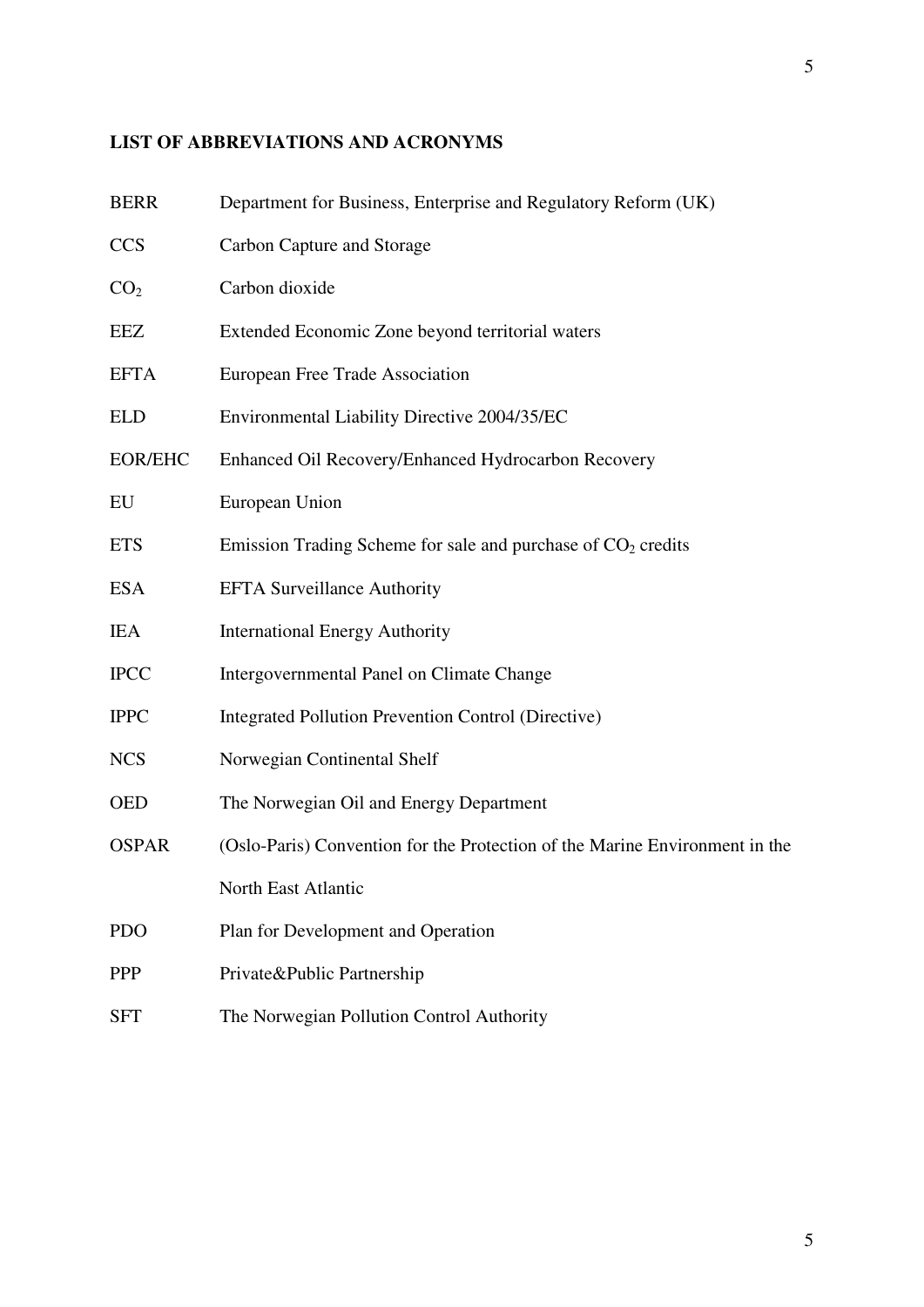# **Section I** Introduction

 $\overline{a}$ 

On January 23, 2008 the European Commission proposed a major package of measures to achieve the EU's ambitious targets for fighting climate change and promoting renewable energy up to 2020 and beyond<sup>1</sup>.

On December 17, 2008 – and after intensive debates and negotiation between the EU Parliament and the Council to reach an agreement - the Climate and Energy package was eventually adopted and will help to transform Europe into a low-carbon economy and increase its energy security<sup>2</sup>.

While energy efficiency and renewables are in the long term the most sustainable solutions both for security of energy supply and climate, global greenhouse gas emissions (GHG) cannot be reduced sufficiently if we do not also use other options such as  $CO<sub>2</sub>$  Carbon Capture and Storage ("CCS"). The process consists of capturing the  $CO<sub>2</sub>$  from its source, compressing it, transporting it either by pipeline or ship to an offshore or onshore location, and injecting it underground in geological formations for permanent storage. The primary application of CCS is to reduce  $CO<sub>2</sub>$  emissions from power generation plants (mainly coal or gas fired power stations) but it can also be used in other  $CO<sub>2</sub>$  intensive industries, such as cement, iron and steel, oil and gas processing and chemicals. If implemented without delay and deployed in all industry sectors, CCS could reduce  $CO<sub>2</sub>$  emissions in the EU by 54% by  $2050<sup>3</sup>$ . The key is to kick-start wide-scale deployment of CCS to make it commercially viable by 2020. According to an in-depth investigation carried out by the European Technology Platform for Zero Emission Fossil Fuel Power Plants (ZEP<sup>4</sup>) in 2008, a total of 10-12 demonstration projects are required in order to demystify CCS for all players within the value chain and achieve commercialisation by  $2020^5$ .

As part of its Energy package, the EU has now adopted a Directive on the geological storage of  $CO<sub>2</sub>$ . The Directive provides a regulatory framework for  $CO<sub>2</sub>$  storage activities, which should allow potential developers and investors to adequately assess and manage their risks and liabilities with respect to  $CO_2$  geological<sup>6</sup> storage and consequently facilitate the adoption

<sup>&</sup>lt;sup>1</sup>Communication from the Commission to the European Parliament, the Council, the European Economic and Social Committee and the Committee of the Regions - 20 20 by 2020 - Europe's climate change opportunity http://eur-lex.europa.eu/LexUriServ/LexUriServ.do?uri=COM:2008:0030:FIN:EN:HTML 2.

Texts adopted on Wednesday 17 December 2008: http://www.europarl.europa.eu/sides/getDoc.do?pubRef=- //EP//TEXT+TA+20081217+TOC+DOC+XML+V0//EN&language=EN#formats. It sets the following ambitious targets for 2020 : a) cutting greenhouse gases by at least 20% of 1990 levels (30% if other developed countries commit to comparable cuts); b) increasing use of renewables (wind, solar, biomass, etc) to 20% of total energy production (currently  $\pm 8.5\%$ ); c) cutting energy consumption by 20% of projected 2020 levels - by improving energy efficiency.

 $3$  A. Stangeland, Scenarios for global  $CO<sub>2</sub>$  emissions, Bellona Paper, Oslo, Norway,

http://www.bellona.org/filearchive/fil\_Stangeland\_-\_Bellona\_Paper-\_Model\_for\_CO2\_capture\_potential.pdf Founded in 2005, the European Technology Platform for Zero Emission Fossil Fuel Power Plants (ZEP) is a broad coalition of stakeholders united in their support for CO2 Capture and Storage (CCS) as a key technology for combating climate change.

<sup>&</sup>lt;sup>5</sup> ZEP's proposal - EU Demonstration Programme for CO2 Capture and Storage (CCS), 10 November 2008: http://www.zero-emissionplatform.eu/website/library/index.html - etpzeppublications<br><sup>6</sup> There exist storage options other than geological storage such as storage in the water column and mineral

storage. However storage in the water column is considered to present a high environmental risk and mineral storage is currently the subject of research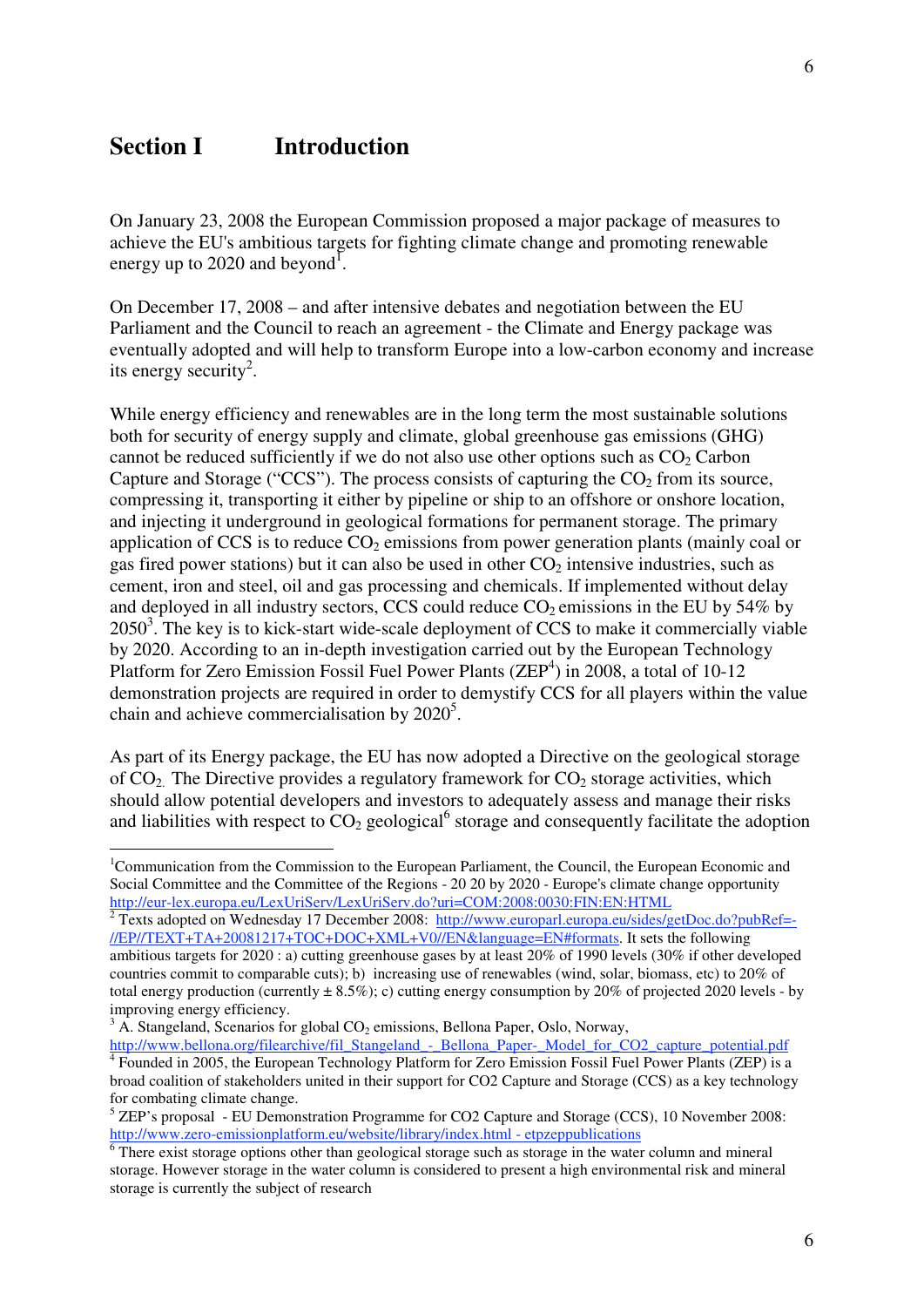and deployment of CCS. The Directive, as adopted in its final version December 17, 2008, does not contain major changes<sup>7</sup> compared to the Commission's initial proposal and the Parliament's version<sup>8</sup>. The key elements remain in place, but the text has been clarified and strengthened in the course of the negotiations.

Member States will now have to incorporate this Directive into national legislation within two years after its publication and transmit the relevant provisions to the European Commission<sup>9</sup>. As the legal act is a Directive, it only establishes objectives and general requirements for  $CO<sub>2</sub>$ storage while leaving the details of the implementation to the Member States. Consequently there will be some variation in transposition and implementation across Europe.

Although Norway is not part of the European Union, the Directive on  $CO<sub>2</sub>$  storage is expected to be implemented in Norway as a consequence of its participation in the European Economic Area  $(EEA)^{10}$ . It is therefore essential to understand the legal framework and to anticipate the consequences it will imply for Norway and particularly for Norwegian stakeholders. For simplicity, any reference to the term "Member State" in the following includes Norway.

The purpose of this study is to analyse the legal framework established by the Directive on geological storage of  $CO<sub>2</sub>$  in order to anticipate some of the legal issues and challenges that Norway might meet when implementing the Directive in its national legislation.

Section 2 summarises and comments on the aspects of the Directive that we consider to have particular interest, either in regard to the legal issues they can raise or in regard to their implication for stakeholders. This review is therefore limited in its scope and is not intended to give a comprehensive description of all aspects of the Directive.

Section 3 gives a description of the current legal regime for CCS in Norway which is mainly based on the Petroleum Act and the Pollution Control Act.

Section 4 gives recommendations on which considerations should be taken into account when implementing the Directive in Norway.

Section 5 briefly describes the remaining legal barriers for CCS at the international level and discusses transboundary issues.

Section 6 provides a summary of our main conclusions.

Except regarding monitoring after transfer of responsibility and the financial contribution attached to it.<br><sup>8</sup> Chris Davise Bapart: http://www.ayrongel.ayrong.av/sideo/setDee.de?pybBef=//ED//TEVT+BEDOPT+ <sup>8</sup> Chris Davies Report: http://www.europarl.europa.eu/sides/getDoc.do?pubRef=-//EP//TEXT+REPORT+A6-2008-0414+0+DOC+XML+V0//EN&language=EN - title1

<sup>&</sup>lt;sup>9</sup> In the meantime, the Commission will prepare and adopt guidelines on a number of crucial issues including the composition of the CO2 stream, transfer of responsibility and the calculation of the financial contribution for the post-transfer period, to help Member States implement the requirements of the directive. It will also establish an information exchange between the competent authorities of the Member States. Moreover, the scientific panel intended to help the Commission review the draft storage permits and draft decisions approving the transfer of responsibility will be established. Finally, the Monitoring and Reporting guidelines under the Emissions Trading Directive are in the process of being amended in view of the inclusion of CCS in the ETS. See "Questions and Answers on the directive on the geological storage of carbon dioxide" point 17 :

http://europa.eu/rapid/pressReleasesAction.do?reference=MEMO/08/798&format=HTML&aged=0&language= EN&guiLanguage=en

 $\frac{10}{10}$  The Directive shall however first be discussed for adoption at the EEA level.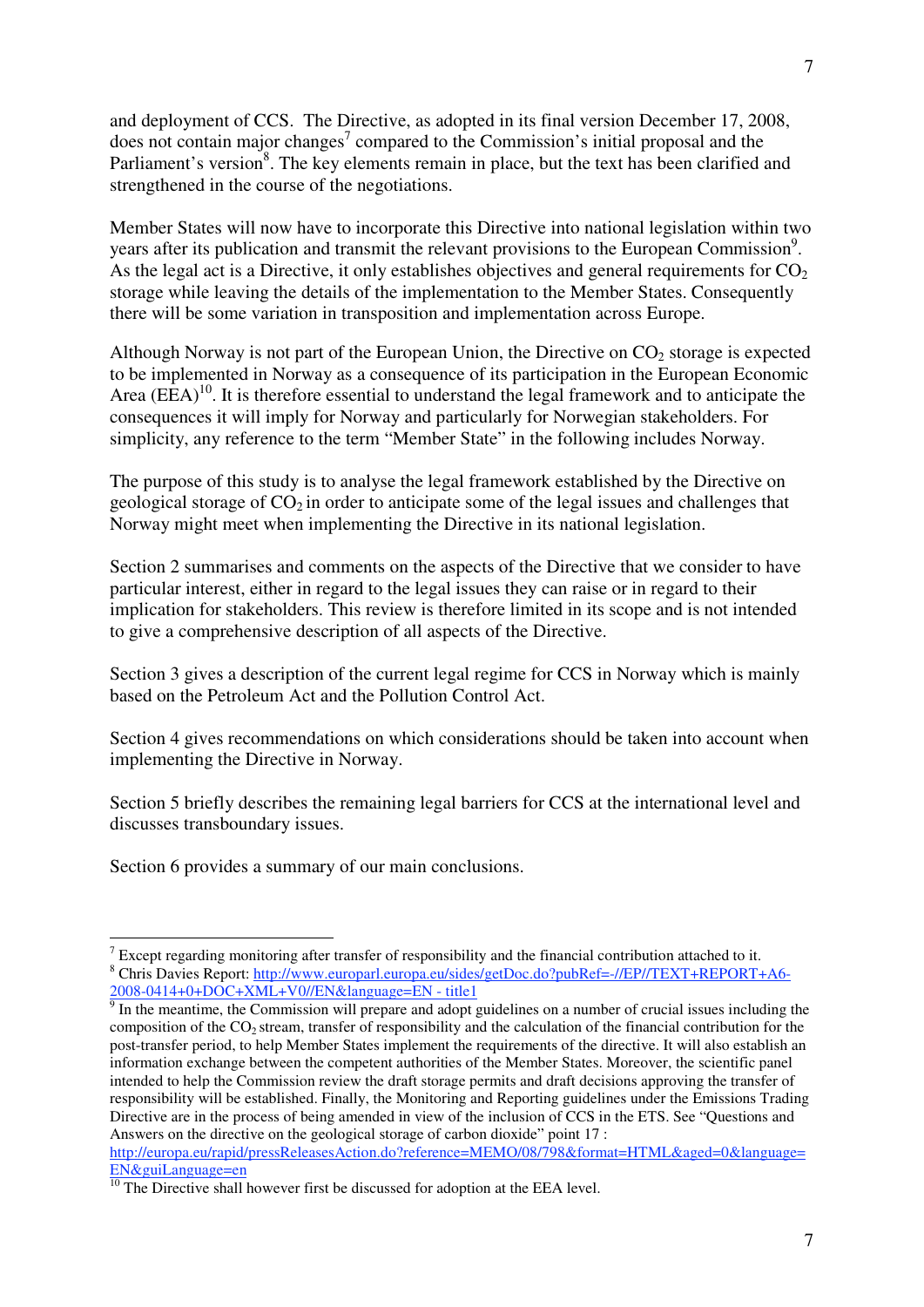# **Section 2 Brief overview and Comments to the EU Directive**

We will briefly review the scope of application and activities covered by the Directive on  $CO<sub>2</sub>$ storage before describing the permitting system established by the Directive.

# **2.1 Scope of the Directive – Activities covered**

Storage

- The main scope of the Directive is to establish a new regulatory framework for  $CO<sub>2</sub>$ storage.
- Capture and transport of  $CO<sub>2</sub>$  are not addressed in the Directive as a number of legislative instruments are already in place to manage some of the environmental risks of CCS. Indeed  $CO<sub>2</sub>$  capture is regulated under Directive 96/61/EC of September 24, 1996 concerning integrated pollution prevention and control for certain industrial activities (IPPC Directive) and both  $CO<sub>2</sub>$  capture and pipeline transport are regulated under Directive 85/337/EEC of June 27, 1985 on the assessment of the effects of certain public and private projects on the environment.
- The Directive does not cover the activity of Enhanced Hydrocarbon Recovery (EHR) unless the activity is combined with geological storage of  $CO<sub>2</sub><sup>11</sup>$ .

#### Area covered

• The Directive only regulates the storage of  $CO<sub>2</sub>$  inside the European Union and the European Economic Area (when incorporated into the EEA Agreement, as it is expected), and the storage of  $CO<sub>2</sub>$  beyond this area is not permitted (articles 2-1 and 2-3). However, storing  $CO<sub>2</sub>$  emissions outside the European Union (and EEA) is not banned, but any emissions so stored will receive no credit under the EU Emission Trading System (ETS), thus providing little incentive to store carbon dioxide abroad<sup>12</sup>.

Geological storage

 $\overline{a}$ 

The Directive only regulates and allows geological storage, either onshore or offshore. Storage in the water columns is specifically prohibited (as it is considered to present great environmental risks) and mineral storage is currently the subject of research<sup>13</sup>. The two main kinds of geological formations that can be used for  $CO<sub>2</sub>$ storage are the depleted oil and gas fields, and the saline aquifers (groundwater bodies whose salt content makes them unsuitable for drinking water or agriculture).

<sup>&</sup>lt;sup>11</sup> The original Draft directive was silent about EHR activities. The European Committee on Environment was in favour of excluding such activities.

<sup>&</sup>lt;sup>12</sup> See Ouestions and Answers on the directive on the geological storage of carbon dioxide

<sup>&</sup>lt;sup>13</sup> See Questions and Answers on the directive on the geological storage of carbon dioxide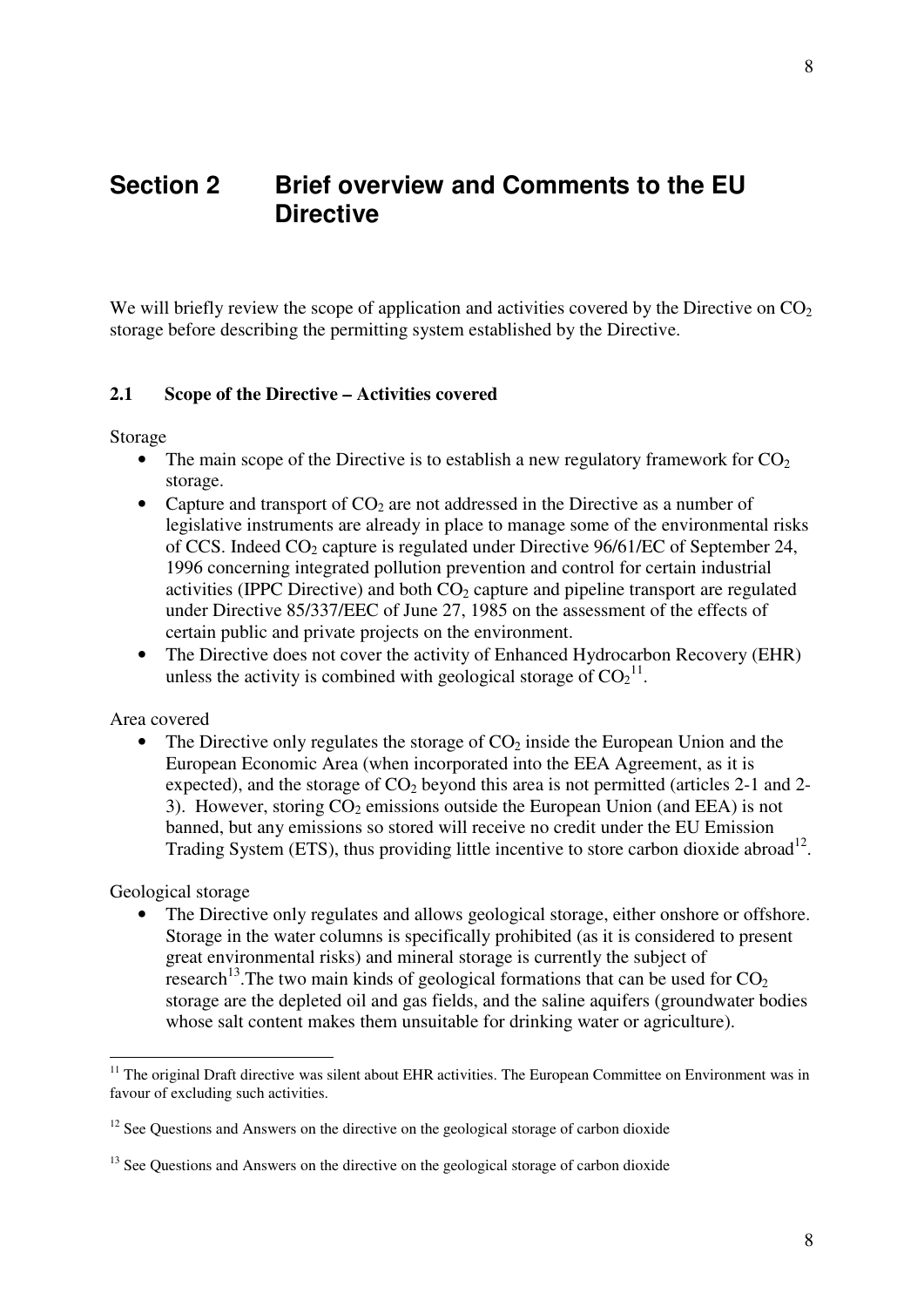CCS Projects covered

• The Directive will not apply to projects undertaken for research, development or testing of new products and processes with a total intended storage under 100 kilo  $t$ onnes<sup>14</sup>. It also means that the expected demonstration projects will be covered by the Directive, as long as they have a total intended storage capacity of more than 100 kilo tonnes.

#### Not mandatory

• The Directive does not make CCS mandatory. It enables carbon capture and storage by providing a framework to manage environmental risks and remove barriers in existing legislation. Whether CCS is taken up in practice will be determined by the carbon emission price and the cost of the technology<sup>15</sup>. It will be up to each operator to decide whether it makes commercial sense to deploy CCS. However this situation may evolve, in particular as a way to help the EU meet the expected up-scaling of its emission reductions from 20 to 30 percent by 2020 (from 1990 levels).

# **2.2** Permitting system established by the Directive on geological storage of  $CO<sub>2</sub>$

Below, we review the aspects of the Directive that we consider having a particular interest, either in regards to the legal issues they can raise, or in regards to their implication for stakeholders. This review is therefore limited in its scope and is not intended to give a comprehensive description of the Directive.

# *2.2.1 Storage*

a) Selection of storage sites (article 4)

Member States have the right to determine the areas within their territory from which storage sites may be selected. This includes the right for Member States not to allow any storage in parts or on the whole of their territory, or to give priority to an other use of the underground such as exploration, production and storage of hydrocarbons or geothermal use of aquifer<sup>16</sup>.

In practise, it can be expected that States will decide in advance which areas ("block") of their territory will be open for  $CO<sub>2</sub>$  storage (after a pre-exploration phase conducted in the same manner as is the norm for petroleum activities in Norway) and that they will invite tenders to apply for exploration or storage permits.

<sup>&</sup>lt;sup>14</sup> There was discussion during fall 2008 on whether demonstration projects should or should not be included. While the European Committee on environment suggested full application of the Directive to demonstration projects without threshold, the Committee on Industry suggested a threshold of 150 kt in order to exclude the presently initiated R& D pilot projects initiated in several EU countries

<sup>&</sup>lt;sup>15</sup> See Ouestions and Answers on the directive on the geological storage of carbon dioxide

<sup>&</sup>lt;sup>16</sup> Recital 19 and Article 4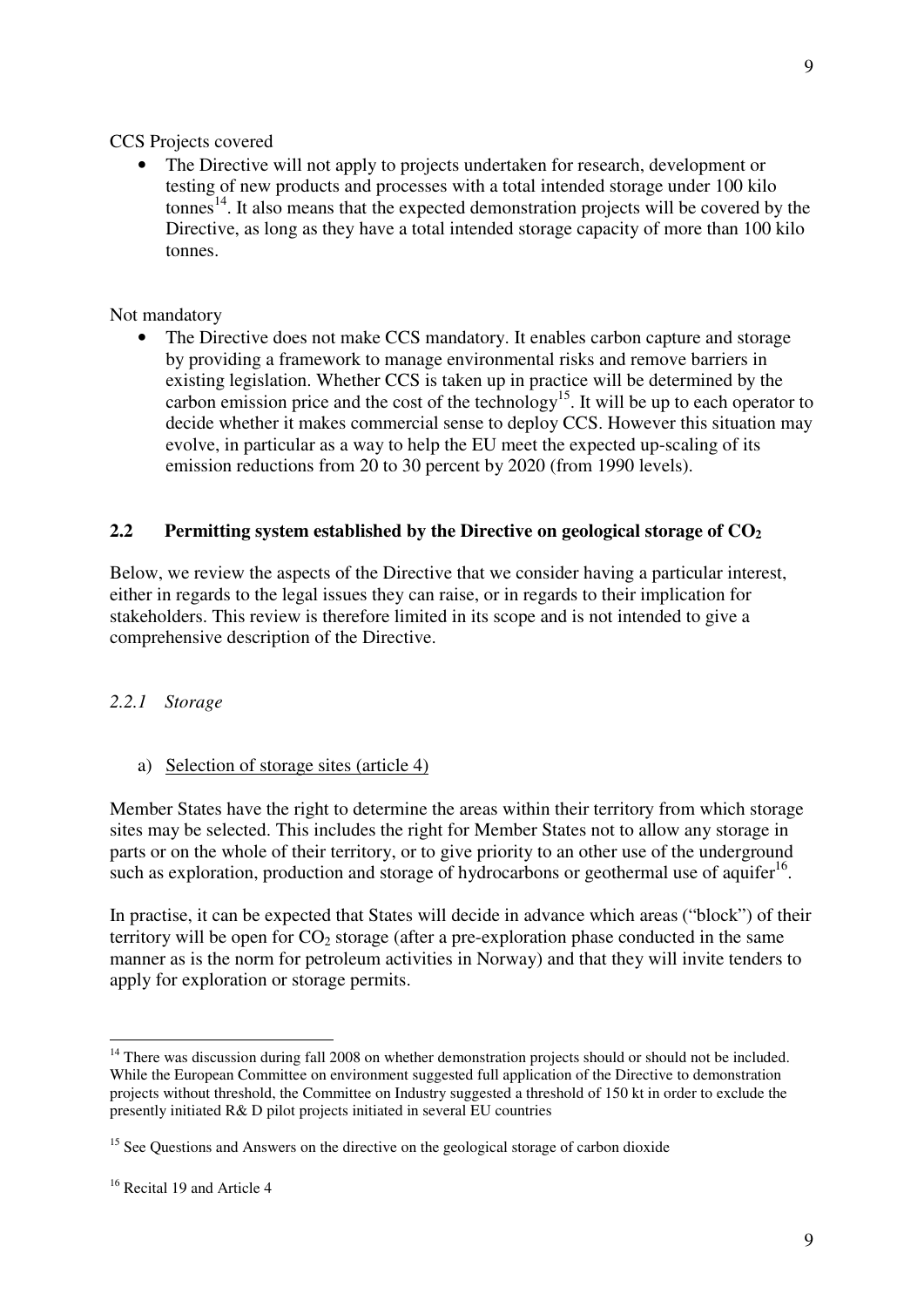The selection of the appropriate storage site is crucial to ensure that the stored  $CO<sub>2</sub>$  will be completely contained for the indefinite<sup>17</sup> future. A site should therefore only be selected as an appropriate storage site, if there is no significant risk of leakage, and if no significant environmental or health risks exist.

For site selection, a detailed analysis of the potential site must be carried out according to specific criteria specified in Annex I of the Directive<sup>18</sup>, including modelling of the expected behaviour of  $CO<sub>2</sub>$  following injection. This analysis is carried out by the potential operator according to best practices at the time of the assessment and is then submitted to the Member State's competent authority. The competent authority reviews the information and if it is satisfied that the site presents neither significant risk of leakage nor health or environmental risks, it issues a draft permit decision, transferred thereafter to the European Commission for review.

In order to ensure consistency for site selection within EU Member States, the Commission will establish an exchange of information and best practices between the competent authorities of the Member States (recital 22). For the early storage projects the Directive includes an additional safeguard as the Commission may review the draft permits with the assistance of a Scientific Panel of technical experts.

b) Exploration permit (article 5)

Member States may wish to allow a period of exploration in order to determine the suitable sites for storage of  $CO<sub>2</sub>$ . However, the exploration phase is not a necessary stage and the Member state might decide that the existing data regarding a specific storage site are sufficient to consider the granting of a storage permit.

As regard to the procedure and conditions for the granting of an exploration permit, the Directive does not provide the same level of details as it does for the granting of a storage permit.

The most interesting aspects regarding exploration permits are as follows:

- It is unclear which authority shall grant exploration permits and ensure that the exploration permit has been complied with. More precisely it is unclear whether it will be the same authority as the authority having competence to deliver storage permits, and called in the directive "the Competent authority". It is also unclear whether the holder of the exploration right has any reporting obligations (and in such case to which authority) regarding the results of its work.
- Member States do not need to set admission criteria for procedures for granting exploration permits, but where they do, they shall at least ensure that the procedures for the granting of exploration permits are open to all entities possessing the necessary capacities. The permits shall be granted or refused on the basis of objective, published and non-discriminatory criteria.

<sup>&</sup>lt;sup>17</sup> Scientists say that the probability of leakage is about 1% in 1000 years.

<sup>&</sup>lt;sup>18</sup> Annex I is based on the OSPAR guidelines for Risk Assessment and Management of Storage of CO<sub>2</sub>, Streams in Geological formations*,* as updated from time to time.

http://www.co2captureandstorage.info/document\_specific.php?document\_id=15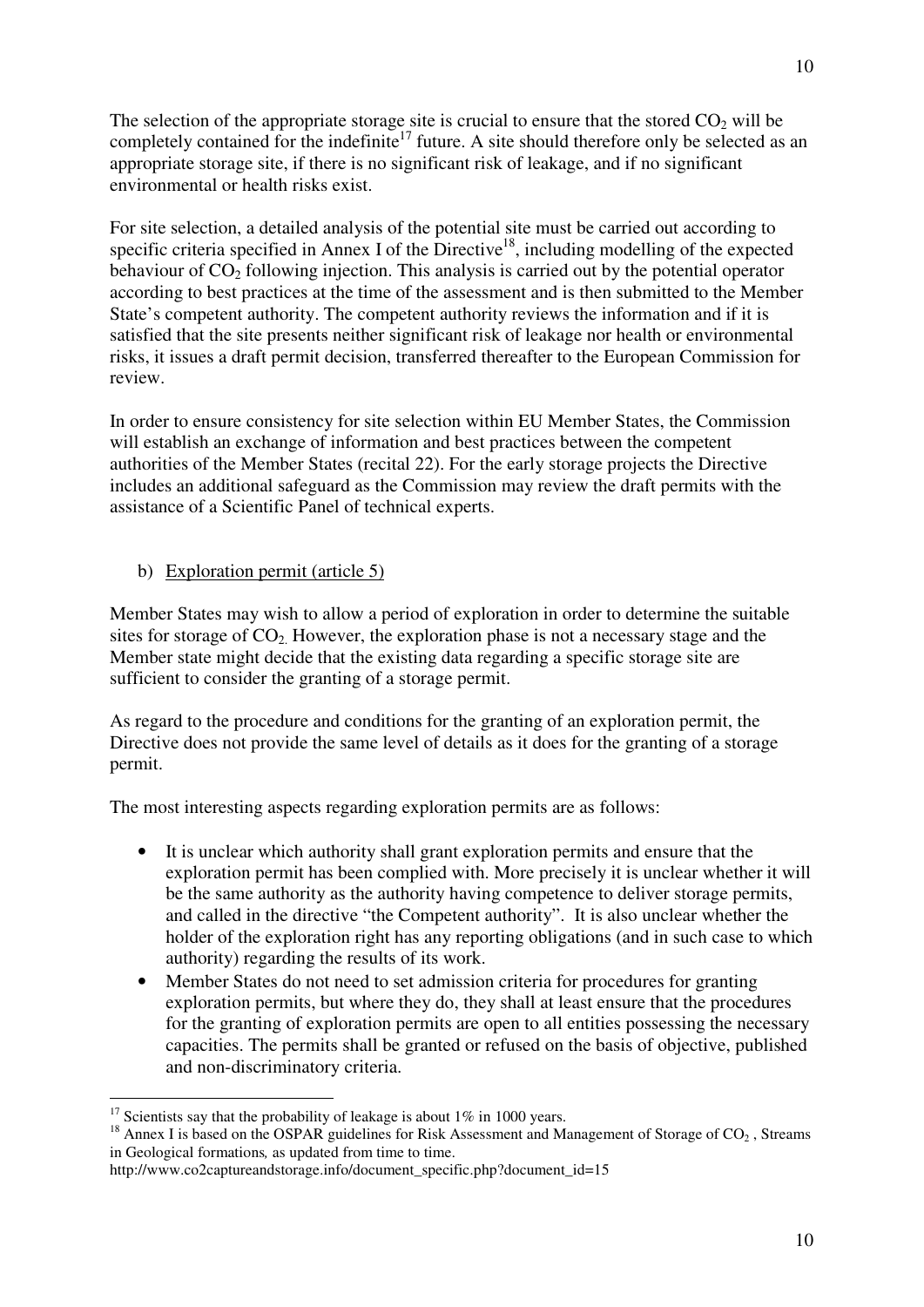- The exploration permit is granted for a limited volume area and for a limited time, although no specific duration is mentioned<sup>19</sup>. It only states that the duration of the permit will be decided on a case by case basis, although it should not exceed the period necessary to carry out the exploration for which it is granted. However Member States can prolong the permit if it appears that it is insufficient to complete the exploration work.
- The exploration permit gives to its holder the sole right to explore the potential  $CO<sub>2</sub>$ storage complex.
- The holder of the exploration right is given a preferential right over competitors in the granting of the storage permit in order to compensate for the substantial investment made during the exploration phase. However, this priority right is subject to conditions: that the exploration of the site is completed, that the exploration permit has been complied with, and that the application for a storage permit is made during the period of validity of the exploration permit. By giving to exploration right holders a preferential right in the granting of a storage permit, it gives a greater incentive to undertake and invest in exploration work. It may however prejudice other operators applying for a storage permit but not involved in the site exploration phase. Moreover, this could be in contradiction with article 6-2 of the Directive stating that the procedures for the granting of storage permits are open to all entities. The challenge is how to combine these two interests.
- The Directive does not permit conflicting uses of the complex during the exploration time. This means that when a petroleum title already exists, no exploration permit for  $CO<sub>2</sub>$  storage can be granted, and vice versa. Such restriction may limit the number of areas that could be selected as a potential storage site.
- c) Storage permits (article 6 to 12)

# *Application process*

When applying for a storage permit, an operator must supply the information set out in article 7, including

- proof of competence,
- a detailed characterisation and assessment of the potential site,
- information regarding the  $CO<sub>2</sub>$  to be injected (the total quantity of  $CO<sub>2</sub>$  to be injected and stored, the prospective sources and transport methods, the composition of  $CO<sub>2</sub>$ stream, the injection rate and location of injection facilities),
- a description of measures to prevent significant irregularities,
- a monitoring plan and a corrective measure plan,
- an environmental impact assessment
- and a post closure plan backed up by proof of financial security to cover closure and potential leakage liabilities.

# *Changes to permits – authority to review, update and withdraw permits*

Storage permits are not delivered once and for all but are subject to regular review by the competent authority (5 years after issuing the permit and thereafter every ten years), and can also be updated, or withdrawn under certain conditions.

 $\overline{a}$  $19$  The draft Directive (Commission proposal) suggested a period of validity of 2 years, renewable for another 2 years. It was silent on preferential rights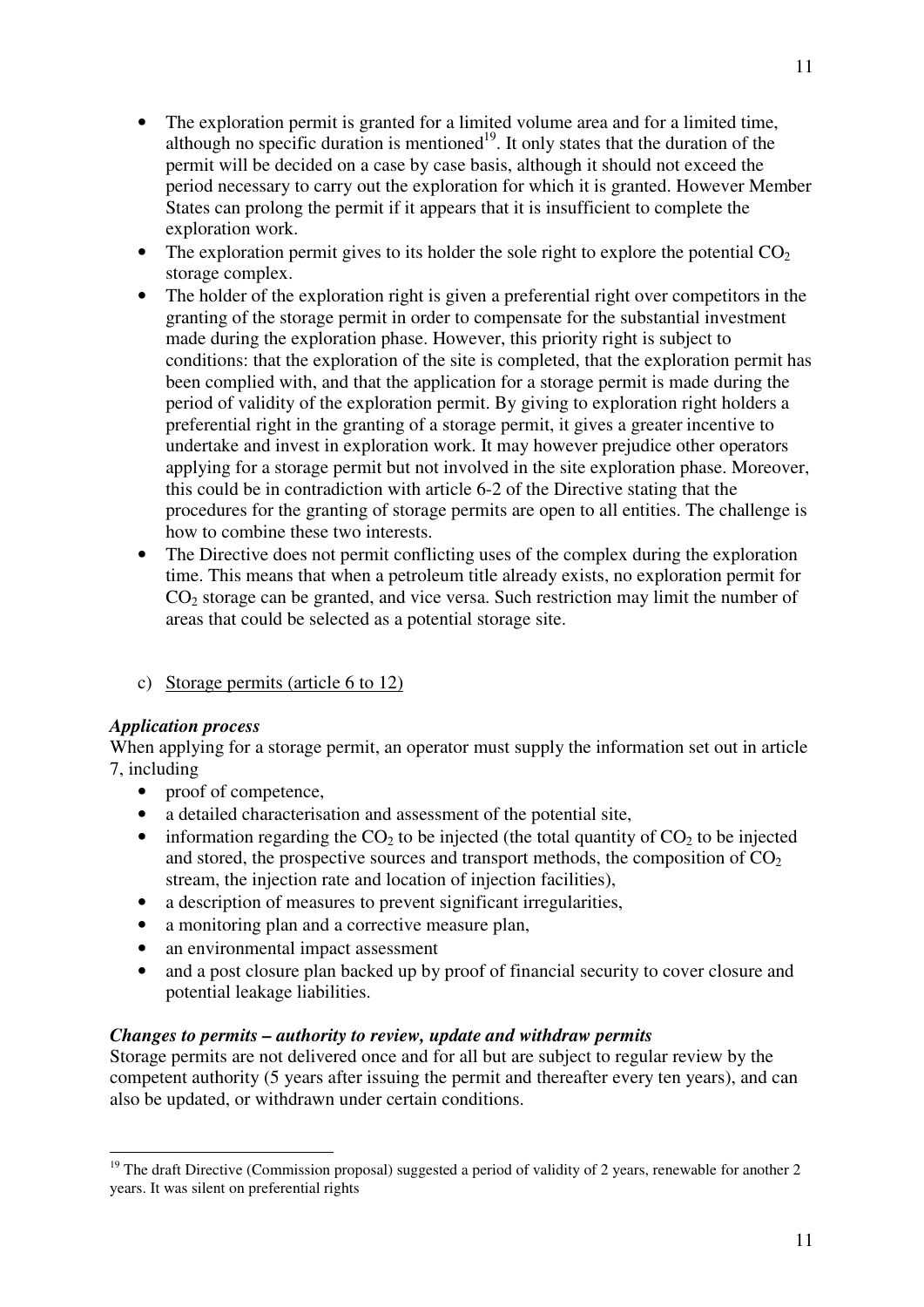"Any changes" in the operation of a storage site shall be notified to the competent authority and the latest is allowed to update the permit conditions accordingly. "Any change" includes also changes concerning the operator $20$ .

In case of "substantial" changes, the competent authority is required to update the storage permit or to issue a new permit. It also requires an environmental impact assessment to determine if the change would cause adverse environmental effects. However it is unclear what is meant by "substantial changes".

The competent authority shall "review, update or as the last resort withdraw" the storage permit under certain conditions, including in case of significant irregularities or any leakages, non compliance with the permit conditions, or – and this is a novelty in the final Directive - "if it appears necessary on the basis of the latest scientific findings and technological progress" (article 11-3d).

If the storage permit is withdrawn (this shall be the last resort), the competent authority shall either issue a new storage permit (to another operator after a new application process) or close the storage site. Until a new storage permit has been issued, the competent authority shall temporarily take over all legal obligations and shall recover any cost incurred from the former operator (article 11-4) particularly by drawing on the financial security. In case of closure of the storage site, articles 17-4 and 17-5 shall apply and here also the competent authority will be responsible for all legal obligations and will recover the costs incurred from the former operator until the site is transferred to the State pursuant to article 18-8.

If the storage permit is withdrawn due to "significant leakages or irregularities", it is most likely that the competent authority will have to close the storage site as no potential operator will be willing to take over a sick storage site and apply for a permit.

# *Financial security*

Article 19 of the Directive requires a financial security from the operator of a storage site to ensure that all obligations under the permit can be met until the point at which responsibility is transferred to the competent authority. Such obligations will include closure and post closure requirements and will remain in place until the permit is terminated. Article 19 also requires the security to include liability, which may arise under the EU ETS, where allowances would have to be purchased at market rate and surrendered in the event of a leakage causing climate change.

A financial guarantee ensures that independent funds can meet the costs of these obligations if the operator fails to do so. This is intended to protect the public purse in the event of a failure by the operator during the permit period.

The financial security does not need to be in place prior to submission of the application for a storage permit. The potential operator shall only give proof that financial security can be established, and it is only when the permit has been granted and before commencement of injection that the financial security is required to be valid and effective<sup>21</sup>.

 $20$  Transfer of permit between operators was not addressed in the Draft Directive

 $21$  In the original draft Directive, financial security was required to be in place when applying for a storage permit. This would however have placed an undue cost on operators who would not yet have been granted a permit. The Final directive has chosen a more commercial approach.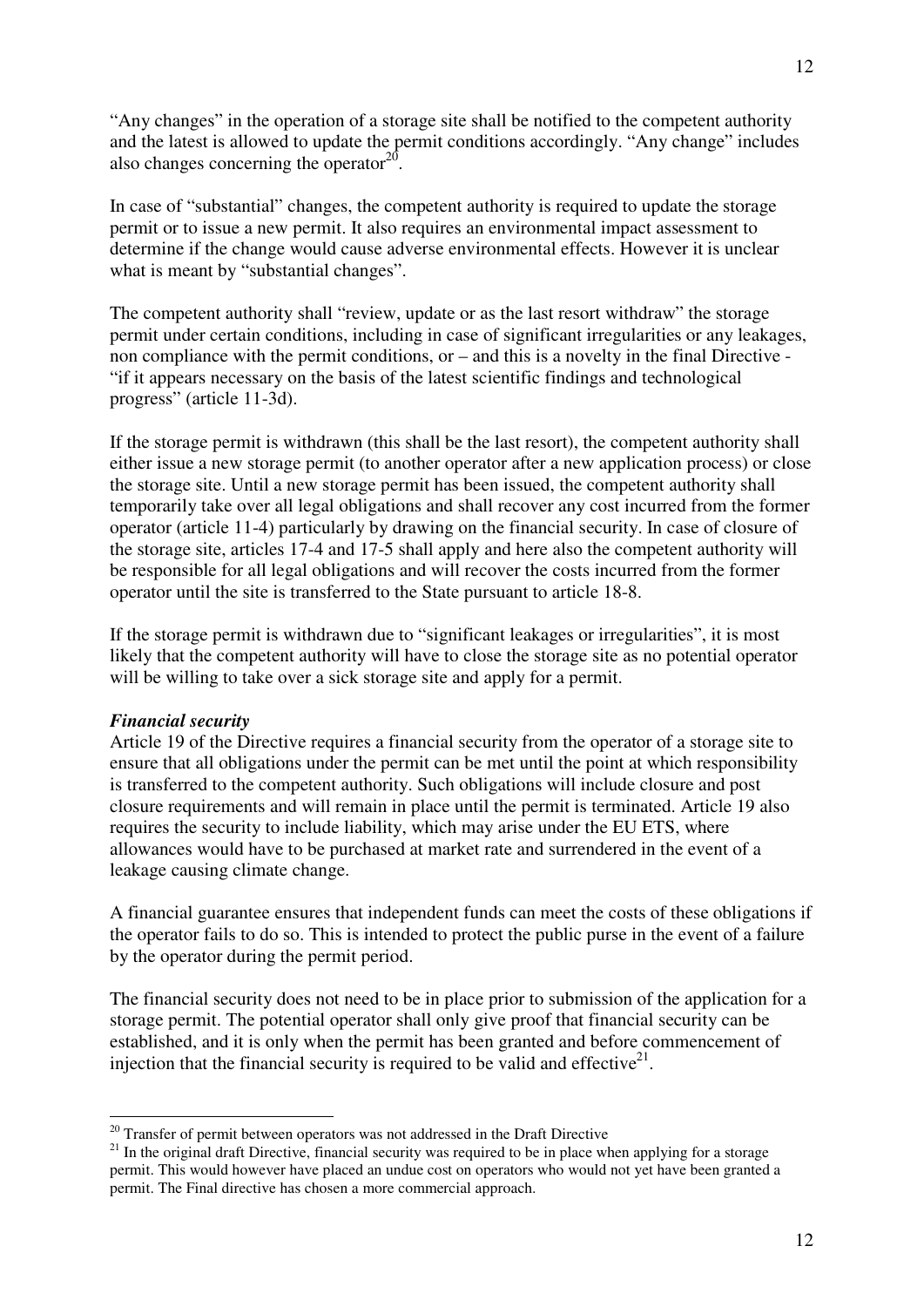The Directive provides provisions regarding permit review by Commission.

The procedure for permit review is that permit applications and draft permit shall be transmitted to the Commission for review. The Commission may issue an opinion within 4 months (non binding) but this is not an obligation. If the Commission decides not to issue an opinion, it shall inform the Member State and state its reasons<sup>22</sup>. This last provision is unclear as to which consequences it will have regarding the granting of a permit: the question is whether Member States will be allowed to issue storage permit despite the absence of opinion of the Commission or whether this provision is meant to "prolong" the review time by the Commission.

The Commission's opinion will be public, but the final decision regarding the permit remains with the national competent authority according to the subsidiarity principle. If the competent authority deviates from the Commission's opinion, it shall state the reason.

As stated above, a Scientific Panel of technical experts will be established with the aim (among others) to assist the Commission in reviewing storage permits. This should provide better consistency between Member States and ensure better public confidence in CCS projects. .

For EFTA countries, like Norway, the duty to review permits will probably belong to ESA, with the challenge that ESA might not have the same level of competence as the EU Commission in that area. The question is also whether a similar "Scientific Panel" will be established to assist ESA, or whether the Scientific Panel established by the Commission will also review permits from EFTA countries.

# *CO2 stream*

 $\overline{a}$ 

When injecting and storing a  $CO<sub>2</sub>$  stream, the operator shall be able to show that the  $CO<sub>2</sub>$ stream in question can be accepted at the site according to the conditions laid out in the permit and that it fulfils the composition criteria set out in Article 12.

Article 12 of the Directive requires that the operator only accepts and injects  $CO<sub>2</sub>$  streams, if an analysis of the composition of the streams, including corrosive substances, and a risk assessment has been carried out, and if the risk assessment has shown that the contamination levels are in line with the following conditions:

- The  $CO<sub>2</sub>$  stream shall consist overwhelmingly of carbon dioxide
- No waste or other matter may be added for the purpose of disposing of that waste
- Incidental associated substances from the source, capture or injection process and trace substances to assist in monitoring are only allowed in the  $CO<sub>2</sub>$  stream if their concentration are below levels that would
	- o Adversely affect the integrity of the storage site, or the relevant transport infrastructure
	- o Pose a significant risk to the environment or human health
	- o Breach the requirements of applicable community legislation

 $22$  Within one month of submission of the draft permit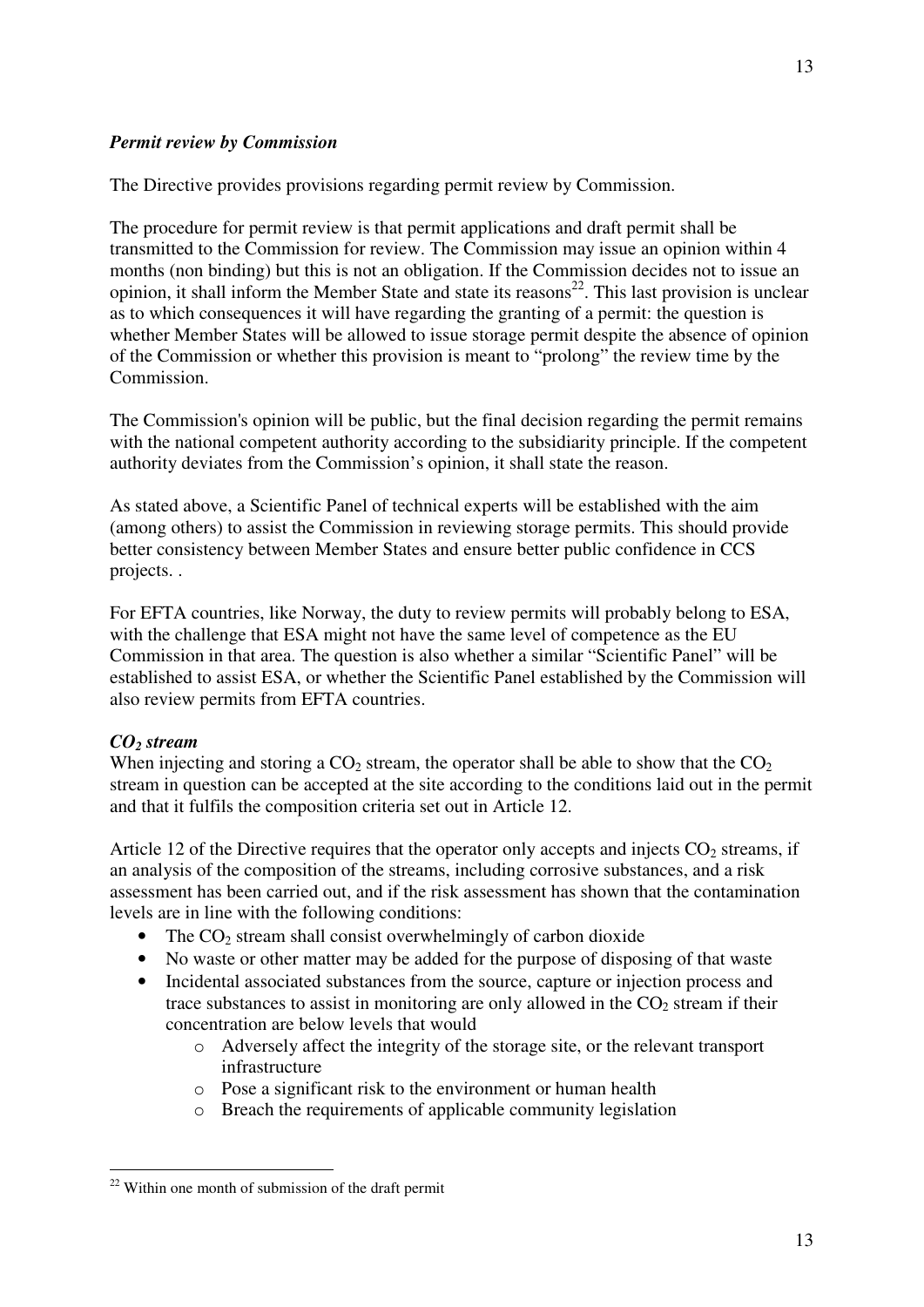The Directive does not set a quantitative limit on  $CO<sub>2</sub>$  stream purity. The permitted levels of impurities in the  $CO<sub>2</sub>$  stream are based on their potential impacts on environmental integrity of transport and storage systems.

Guidelines are expected now from the EU Commission to help identify the composition of  $CO<sub>2</sub> stream<sup>23</sup>$ .

Finally, the operator shall also keep a register of the quantities and characteristics of the  $CO<sub>2</sub>$ streams delivered, indicating the origin, composition and identity of the producers and transporters of the  $CO<sub>2</sub>$  streams.

d) Monitoring and corrective measures (article 13)

Central to the life of the storage site is the activity of monitoring in order to ensure that the site is behaving as predicted, whether migration or leakage occurs, and whether any identified leakage is damaging the environment or human health. This will take place throughout the entire process, from operation to post closure and post transfer.

# *Monitoring requirements*

Article 13 and Annex II of the Directive set out the operator's monitoring requirements of the injection facilities, storage complex and surrounding environment, and details of the monitoring plan. However, the monitoring technology employed is left to the choice of the operator, although it shall be based on *"best practice available at the time of design"*.

It is claimed that to date there is little experience with methods to quantify  $CO<sub>2</sub>$  leakage from storage sites and that the development of Monitoring and Reporting Guidelines (MRG) for CCS including specific quantification approaches does not seem feasible at this point of  $time<sup>24</sup>$ . This is of concern not only to determine how many allowances will have to be surrendered pursuant to the EU ETS system, but also – and most of all - to assess the safety of storage sites. The Directive on  $CO<sub>2</sub>$  storage puts efforts both on prevention of leakage (through site characterisation, risk assessment and the establishment and updating of monitoring plan), and on corrective measures in case of leakage. However, if the methodology to quantify  $CO<sub>2</sub>$  leakage is not sufficiently developed, one can ask whether leakages can be detected properly (undetected, detected late or underestimated leakages).

It is therefore crucial to insist on the rapid development of technology and methodology to quantify both vertical  $CO_2$  leakages as well as lateral migration of  $CO_2^{25}$ . The establishment of the Scientific Panel that will assist the Commission in reviewing the monitoring plan will contribute positively to gather practical experience and will enable the development of future guidelines for monitoring and quantification of  $CO<sub>2</sub>$ .

The monitoring plan is a living document that will evolve and be updated at least every 5 years to take into account "changes to the assessed risk of leakage, changes to the assessed

 $23$  Article 12-2

<sup>&</sup>lt;sup>24</sup> "Basic Framework for an EU scientific advisory body supporting harmonized  $CO_2$ -quantification approaches at CO<sub>2</sub> storage sites", Sina Wartmann and Jochen Harnisch, Ecofys, Germany, 16-12-2008.

<sup>&</sup>lt;sup>25</sup> Bellona's statement on the document relating to the Development of Monitoring and Reporting guidelines for CO2 Capture and Storage, http://www.bellona.no/casefiles/CO2\_monitoring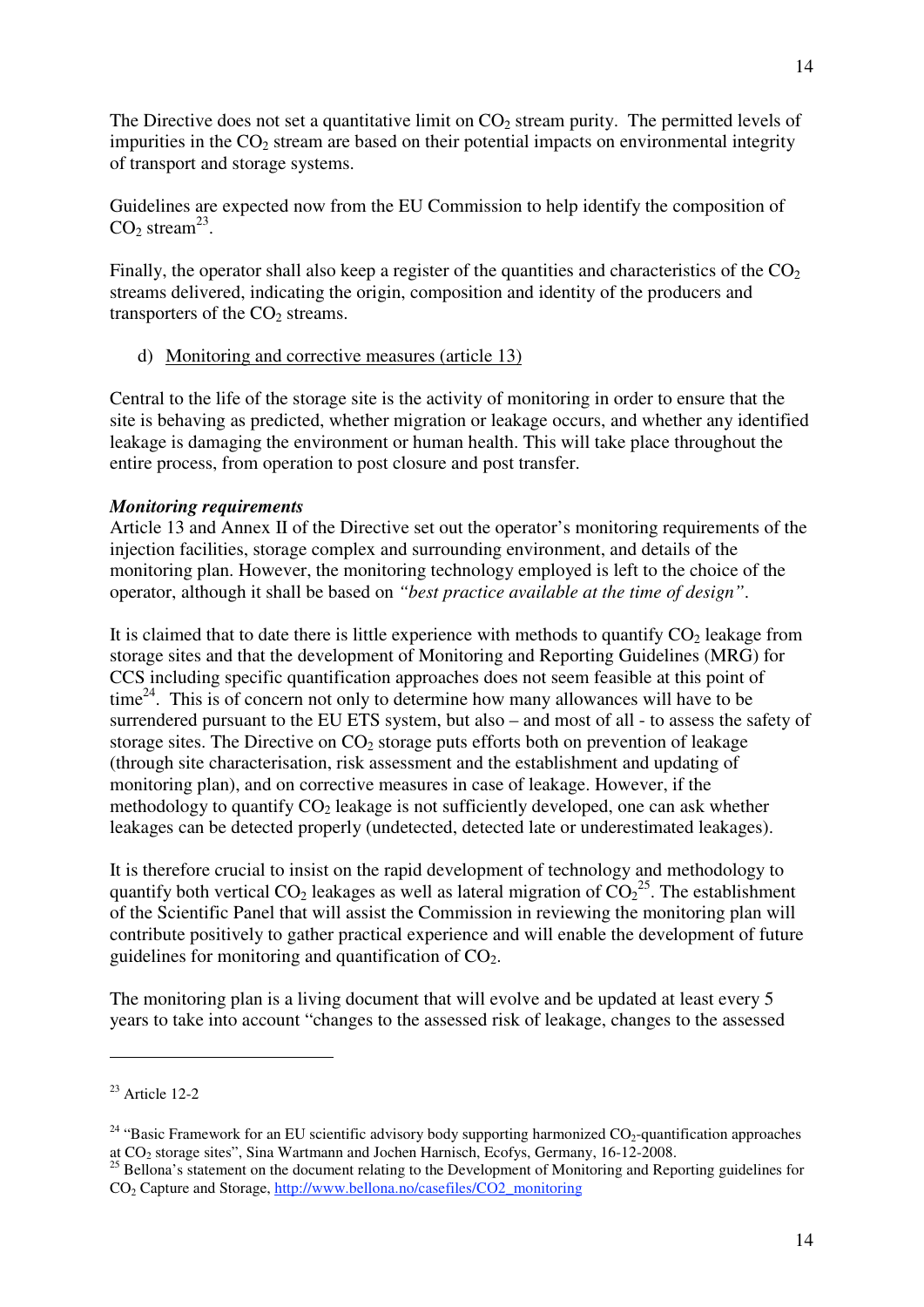risks to the environment and human health, new scientific knowledge and improvements in best available technology". In practice this means that the monitoring technology employed can change during the operational phase of the site and the Competent Authority might at some stage require the use of specific technologies or methods of measurements<sup>26</sup>.

# *Time frame of monitoring obligation – long term monitoring*

The operator is responsible for monitoring during the operational phase of the storage site on the basis of the monitoring plan, but also during the period following the closure until the storage site has been transferred to the State.

After site transfer, monitoring shall continue (performed by the competent authority) albeit at a reduced level<sup>27</sup> (see also our comments under "transfer of responsibility").

# *Corrective measures*

In case of significant irregularities or leakages, the operator shall immediately notify the competent authority and take the necessary corrective measures. The corrective measure plan serves as a basis, but additional or different measures can also be required. If the operator fails to take the necessary measures, the competent authority shall take them itself at the costs of the operator. As of today, there are no guidelines for remediation actions if leakage should occur.

# e) Transfer of responsibility (article 18)

As geological storage will extend over much longer periods than an average commercial entity, the long-term stewardship of storage sites had to be arranged. The directive thus provides for sites to be transferred to Member State control in the long term. However, the polluter pays principle requires that the operator retains responsibility for a site while it presents a significant risk of leakage.

The two major issues relative to the transfer of responsibility and discussed prior to the adoption of the Directive concerned:

- the minimum duration of the post closing period (the period between site closure and site transfer $)^{28}$  during which the operator remains responsible
- how to demonstrate the risk of no leakage

Those two issues have now been clarified in the new wording of articles 18-1 and 18-2.

 $\overline{a}$  $26$  At Sleipner, the monitoring methods changed and were adapted over time. See SFT impact assessment 28 April 2008

<sup>&</sup>lt;sup>27</sup> This is a major change compared to the Commission proposal : The Commission had foreseen that monitoring should cease after the transfer of responsibility (under the assumption that at the point of transfer, security and permanence of storage could be assumed and any failures would be identified under general environmental monitoring), but the final directive foresees that monitoring should continue after this point. Consequently, a further provision requiring a financial contribution from the operator to cover at least the costs of monitoring for a period of 30 years after the transfer of responsibility has been included in the directive.

 $28<sup>28</sup>$  In the original draft Directive, the transfer of responsibility was only subject to the demonstration of no risk of leakage without any specific post closure period, while the Davies Report (Report A6-0414/2008 dated 16-10- 2008 see ref over) suggested in addition *"a post closure interim period of at least 50 years".* Such solution would have significantly increased the operator's obligations and could have compromised the deployment of CCS projects due to the economic burden it would have constituted for investors.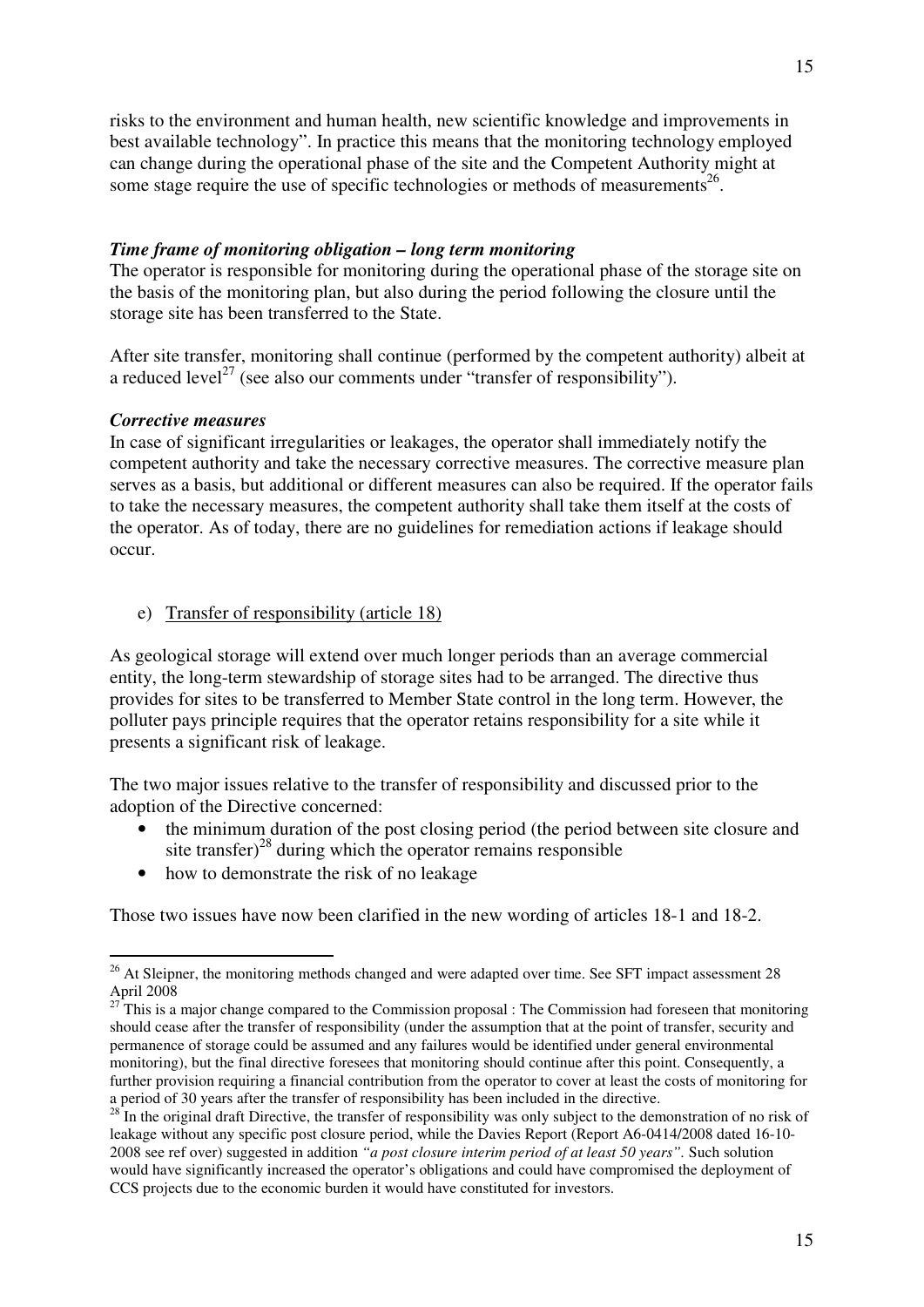Under the new article 18-1, a storage site that has been closed shall be transferred to the State when

- all available evidence indicates that the  $CO<sub>2</sub>$  will be completely contained for the indefinite future,
- a minimum period before transfer to be determined by the competent authority has elapsed. This minimum period shall be no shorter than 20 years, unless the competent authority is convinced that the criterion referred to under § 18-1 (a) is met before the end of that period
- a financial contribution for the post-transfer period covering at least the costs for monitoring for 30 years has been made and
- the site has been sealed and the injection facilities have been removed.

Article 18-2 provides criteria for how to demonstrate that the  $CO<sub>2</sub>$  is completely and permanently contained thus providing better certainty and comfort for operators than in the draft Directive 29. Indeed, *"the operator shall prepare a report documenting that the condition referred to in paragraph 1(a) has been met and submit it to the competent authority for the latter to approve the transfer of responsibility. This report shall demonstrate, at least:*

- (a) the conformity of the actual behaviour of the injected  $CO<sub>2</sub>$  with the modelled *behaviour*
- *(b) the absence of any detectable leakage*
- *(c) that the storage site is evolving towards a situation of long-term stability*

The Commission will prepare and adopt guidelines on the assessment to be made prior to transfer of responsibility. The Scientific Panel should also assist the Commission in reviewing draft decisions approving the transfer of responsibility.

# f) Operator's liabilities for leakage

 $\overline{a}$ 

The operator is liable for any damage caused during the period of operation of a storage site until the responsibility is transferred $^{30}$ .

Under the Directive, leakage of stored  $CO<sub>2</sub>$  will be the event that determines liability and liability will occur both in terms of damage to the environment (local) and damage to the climate, resulting from any failure of permanent containment (recital 30 of the Directive). The directive does not provide specific provisions regarding the liability but refers to existing EU legislation, particularly the Environmental Liability Directive 2004/35/EC ("ELD")<sup>31</sup> and the EU ETS Directive 2003/87/EC (now amended).

 $29$  The original draft Directive did not specify criteria regarding demonstration of no leakage and the reference to

<sup>&</sup>quot;all available evidence" and "completely and permanently contained" was open to wide interpretation <sup>30</sup> After site transfer, the responsibility of the operator can be reactivated in the event the transfer was based on fault of the operator, including cases of deficient data, concealment of relevant information, negligence, wilful deceit or malpractice. In such case the competent authority shall recover from the former operator the costs incurred after the transfer of responsibility has taken place (Article 18-7)

<sup>&</sup>lt;sup>31</sup> Note that only very few countries have implemented this directive and Norway is not among them.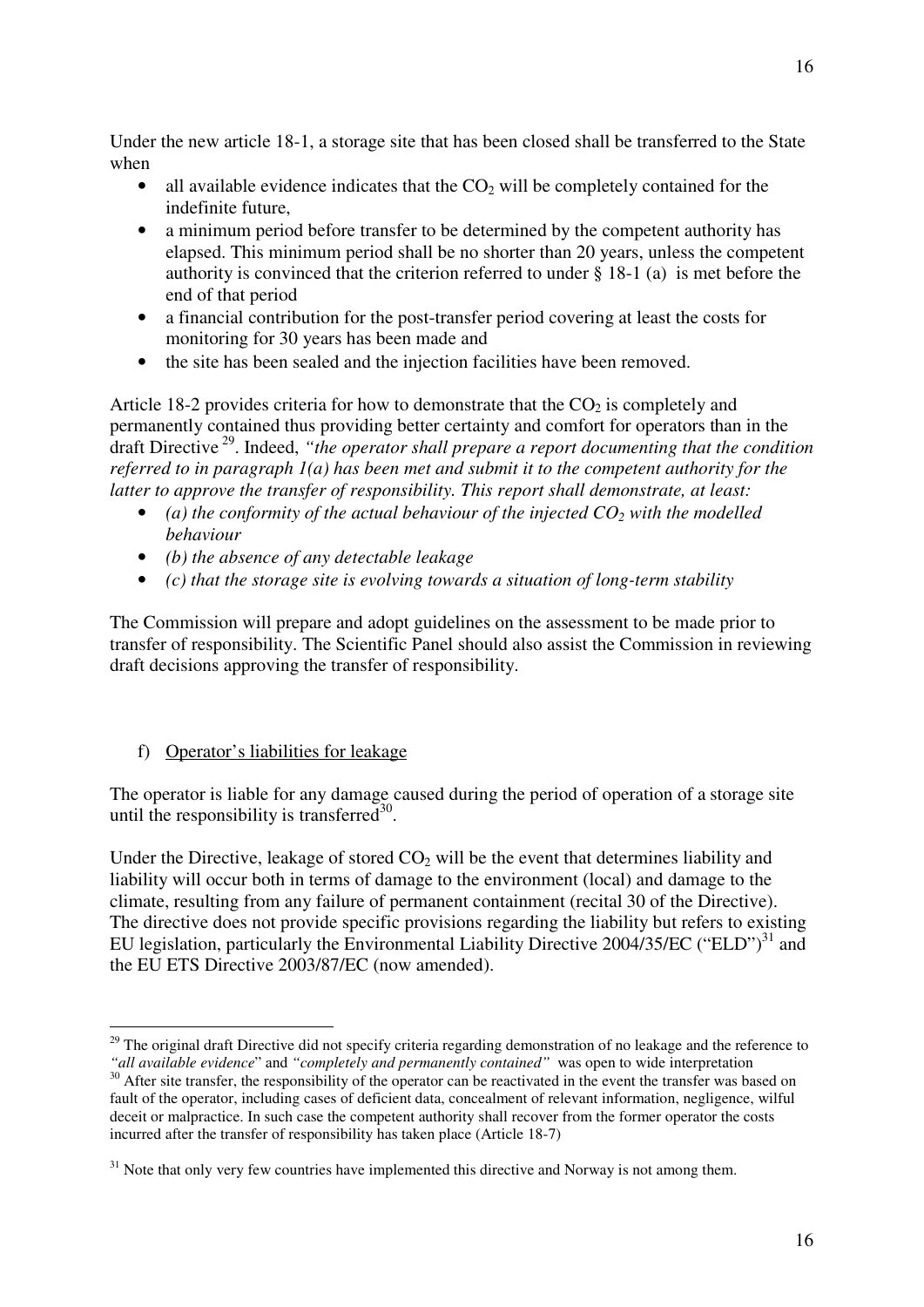(i) According to the  $CO<sub>2</sub>$  storage Directive article 35, the ELD will apply with regard to the prevention and remedying of environmental damages caused by "the operation of storage site". Reference to this directive is however not sufficient to cover expected environmental damages caused by  $CO<sub>2</sub>$  leakage as it only applies in narrow circumstances<sup>32</sup>. First, the ELD is amended only to apply for damages caused by the *"operation of storage site*". It means that liability between closure (after the "operational phase") and the transfer of responsibility to the State is not covered by the liability scheme under ELD. Second, the ELD only covers environmental damages caused by airborne elements as far as they cause damage to water, land or protected species or natural habitat. This means that damages caused by offshore storage sites and damages affecting only human health (and not the environment) will not impose liability on the operator.

Finally, damages discovered 30 years after the emission, event or incident causing the damage are statute-barred.

 (ii) Liability for climate change as a result of leakage will require the surrender of EU ETS allowances. The challenge remains to measure leakages from the storage complex and this task is more complicated than measuring emissions from industrial installations. As mentioned above, there is little knowledge on methods for quantification of  $CO<sub>2</sub>$  leakage from CO2 storage sites. The Monitoring and Reporting Guidelines under the Emissions Trading Directive are in the process of being amended in view of the inclusion of CCS in the ETS.

# (iii) transboundary issues

The Directive is silent on the issue of transboundary migration of  $CO<sub>2</sub>$ , where leakage in one Member State causes damage in another. Liability issues and transboundary issues will be more detailed in section 4 and 5 of this report.

# *2.2.2 Transport and third party access to transport and storage network*

Once a likely storage area for  $CO<sub>2</sub>$  has been identified it becomes possible to plan for the most feasible routes to transport the  $CO<sub>2</sub>$  off site. Pipeline transport is likely to be the preferred method of transport in most parts of the EU although ship transport is also an alternative-Depending on the location, greater use of CCS could lead to significant pipeline networks across the continent. Over land we would expect the  $CO<sub>2</sub>$  to be transported by pipeline, while either pipelines or ship may be possible for offshore transport.

The Directive makes only few provisions in relation to transport and relies mostly on existing legislation. Construction of both onshore and offshore transport infrastructure will be left to national property and planning legislation and will require an environmental impact assessment under Directive 85/337/EC as amended by Council Directive 97/77/EC (IEA Directive). A licence might also be required under the relevant legislation to transport the  $CO<sub>2</sub><sup>33</sup>$ .

Insofar as the Directive addresses transport, Member States are required to ensure that users are able to gain access to the  $CO<sub>2</sub>$  transport network and storage network. Article 21 specifies the objectives that apply to fair and open access. Such arrangements are necessary as access to

 $32$  ClientEarth p23, http://www.clientearth.org/clientearth\_ccs\_directive\_legal\_review\_oct08.pdf  $33$  For ex in the Norwegian petroleum Act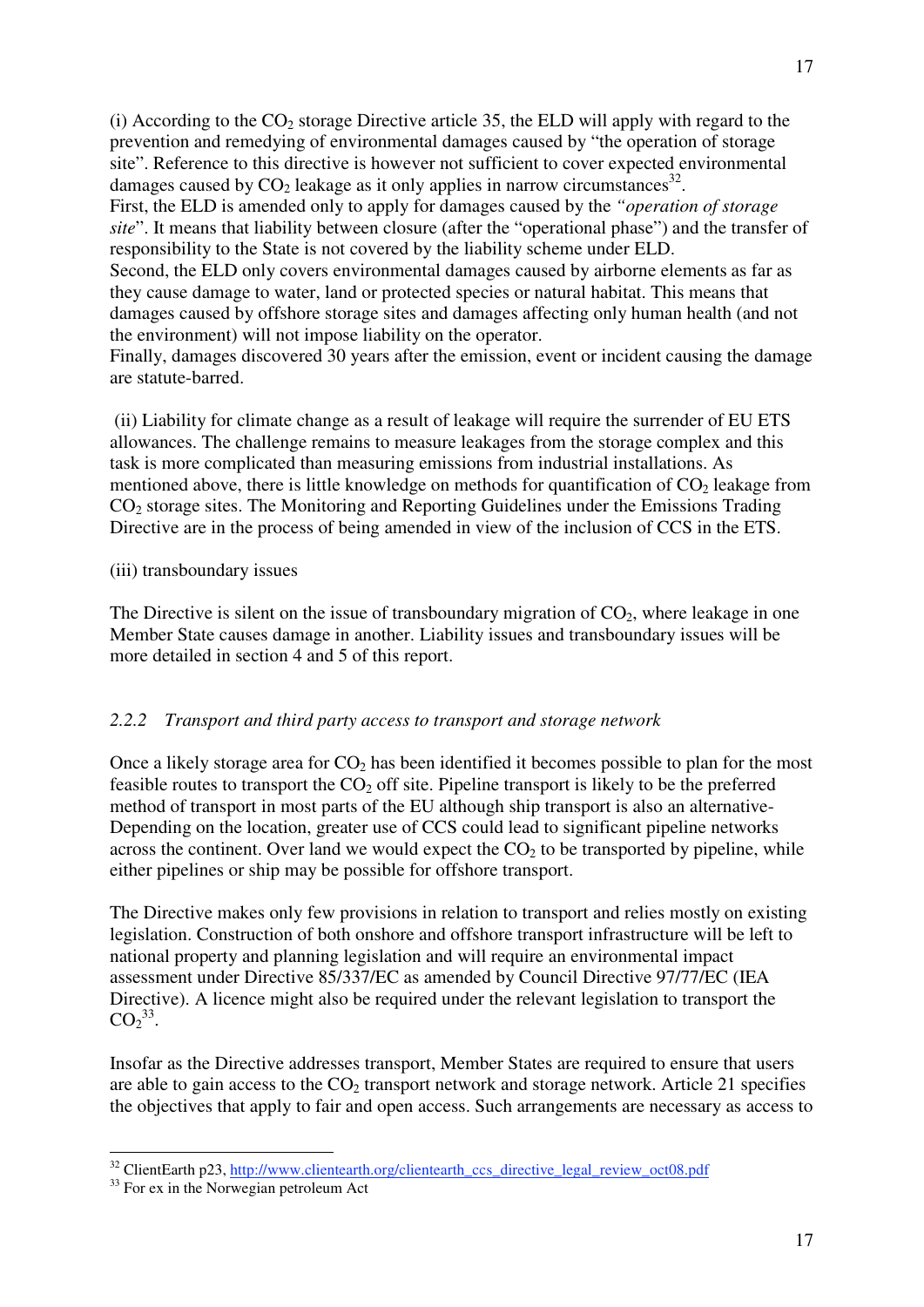CO<sub>2</sub> transport networks and storage sites could become a condition to enter into the internal electricity and heat market, depending on the relative prices of carbon and CCS.

Third party access to the pipeline system means that the pipeline owner has a duty to enter into a contract in respect to a third party wishing to transport  $CO<sub>2</sub>$ . The pipeline owner consequently cannot by the power of ownership decide who shall be permitted to use the transport facilities.

The same applies for the storage site: the storage site operator has the duty to enter into a contract in respect to a third party whishing to store  $CO<sub>2</sub>$ .

Access to transport and storage network is however not an unlimited right and a different treatment can be justified.

In that respect the Directive provides some guidance on how to establish such a system and mentions inter alias different elements to be taken into account: the transport and storage capacity which is available or can reasonably be made available, the technical specification requirements as well as the proportion of the State's  $CO<sub>2</sub>$  reduction obligations pursuant to international legal instruments, and to community legislation intended to be met through CCS.

Lack of capacity can justify the refusal to give access to the storage and transport network. If the pipeline or storage site is used to the operator's capacity, new customers can not require access. Consequently existing users of the pipeline or storage network would not be subject to reducing their use when new players wish to enter the market. However, to favour market opening, Member States shall take the necessary steps to increase capacity, as far as it is economic to do so or when a potential customer is willing to pay for this.

# *2.2.3 Capture*

 $\overline{a}$ 

The Directive does not specially focus on capture of  $CO<sub>2</sub>$  at its industrial source, but instead takes the approach that capture will be dealt with under existing legal regimes, notably the Integrated Pollution Prevention and Control regime ((IPPC Directive 96/61/EC). In addition, revisions to the EU ETS have brought capture of  $CO<sub>2</sub>$  within the emission trading scheme<sup>34</sup>. The Directive provides also a "capture ready" provision, by way of amendments to the Large Combustion Plants Directive (Directive 2001/80/EC).

The IPPC Directive imposes a permitting regime on certain industrial activities, specified in Annex I, to control releases of contaminants into and pollution of the environment. Article 32 of the directive amends the scope of the IPPC directive to include activities capturing  $CO<sub>2</sub>$  for the purpose of geological storage and requires plant operators to obtain a permit for capture. The effect of this provision is that any new or existing operation proposing to capture  $CO<sub>2</sub>$ would be required to obtain an additional operating permit under the IPPC regime.

Article 34 of the Directive amends the Large Combustion Plants Directive (Directive 2001/80/EC) to include in a article 9a an obligation on all new built combustion plants with a

<sup>&</sup>lt;sup>34</sup> Position of the European Parliament adopted at first reading on 17 December 2008 with a view to the adoption of Directive 2009/.../EC of the European Parliament and of the Council amending Directive 2003/87/EC so as to improve and extend the greenhouse gas emission allowance trading system of the Community http://www.europarl.europa.eu/sides/getDoc.do?pubRef=-//EP//TEXT+TA+P6-TA-2008- 0610+0+DOC+XML+V0//EN&language=EN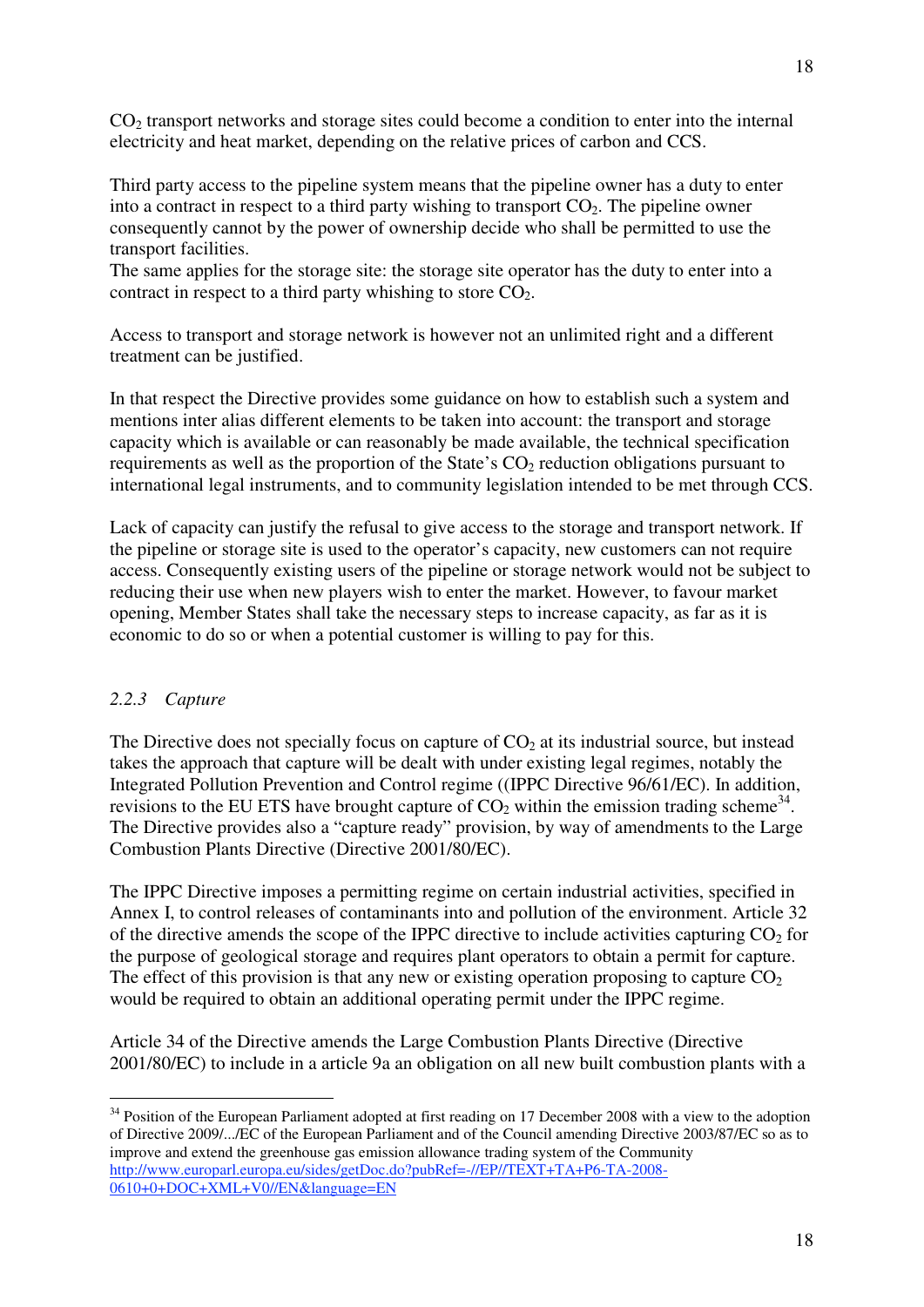rated electrical output of 300 MW or more to have suitable space on the site for CCS equipment to be retrofitted ( "capture ready" definition).

# *2.2.4 Enhanced Hydrocarbon Recovery*

Enhanced Hydrocarbon Recovery (EHR), which refers to the recovery of hydrocarbon additional to that produced naturally by water injection or other means, is not as such included in the scope of the Directive. However, where EHR is combined with geological storage of  $CO<sub>2</sub>$ , the provisions of the Directive for the environmentally safe storage of  $CO<sub>2</sub>$  will apply (recital 20). *"In that case, the provisions of this Directive concerning leakage are not intended to apply to quantities of CO2 released from surface installations which do not exceed what is necessary in the normal process of extraction of hydrocarbons, and which do not compromise the security of the geological storage or adversely affect the surrounding environment. Such releases are covered by the inclusion of storage sites in the EU ETS Directive* (…)".

# *2.2.5 Supplementary legislation at EU level relevant for CCS projects*

- Directive 85/337 on assessment of effect of project to environment : applicable to capture, transport and storage
- Directive 96/61 (IPPC) concerning integrated pollution prevention and control : applies to capture from an installation covered by the directive
- Directive 2000/60/EC establishing a framework for community action in the field of water policy
- Directive 2001/80 on the limitation of certain emissions of certain pollutants : capture ready
- Directive 2004/35 on environmental liability (ELD) applies to the operation of the storage site
- Directive 2006/12/EC on waste
- Regulation EC No 1013/2006 on shipments of waste

# Section 3 Regulatory Situation of CO<sub>2</sub> Storage in **Norway – The Current Regime**

# **3.1 Introduction**

The current regime is complex and confusing as the legal problems and solutions vary according to the different forms of injection;  $CO<sub>2</sub>$  may be either injected into petroleum reservoirs or into natural aquifers in the subsoil, located either in the Norwegian Continental Shelf (NCS) or in the Extended Economic Zone (EEZ). Injection may be either part of offshore petroleum activities, be independent of such activities, or be combined with it in different ways. Linked to petroleum activity, injection may be carried out either as part of a production strategy to obtain enhanced oil recovery, or as a means to avoid emissions of  $CO<sub>2</sub>$ to the atmosphere. If  $CO<sub>2</sub>$  is taken from onshore activities, the injection may itself take place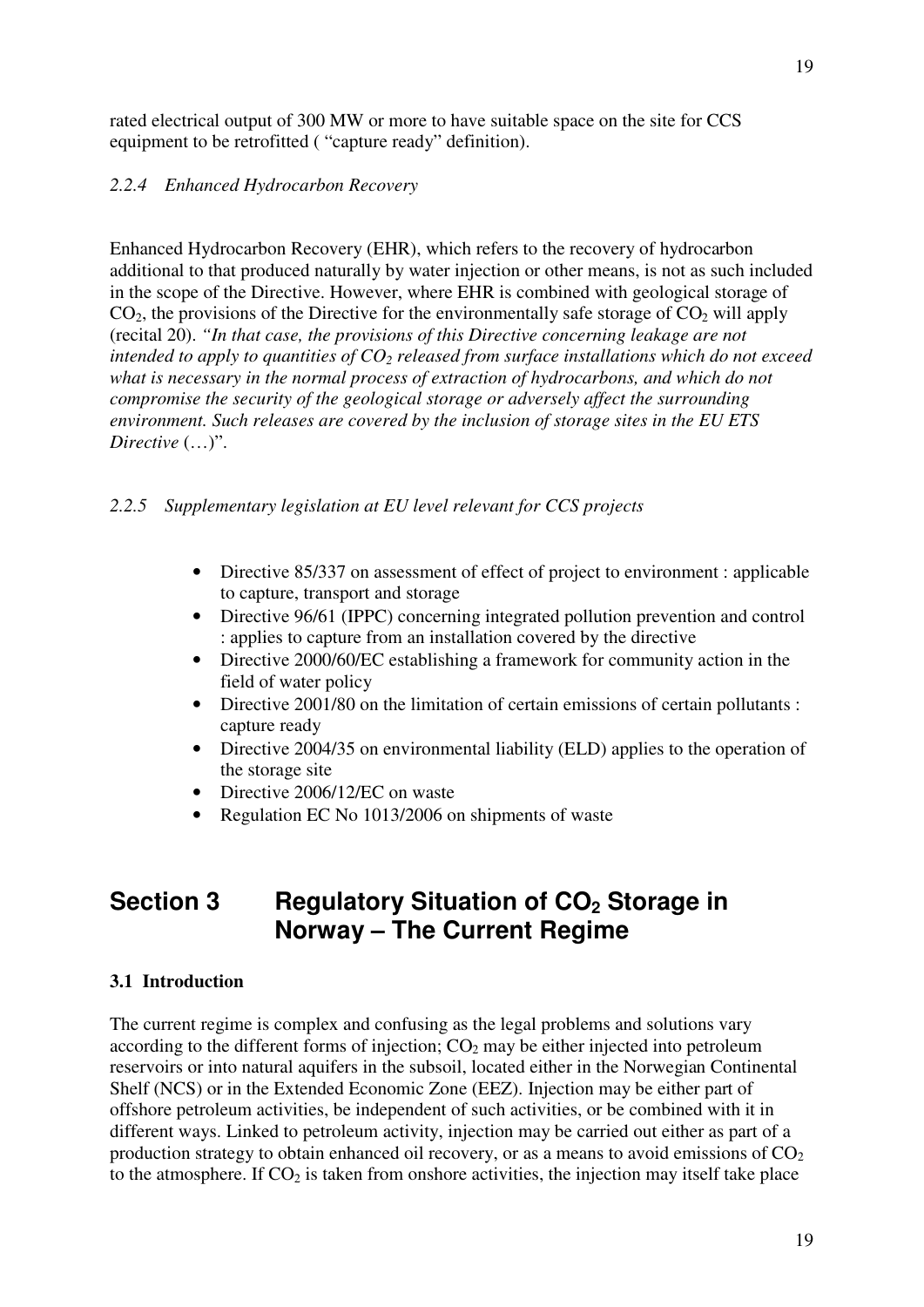from installations that are or have been used for petroleum purposes, from installations that have been specially constructed for injection purposes, or from pipelines directly from the shore into the reservoir/aquifer $^{35}$ .

Thus far, CCS projects carried out in Norway have been addressed on a case by case basis with support from existing environmental legislation (particularly the Pollution Control Act of 13. Mars 1981 nr.6) and legislation applicable within the petroleum sector (particularly the Petroleum Act of 29 November 1996 nr.72). However, these regulations have not had CCS in mind, and they are not sufficient to address all legal aspects of CCS activities, either when conducted in a pure Norwegian context, or in a European context implying an open market.

Most of the CCS activities, from capture to storage are covered by the Pollution Control Act and require a pollution permit. When such activities are also connected to petroleum activities, the Petroleum Act applies in addition to the Pollution Control Act. This results in a dual of regime and a risk of overlapping.

# **3.2 The current regime for CCS in Norway**

We will recall how the Pollution Control Act and the Petroleum Act can apply to CCS activities and how they have been applied in practice (point 3.2.2 and 3.2.3).

However, we will first shortly address the issue relative to who is vested in the right to use aquifers and reservoirs for injection purposes.

Recommendations on which issues should be taken into consideration when implementing the new permitting system established by the draft directive will be discussed in section 4.

# *3.2.1 State's right to use underground*

 $\overline{a}$ 

The State has the property right to underground petroleum resources and other natural resources located on the Norwegian Continental Shelf and the land territory. As owner, the State has the exclusive right to decide and to control such use and to regulate all aspects regarding CO2 storage. This right includes the right for the State not to allow any storage, or to give priority to another use of the underground, for example to give priority to petroleum projects in preference to CCS projects.

The right to use reservoirs is subject to a permit, delivered in the form of a lease. Permits are granted pursuant to the Petroleum Act and/or to the Continental Shelf Act (or by both), depending on the type of reservoir and whether such reservoir is or is not connected to petroleum activities $36$ .

<sup>35</sup> Norwegian Research Council Project no 151393/210 *"Large scale CO2 Sequestration on the Norwegian Continental Shelf: a technical, Economic, legal and Institutional Assessment*", . Document prepared in collaboration between SINTEF Petroleum Research, CO2-Norway AS, Norwegian School of Management, CICERO and Faculty of Law University of Oslo.

 $36$  When aquifers and reservoirs are used for petroleum activities, either to deposit  $CO_2$  as waste or to enhance oil recovery, a permit is required pursuant to the Petroleum Act. When aquifers are used for disposal of  $CO<sub>2</sub>$  as a waste from petroleum activities, it is unclear whether a permit pursuant to the 1963 Continental Shelf Act is also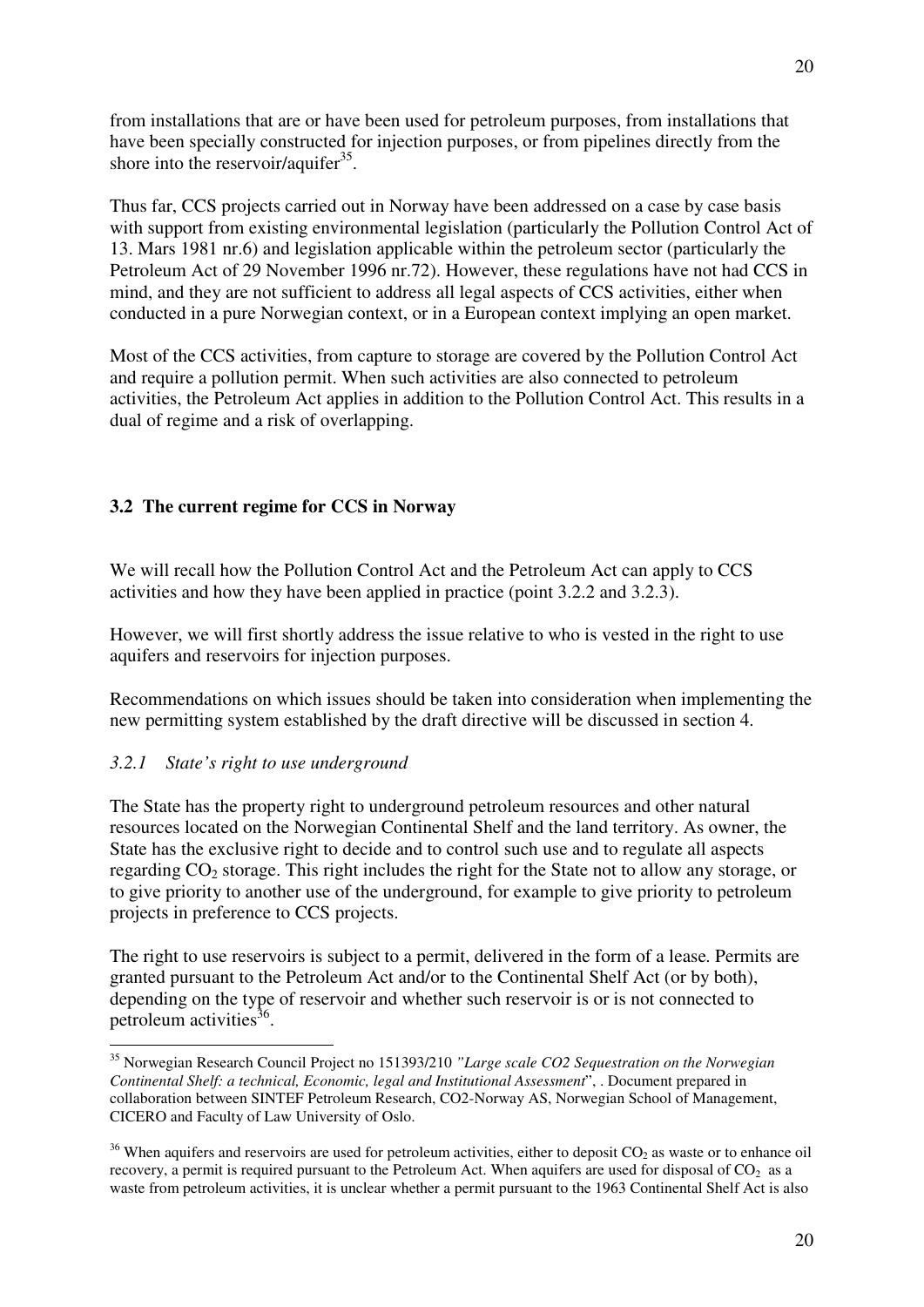# *3.2.2 Regulation of CCS activities through the Petroleum Act of 29. November 1996 nr.72*

# *3.2.2.1 Scope of application*

From a legal point of view, an important distinction is made between injections connected to petroleum activities and injections not connected to petroleum activities. For injections connected to petroleum activities, the Petroleum Act finds application and gives an acceptable framework to regulate most issues connected to such injections: exploration, development and management of the installation, coordination with competing rights, third party access, decommissioning and safety measures. However some important issues such as long term monitoring and long term liabilities are not addressed upfront.

The Petroleum Act and its regulatory provisions, including provisions on impact assessment, are applicable to the following activities $3^7$ ,

- injection of  $CO<sub>2</sub>$  (regardless of its source) in a petroleum reservoir for EOR
- injection and storage of  $CO<sub>2</sub>$  which is separated from natural gas so that it can meet the market specifications (for example, at the Sleipner or Snøhvit field )
- probably injection of  $CO<sub>2</sub>$  (regardless of its source) through an existing or former facility used for petroleum activity
- $\bullet$  disposal of CO<sub>2</sub> from a power plant delivering heat and electricity to a petroleum activity on the Norwegian continental Shelf

Not covered by the Petroleum regulations is the injection and disposal of  $CO<sub>2</sub>$  as waste from land-based industry, which is transported by pipeline or ship to an installation that is not (and has not been) connected to a petroleum activity. However, this situation might be common in the future.

# *3.2.2.2 Sleipner*

 $\overline{a}$ 

The Sleipner Field gives a good illustration on how the Petroleum Act applies to CCS in Norway<sup>38</sup>:

The CCS at the Sleipner field is carried out as part of the production activity on the field. The  $CO<sub>2</sub>$  capture is not carried out for enhance oil recovery, but is necessary as part of the gas processing at the production site to ensure that the  $CO<sub>2</sub>$  content of the produced gas meets sale specifications. As a waste from petroleum activities, the  $CO<sub>2</sub>$  storage activity is connected to petroleum activity and as such subject to the Petroleum Act.

The Petroleum Act implies/implied the following:

necessary. For other resources than petroleum resources, the 1963 Continental Shelf Act is applicable and a permit is required. It should be considered whether all use of reservoirs other than petroleum reservoirs for disposal purposes should be covered by the same act, regardless of what is the source of the  $CO<sub>2</sub>$ . See Norwegian Research Council Project no 151393/210.

<sup>&</sup>lt;sup>37</sup> See Petroleum and Energy Directorate, Impact Assessment dated 30-04-2008 and Norwegian Research Council Project no 151393/210

<sup>&</sup>lt;sup>38</sup> IEA, Legal aspects of storing CO<sub>2</sub> p 37 http://www.iea.org/textbase/nppdf/free/2007/legal\_aspects.pdf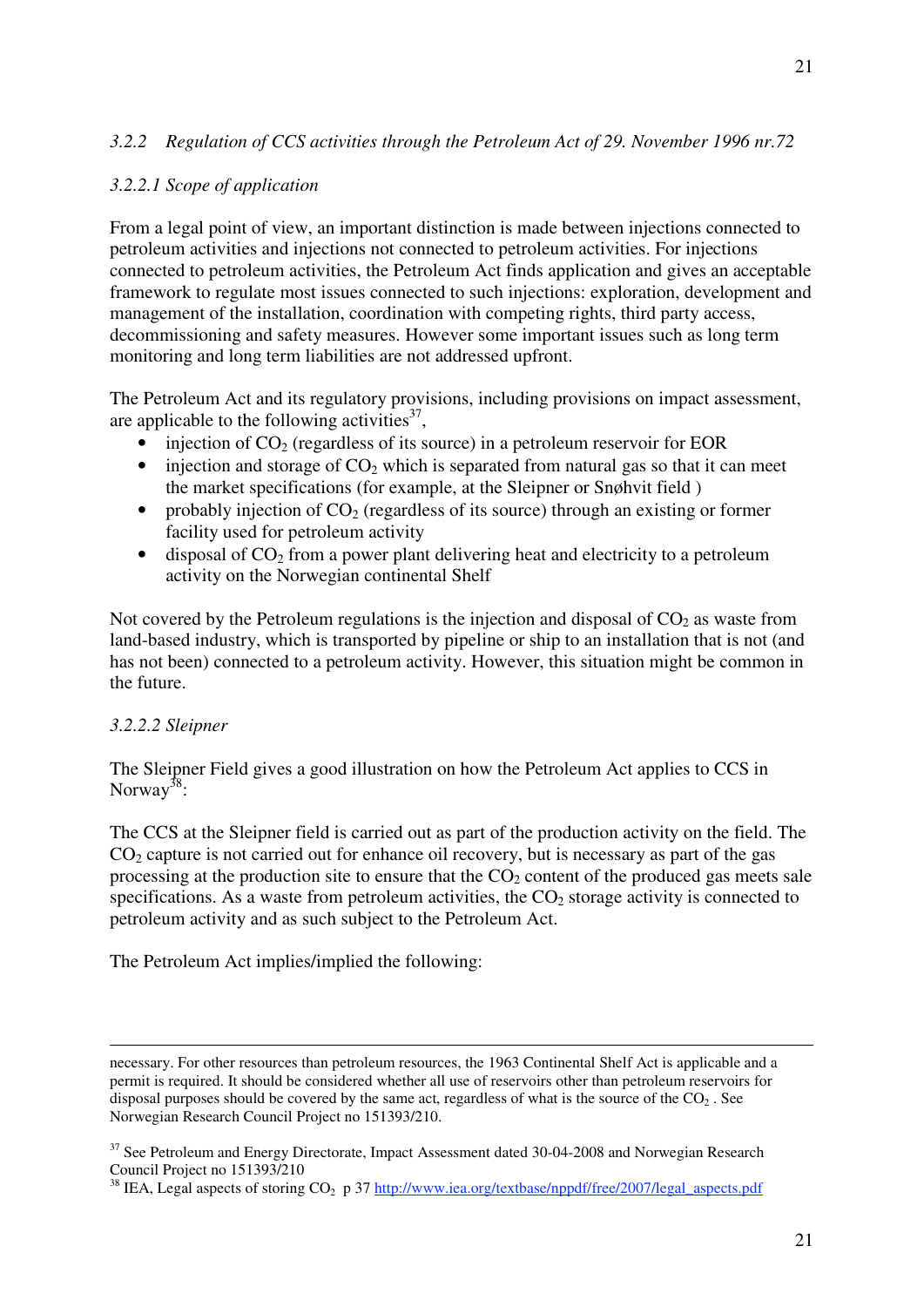22

- The activity of storage has been permitted as part of the conditions for approval of the PDO (Plan for Development and Operation) of the Sleipner's field.
- The PDO was subject to an impact assessment and was submitted and approved by the Ministry of Petroleum and Energy.
- Any deviation and alteration of the terms and conditions on which the PDO has been submitted or approved is subject to notification to the Ministry.
- The Petroleum Act also requires the owners of the Sleipner facility to accept third party access to the facility on negotiated terms.
- When the field is depleted, a decommissioning plan will have to be submitted to the Ministry.
- The decision taken by the Ministry on the decommissioning will also set conditions with regard to future monitoring of the  $CO<sub>2</sub>$  that has been injected into the Utsira formation, and a time limit for the liability of the licensees. Such conditions regarding future monitoring and time limit for liability are not known upfront.
- Any pollution damage resulting from CCS on the Sleipner field is subject to strict liability by the licensee under the Petroleum Act.
- As regard to safety, the petroleum activities shall be conducted in such a manner as to enable a high level of safety to be maintained and further developed in accordance with technological development.

At the Snøhvit field, the process of separating  $CO<sub>2</sub>$  from the extracted gas is done onshore and CO2 is then transported and injected in a geological formation called the "Tubåen formation".

# *3.2.2.3 The Petroleum Act can qualify to regulate future CCS activities*

In its impact assessment, OED concluded that the petroleum legislation gives a satisfactory basis to fulfil most of the draft Directive's requirements, but subject to a few modifications; the scope of application of the Petroleum Act should be extended or specific provisions should be adopted in order to cover injection and storage which are not connected to petroleum activities. Specific rules regarding transfer of responsibility, however, would need to be adopted. It is also suggested that the Petroleum Act could serve as a model regarding the development and management phase of the site, as those issues are not addressed in the Draft Directive $39$ .

At the present time, a new Petroleum Bill dated November 2008 and currently under a hearing procedure, provides specific modifications to the Petroleum Act among them provisions regarding third party access to the petroleum installations. In particular is is suggested in a new article 4-8 paragraph 3 to extend this right for  $CO<sub>2</sub>$  storage activities. The consultation document also suggests, that  $CO<sub>2</sub>$  storage activities not connected to petroleum activities should be regulated through the Petroleum Act. Surprisingly, no reference to the expected Directive on  $CO_2$  storage is made in the document.<sup>40</sup>.

We are of the opinion that it is premature to regulate details of  $CO<sub>2</sub>$  storage through the Petroleum Act and that it would be more appropriate to wait until a larger debate and consultation is made regarding implementation of the newly adopted Directive.

<sup>&</sup>lt;sup>39</sup> Petroleum and Energy Directorate, Impact Assessment dated 30-04-2008<br><sup>40</sup> Høringsnotatet - Petroleum Bill dated 24 November 2008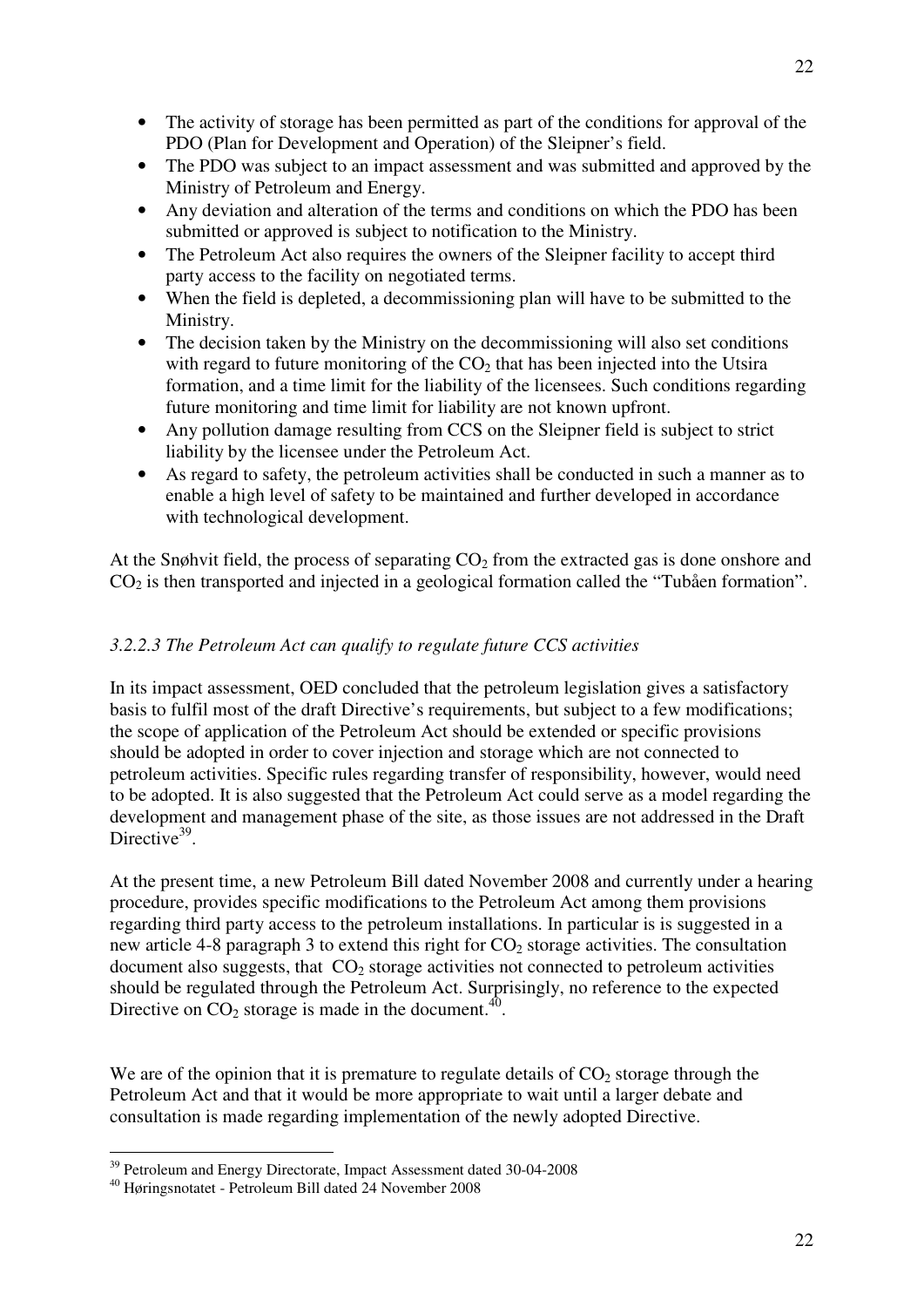# *3.2.3 Regulation of CCS activities through the Pollution Control Act of 13. Mars 1981 nr.6*

#### *3.2.3.1 Overview*

The Pollution Control Act applies to geological storage of  $CO<sub>2</sub>$  as "pollution" is defined as, inter alias, the introduction to air, water, or into the ground of solid matter, fluid or gas (...) which is or may be harmful or detrimental to the environment.

The Pollution Control Act applies to sources of pollution within the Norwegian land territory and Norwegian territorial water. Outside this area, the main rules of the Act apply to regular sources of pollution from the exploration and exploitation of subsoil natural resources on the Norwegian part of the continental shelf, including decommissioning of facilities.

Aquifer and reservoirs on the continental shelf are therefore most likely covered by the Act. It also applies to pollution sources in the EEZ (including its subsoil) or pollution that threatens the EEZ, if the source is a Norwegian vessel or installation. However, the act does not cover injection in the EEZ outside the continental shelf from foreign vessels or installations $41$ . In the future, and assuming that the EU directive on  $CO<sub>2</sub>$  storage is implemented in Norway, this gap could be problematic as it can reasonably be expected that foreign entities will deliver their  $CO<sub>2</sub>$  to Norwegian storage sites through non-Norwegian vessels, or that injection installations will be owned by foreign entities. In such a case, no pollution permit would be required under the existing legislation, and the Pollution Control Authority will not be able to control the activity.

The most relevant provisions of the Pollution Control Act applying to  $CO<sub>2</sub>$  storage activities relate to the pollution permitting system (chapter 3), provisions regarding inspection and control measures (chapter 7), provisions ensuring the compliance of the act, or decisions made pursuant thereto (chapter 9), and penalty provisions (chapter 10). The Act also contains provisions relating to pollution damages.

As  $CO<sub>2</sub>$  storage is an activity that may create a risk of pollution, it has to be authorised either through regulations, or through an individual pollution permit pursuant to § 11. In practice, it is more likely that a pollution permit is required both for the company that carries out the injection, and for the activity that wants to deliver  $CO<sub>2</sub>$  to an installation for injection<sup>42</sup>.

The Pollution Control Authority however is empowered to issue regulations requiring that any person wishing to engage in certain types of activities that by their nature may lead to pollution shall apply for a permit. The authority can also require to be informed on activities that may involve serious pollution at an early stage of the planning process, and require the performance of an environmental impact assessment to determine the effects of such activity on the environment (§13). The authority is also responsible for monitoring the pollution situation from individual sources, and can require information and can carry out inspections. It shall also ensure compliance with the Act.

<sup>41</sup> Norwegian Research Council Project no 151393/210

<sup>42</sup> Norwegian Research Council Project no 151393/210, page 31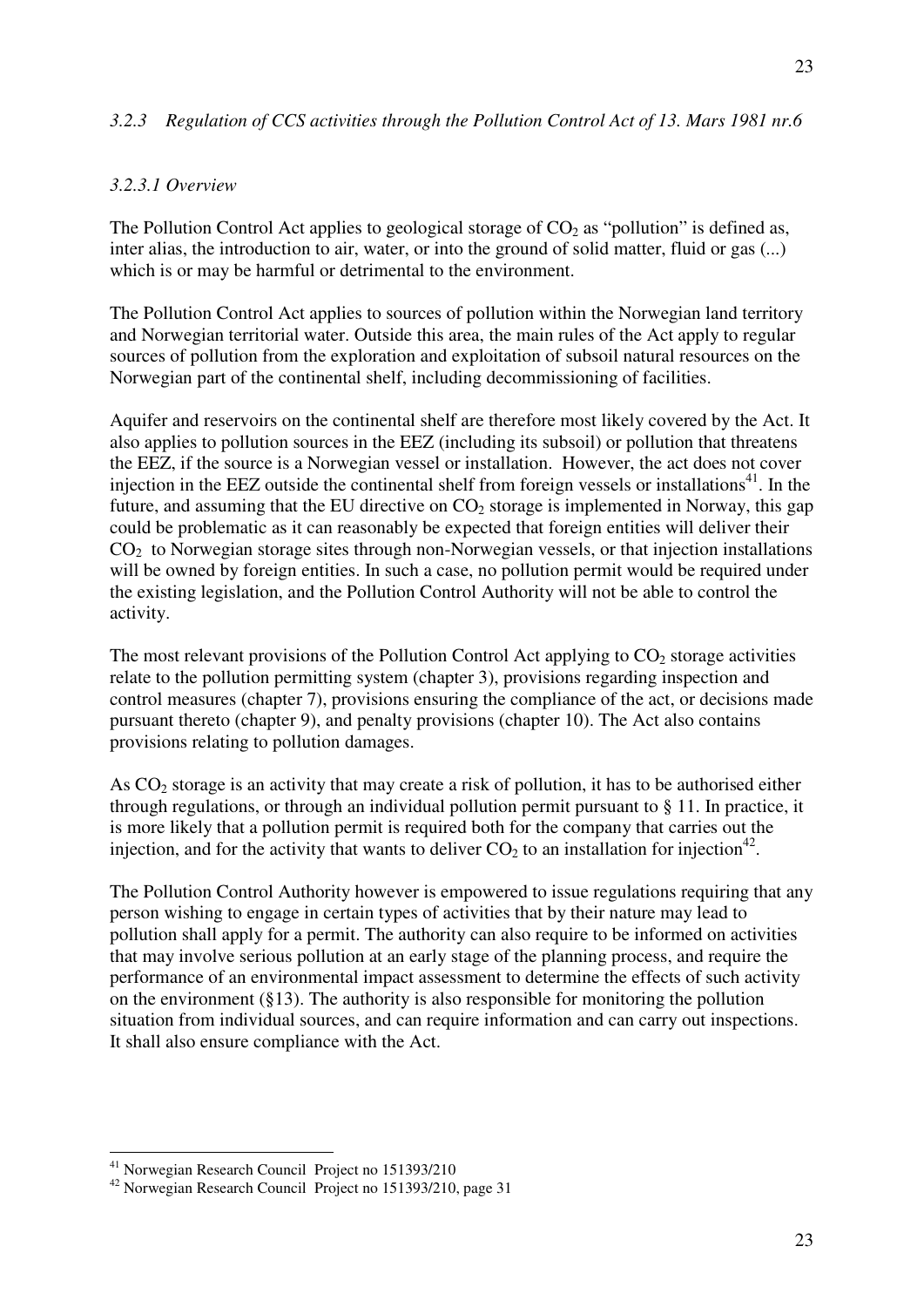#### *3.2.3.2 Sleipner*

So far, the Pollution Control Authority has issued two permits: one permit for the Sleipner field and one permit for the Snøhvit field.

At the Sleipner field, the Pollution control authority issued an injection permit on the following conditions:

- maximum yearly quantity of  $CO<sub>2</sub>$  to be injected
- obligation to report on actual injected quantity of  $CO<sub>2</sub>$
- obligation to monitor injected  $CO<sub>2</sub>$  and report the results including obligation to surrender a monitoring plan.

#### *3.2.3.3 The Pollution Control Act can qualify to regulate future CCS activities in Norway*

In its impact assessment, SFT concluded that the Pollution Control Act gives a sufficient basis to ensure most of the requirements of the draft Directive, but that new regulatory provisions should be adopted (for example through a new chapter in the Pollution Regulation) in order to promote consistency with EU Member States. SFT also recognises that some of the obligations addressed to Member States cannot be regulated through the Pollution Control Act as they are outside the aim of the Act: particularly provisions allowing third party access to storage or transport and provisions giving exclusive or preferential rights to permit holders to use geological storage<sup>43</sup>.

# **Section 4 Recommendations on How CO<sub>2</sub> Storage should be Regulated in Norway Following the Adoption of the Directive**

#### **4.1 Summary of the current legal system**

As described above in section 3, the current regulatory system is complex and confusing as two sets of rules and authorities are involved in  $CO<sub>2</sub>$  storage activities. Some legal issues such as long term monitoring and liabilities, are not addressed upfront, thus resulting in uncertainties for operators.

It seems that both the Norwegian Control Authority and the Oil and Energy Department could be candidates to become the future "competent authority" responsible for fulfilling the duties established by the future  $CO<sub>2</sub>$  Storage Directive. They are both qualified to implementing the Directive's requirement through existing legislation, subject to some necessary adjustments.

 $^{43}$  Impact Assessment on Draft Directive on CO<sub>2</sub> storage, SFT 24-04-2008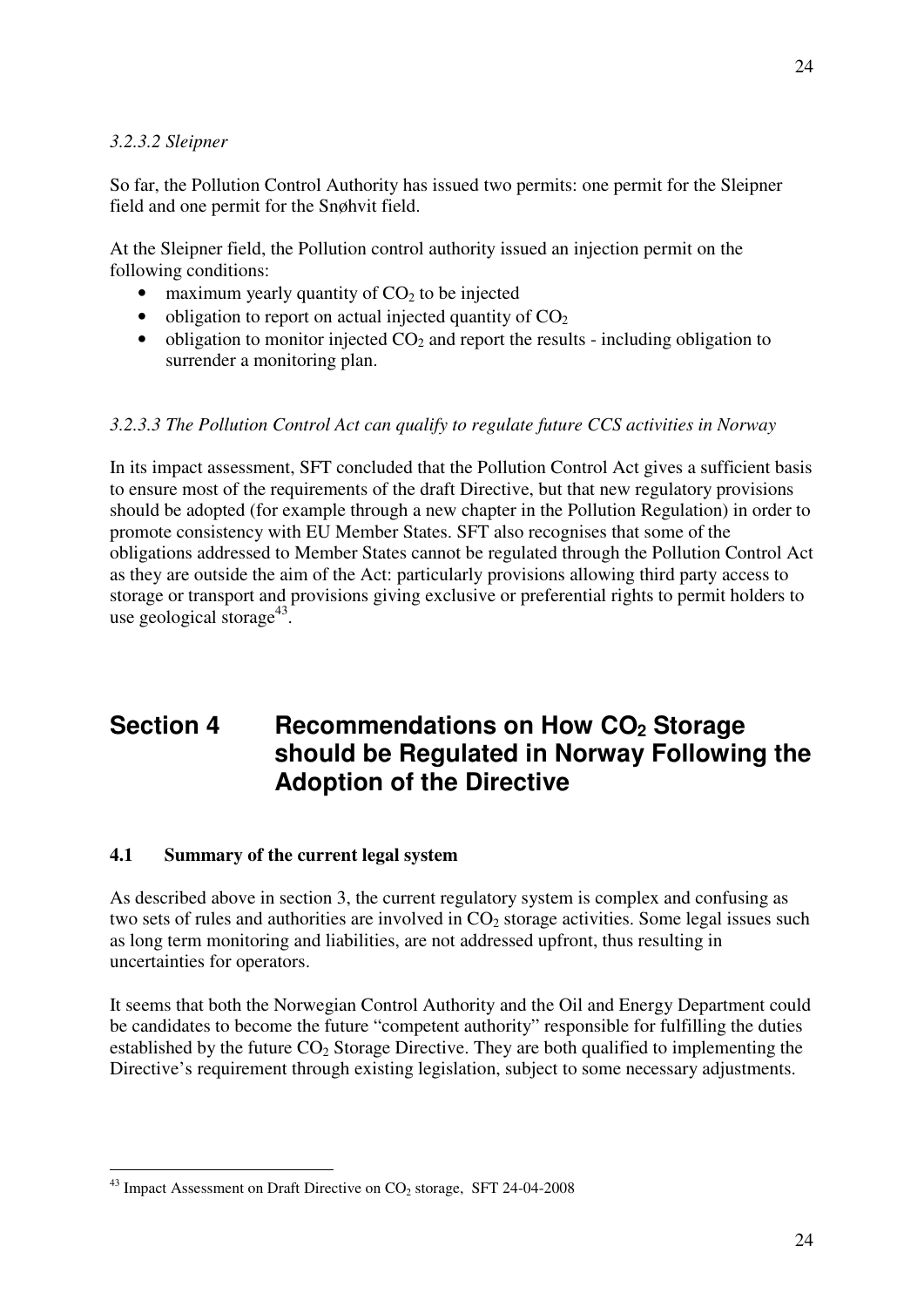In the next section we will make recommendations on which considerations should be taken into account when regulating CCS in Norway following the adoption of the  $CO<sub>2</sub>$  Storage Directive. Our recommendations are primarily motivated by environmental considerations. Indeed, we find it important to place  $CO<sub>2</sub>$  storage activity in an environmental perspective, independent from petroleum activity. As a matter of fact, and as specified by the  $CO<sub>2</sub>$  Storage Directive,  $CO<sub>2</sub>$  storage is meant as an instrument to mitigate global warming. Conflicting interest with the petroleum industry can therefore be a reality.

Based on this environmental perspective, we will make recommendations inter alias on which entity ("competent authority") and which legal instrument (existing legislation or new legislation) are most suitable to fulfill the Directive's requirements.

# **4.2 General Recommendations**

We have three general recommendations:

# *4.2.1 Free standing legislation covering all aspects of the CCS chain*

We should consider whether a independant legislation should be established for CCS activities or whether we should use the existing legislation and adapt it (the Pollution Control Act and to a lesser extent the Petroleum Act).

Our first impression is that the regulatory framework should not only regulate  $CO<sub>2</sub>$  storage but should also regulate all aspects of the CCS chain, i.e. capture, transport and storage. Indeed, stakeholders need an instrument that clearly identifies the rights and responsibilities of the actors involved in all stages of CCS projects. This goal could be better achieved through freestanding legislation.

Amendments to the existing legislation (Petroleum Act and Pollution Control Act) would increase the complexity of the applicable legislation (see section 3). The establishment of a new free standing legislation (with reference to existing legislation when appropriate) would allow a better comprehension of the whole system, and consequently a better predictability for Norwegian and foreign partners involved in such projects. As a result it would promote a wider deployment of CCS projects.

# *4.2.2 Removal of the distinction between activities connected and activities not connected to petroleum activities*

We recommend removing the distinction between injections connected to petroleum activities and injections not connected to petroleum activities; the link to petroleum activities is not always easy to identify. Moreover, in a European market where we expect to import  $CO<sub>2</sub>$  from foreign countries and transport it through common pipelines, the source of  $CO<sub>2</sub>$  (petroleum waste, or not) should not have incidence on the applicable legislation.

# *4.2.3 Clarification of permits required in the CCS chain*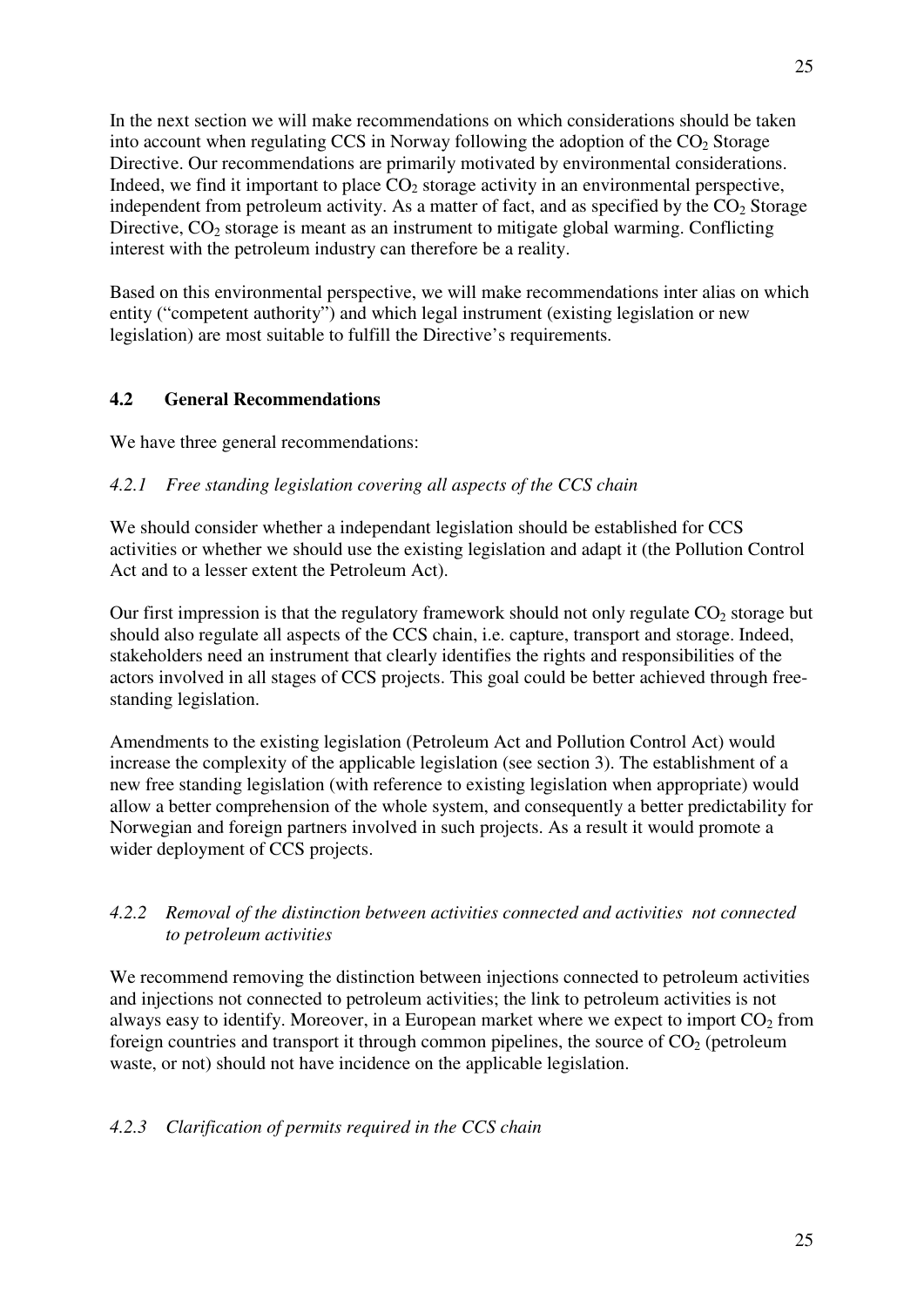It must be identified clearly which permits are necessary for each activities involved in the CCS chain and which entity shall grant them:

- Permit to use reservoirs/aquifer: depending on the reservoir, regulated either by the Petroleum Act or the Continental Shelf Act.
- Pollution permit: for capture, injection, and storage
- Exploration permit
- Storage permit
- permit to transport  $CO<sub>2</sub>$  by pipeline or ship

We should also consider whether or not the granting of permits should be gathered by one and unique authority, which would address pollution issues as well as other issues.

# **4.3 Specific recommendations**

# *4.3.1 Exploration phase*

The exploration is decided when Member States consider that it is necessary to generate further information for the selection of the site. It presupposes that pre exploration work has been performed. We assume that the State, as owner of the underground would perform such pre-exploration.

• In section 2 we have mentioned the conflicting interest between the legitimate expectation of the exploration right holder to have a priority in the granting of the storage permit, and the principle according to which the granting of storage permit shall be open to all entities and be non-discriminatory. It would indeed be prejudicial to other potential operators, who wish to apply for a storage permit, but are not involved in the exploration work.

We mean that the exploration right holder should be given a preferential right, but with certain conditions in order to limit competition distortion<sup>44</sup>.

As provided in the final Directive, the exploration right holder should only have a preferential right during a limited period of time and this right should be subject to the permit holder's compliance with the permit conditions during all the exploration work.

In addition to those conditions provided in the directive, we are of the opinion that in the event that the exploration right holder cannot claim its preferential rights (because the conditions are not fulfilled), we should provide a mechanism to allow the transfer of the intellectual and commercial rights of the data collected during the exploration phase under fair conditions. One solution could be to establish, as a condition of the exploration permit, a mechanism to determine in advance which objective criteria will be taken into account for assessing the selling price of such data.

The performance of the exploration work should be under the control of the authority granting the exploration permit. This authority should require from the exploration

 $\overline{a}$ <sup>44</sup> Note that Petroleum exploration permit does not provide any preferential right.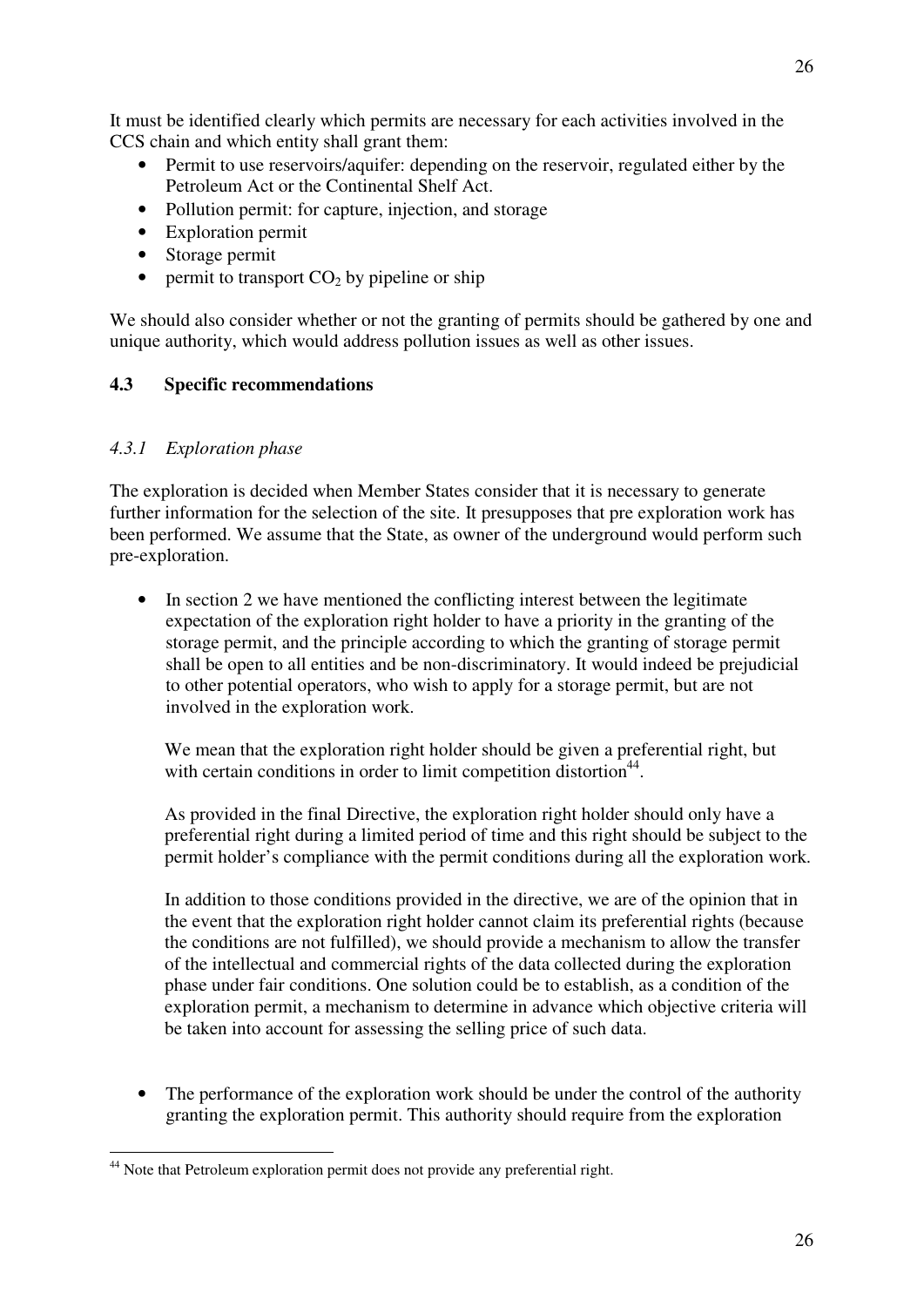right holder a continual duty to inform about the progression of the exploration work as it is required in Australia<sup>45</sup>. This would allow the competent authority to better assess whether the exploration work is following the expected schedule and consequently whether a prolongation of the permit should or should not be allowed. This would also allow potential applicants for a storage permit to be ready to compete for storage application when the exploration work meets its expiring date.

# *4.3.2 Development of official standards for site characterisation and selection*

A major challenge for the oil, gas and coal industries has been the lack of publicly available and recognized best practice guidelines. These should explain how to efficiently implement legal and regulatory frameworks, how to adopt concurrent best engineering practices, and how to manage the risks and uncertainties throughout the storage cycle.

DNV has assembled key industry players and launched a joint industry project (JIP) to develop a standard methodology for characterising, selecting and qualifying proper sites for geological storage of  $CO2 -$  both offshore and onshore  $^{46}$ . The development of standard practice should ensure that the geological storage of  $CO<sub>2</sub>$  is implemented in a transparent and clear way.

A governmental body should establish official standards based on the work performed by DNV, other private or public companies, or organisations. We recommend the Ministry of Environment as the best suited body. We also recommend that the Ministry of Environment is given the necessary budget and resources to perform this task.

# *4.3.3 Financial Security*

The operator of a storage site shall give proof that financial security can be established when applying for a storage permit and this security shall be valid upon commencement of the injection. Such financial security shall remain in place until transfer of liability to the State.

Several types of financial guarantees are available at different costs for the operators, for example a bank guarantee, cash deposit, mortgage or parent company guaranty. In Norwegian legislation, financial securities are required for landfill rights owners and in this area, the time horizon is also long  $(30 \text{ years})^{47}$ .

 $\overline{a}$ <sup>45</sup> Greenhouse Gas Geological Sequestration Bill 2008, clause 56 providing that " the holder of an exploration permit must immediately notify the Minister of the discovery of an underground geological storage formation that is likely to be geologically suitable for the injection and permanent storage of a greenhouse gas substance. The bill provides three categories of storage formation that correspond to the title holder's improving level of knowledge about the formation : a "potential greenhouse gas storage formation", an "eligible greenhouse gas storage formation" and finally an "identified greenhouse gas storage formation".

<sup>&</sup>lt;sup>46</sup> Developing a unified approach to qualifying CO2 storage sites: http://www.engineerlive.com/Oil-and-Gas-Engineer/Environment Solution/Developing a unified approach to qualifying CO2 storage sites/21157/

 $47$  See guidelines provided by the Norwegian Pollution Control Authority regarding financial securities related to land fill (in Norwegian) http://www.sft.no/publikasjoner/avfall/2150/ta2150.pdf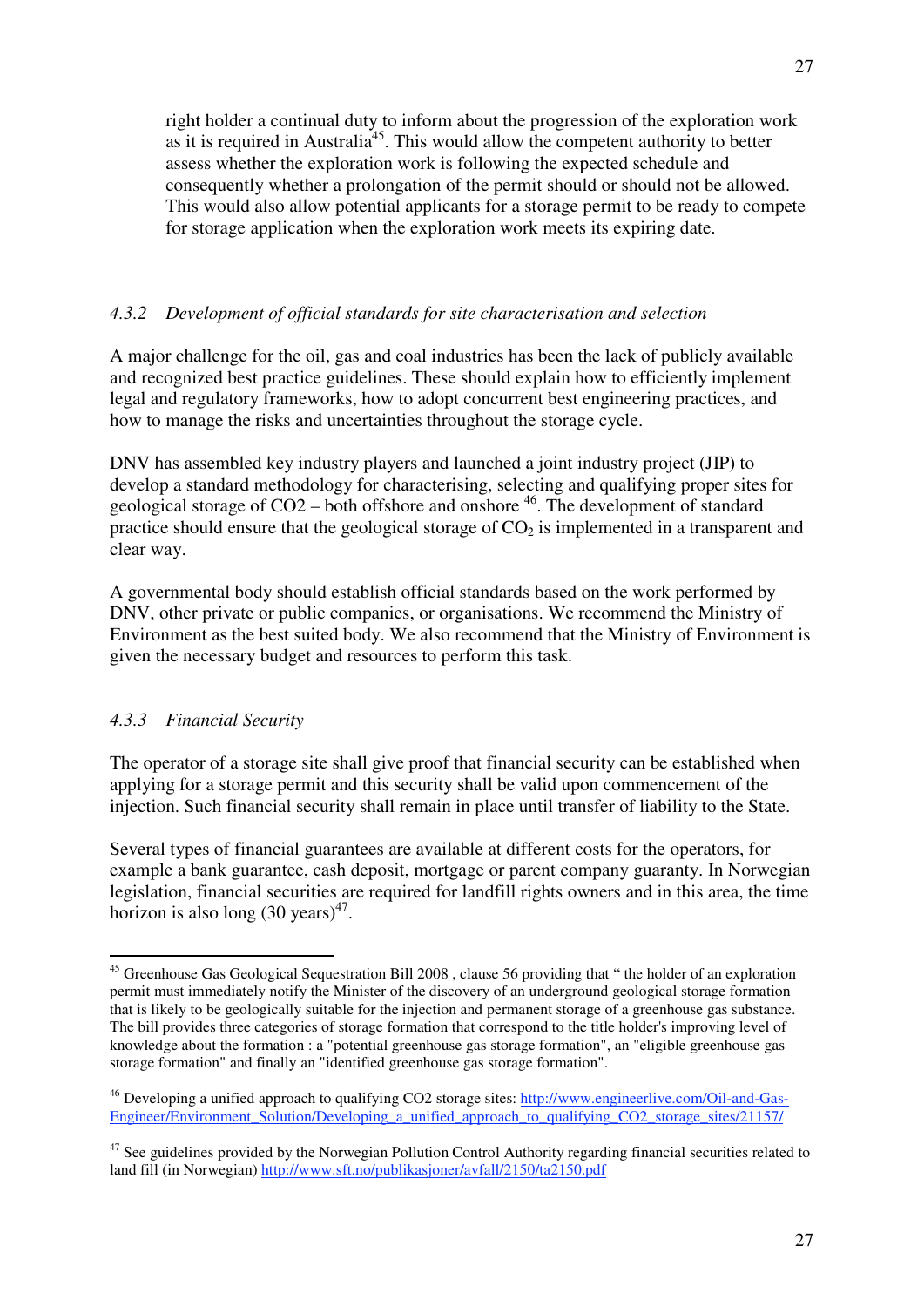A bank guarantee could be an alternative, although a 20-50 year perspective is not a normal time horizon for such security. However, the wide deployment of CCS in Europe could contribute to increase the demand for such products and consequently create more offers. One should be careful about such bank guarantee conditions and how they can be terminated.

Assuming that the competent authorities accept it, we would be in favour of a parent company guarantee as this would imply less cost for the operators and it is most likely that site operators will be part of a company group and consequently be able to provide such guaranty. However the solidity of the mother company shall be thoroughly assessed.

# *4.3.4 Financial Mechanism (required by article 20 of the Directive)*

The financial contribution made by operators is meant to cover at least the costs of monitoring borne by the competent authority for a period of 30 years after the transfer of responsibility.

Such contribution does not constitute a financial guarantee, but can almost be assimilated to a tax aimed at covering the costs for long term monitoring performed by the State. Contributions do not need to be attached to a particular storage site. The fund should be managed globally in a pool and contributions from operators put into a common pot. One should consider whether the national managing of such a fund should be given to the competent authority or left to another state financial institution.

The contribution level should be predictable for operators and should at least be proportionate to the capacity of the storage site in volume units of  $CO<sub>2</sub>$ .

It would be fair if the contribution level is periodically adjusted to take account of changes to the assessed risk of leakage.

# *4.3.4.1 Development of infrastructure*

In the context of CCS, as large pipeline networks are expected to be involved, it appears more appropriate to realise the pipeline infrastructure for the transportation of  $CO<sub>2</sub>$  through Private and Public Partnership (PPP). Private parties could take on responsibility for constructing, operating and co-funding the projects. Public funding might be required to build pipelines, and a public party could play a role in co-funding. The public party can also play a role in laying out a  $CO<sub>2</sub>$  pipeline network, by providing upfront a large backbone connection. However, in a national context, it might be more appropriate to let private entities lay out the network gradually according to their needs. In the future, large volumes of  $CO<sub>2</sub>$  from foreign sources are expected to be imported in Norway for permanent storage. Large infrastructure will then be necessary and will have to be carefully planned, and the public party might have a larger role to play in this respect.

# *4.3.4.2 Third party access to transport and storage network*

Norway will have to establish a system ensuring that users are able to gain access to the  $CO<sub>2</sub>$ transport network and storage network in a fair and non-discriminatory manner.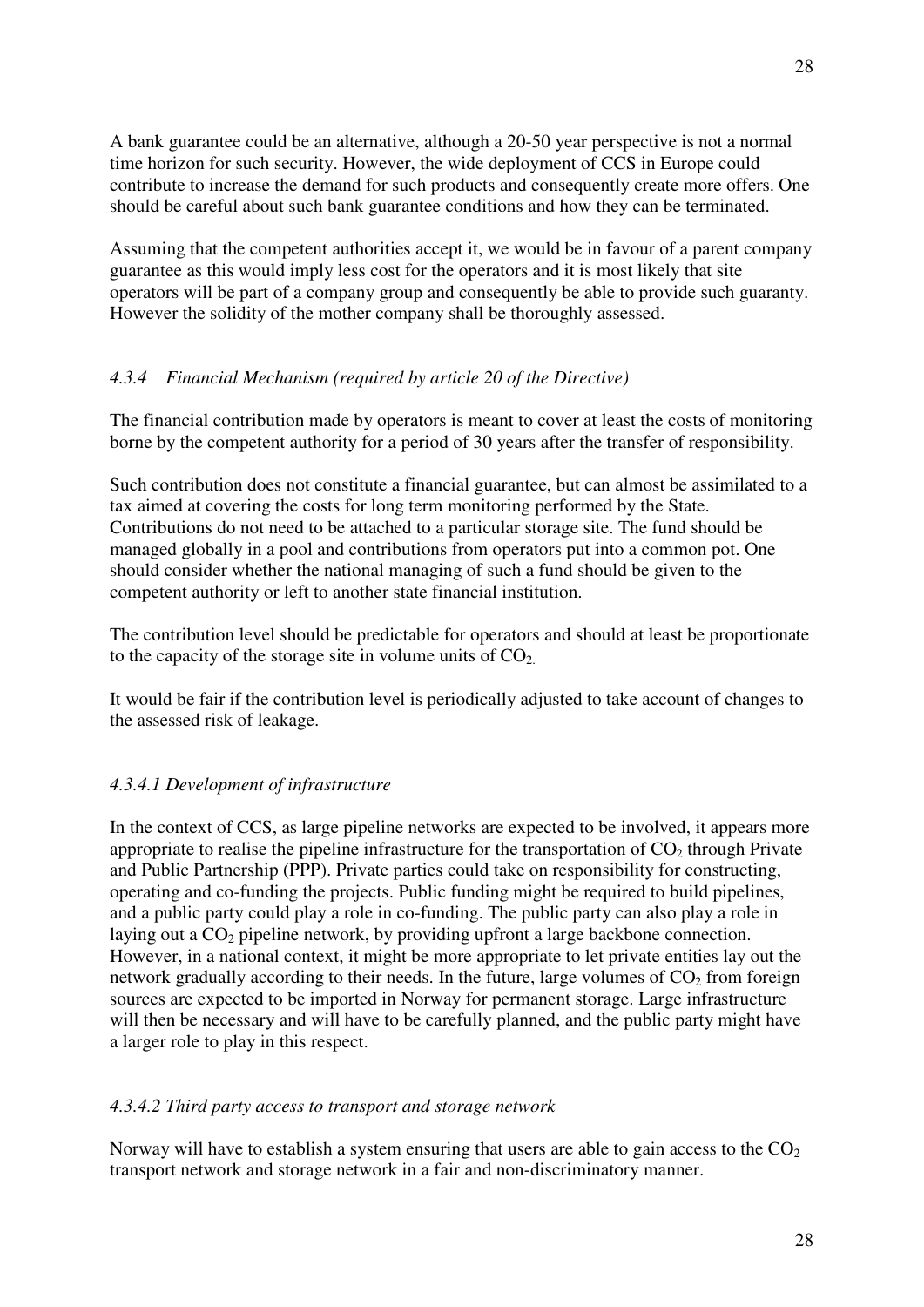In practice, it is likely that Norway will use the system established for petroleum activities providing third party access to petroleum installation and upstream pipeline gas network as a model (§ 4-8 of the Petroleum Act and Regulation 2005-15-20 nr. 1625 relative to third parties use of installation) that is based on fair and non-discriminatory access. As mentioned earlier, the Petroleum Act is under revision and the creation of a new paragraph is suggested to extend the provisions relative to third party access to the transport and storage of  $CO<sub>2</sub><sup>48</sup>$ .

In our opinion, it is important to provide clear provisions ensuring that:

- The storage permit holder will have a preferential right to store  $CO<sub>2</sub>$  in the geological formation he has been granted a permit for
- The pipeline owner is given a preferential right to use his transport network
- The storage permit holder and the pipeline owner shall not have to reduce the use of their facilities when new operators wish to enter the market
- The  $CO<sub>2</sub>$  producer located closed to a storage site shall have a preferential right to use such storage site and the transport network connected to it

Regarding the implementation of a system of third party access, in practice there are two options: one possibility is to determine the tariffs and the other terms and conditions to which third parties will be able to use the transport or storage network in advance (negotiated access); the other possibility is to leave the negotiation of the price and other conditions to the parties involved (regulated access).

# *4.3.5 Competent authorities*

 $\overline{a}$ 

According to the Directive, *Member States shall establish or designate the competent authority or authorities responsible for fulfilling the duties established under the Directive. Where more than one authority is designated, the work of these authorities undertaken pursuant to this Directive shall be coordinated"* (article 22).

Although the Directive gives to the competent authority a central role, no provisions are made relative to the competence and experience required or to whether such an authority should be independent from other authorities acting in similar sectors. The risk at stake is a potential conflict of interest in case an authority is given a double role. For example, giving the role of the competent authority to OED could influence is own assessment of  $CO<sub>2</sub>$  projects as OED would have to balance petroleum interests with storage interests.

In our view, the issue of the competent authority raises several questions:

<sup>&</sup>lt;sup>48</sup> Energy Bill Proposal, November 2008. In our opinion, this Energy Bill is not in compliance with the Directive requirements. Indeed, according to the Petroleum Act, when parties have failed to reach an agreement regarding the use of facilities, the Department can give them injunctions. On the contrary, the Directive provides in article 22 *that Member States shall ensure that they have in place dispute settlement arrangements, including an authority independent of the parties with access to all relevant information, to enable disputes relating to access to CO2 transport networks and to storage site to be settled expeditiously, taking into account the criteria referred to in article 21.* Such dispute settlement arrangement, presupposes that each party may present its view of the conflict and that the authority acts as an arbitrator.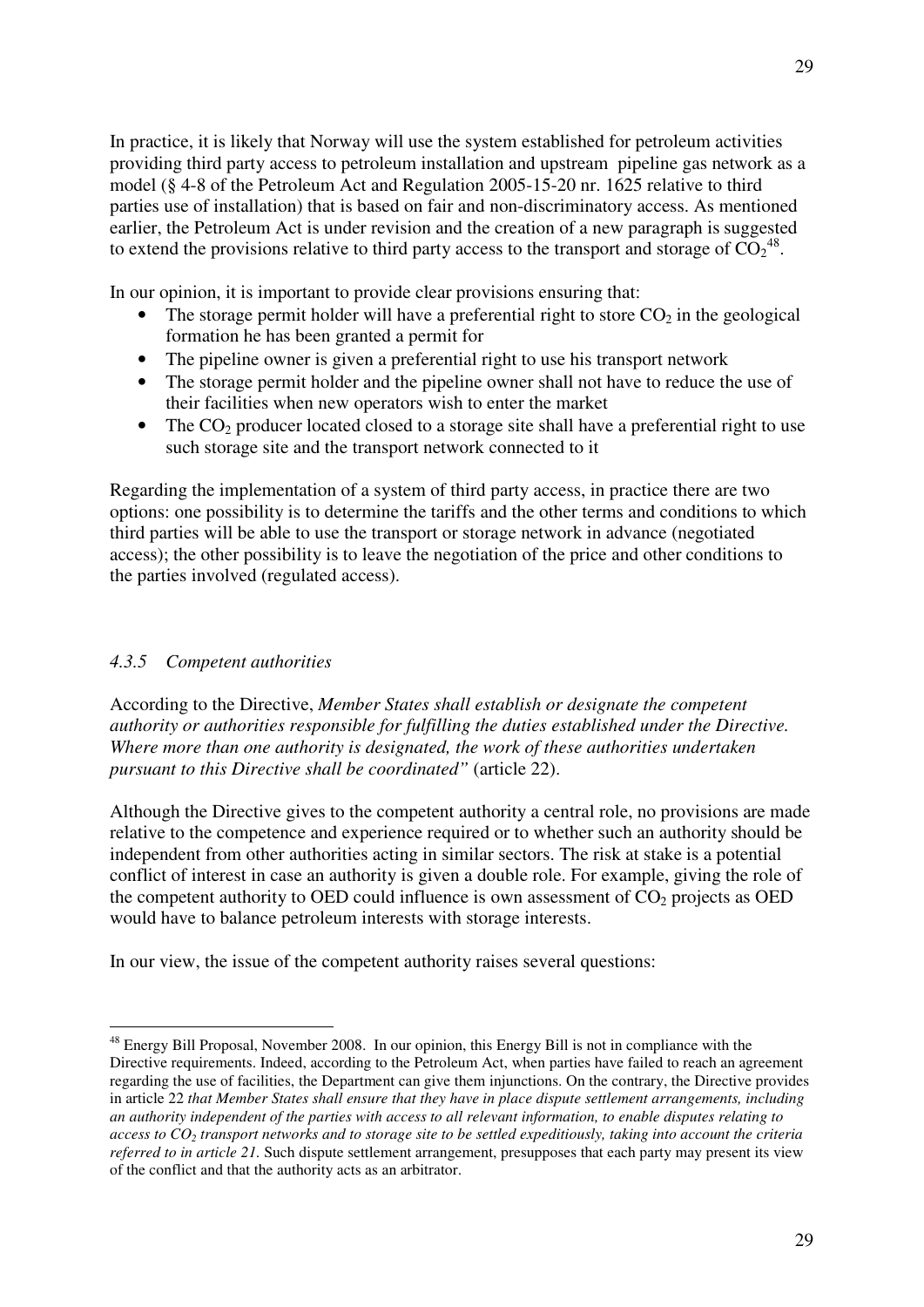a)should Norway have one unique authority assuming all obligations during all stages of the CCS project (Issuance of permit, operational phase, closing and post transfer)? b) or, should Norway have several competent authorities assuming a different role depending on the stage of the CCS project (authority delivering permit, authority of control during the operational phase, authority at site closure and transfer of responsibility)? c) under which Department should Norway place the authority /authorities(the Department of

Environment, the Department of Oil and Energy, the Department of the Commerce and Industry)?

d) should Norway establish a new authority or should it use existing authorities?

These questions are important and might also affect the choice of the legislative instrument that will be used to implement the Directive (an amendment to the Petroleum Act, an amendment to the Pollution Control Act, or free-standing legislation).

We do not yet have a definitive position on these issues. However, we find it important to take into consideration the following elements:

The selection phase is set as the crucial phase of a CCS project. As stressed in the Directive, a site should only be selected if there is neither significant risk of leakage nor significant environmental or health risks. This means that environmental aspects are the most decisive aspects.

We suggest therefore that the Ministry of the Environment, through the Pollution Control Authority (SFT), should be involved at the very early stage of the process of selection of a site. The petroleum sector will inevitably play a major role in this phase as the technology employed is similar to the one used for petroleum activities and the sector has experience in the field. However, the Oil and Energy Department should not be given a larger role than necessary.

Beside a role within site selection (and the exploration phase), the OED could also play a role when former petroleum installations are used to inject  $CO<sub>2</sub>$  or for EOR. Outside these activities, which are naturally connected to petroleum activities, we do not find logical nor justified to give a specific role to OED and are more in favour of giving the largest role to SFT.

We believe that SFT is the most appropriate authority to fulfil the Directive's obligations during the operational phase of the CCS project (monitoring, inspection, reports, and remediation actions).

Following site transfer, the responsibility should not remain with SFT but should be given to a different authority.

In short, we foresee the following system

- Creation of a new Ad Hoc Authority, gathering representatives from SFT and OED, for site selection and issuance of permits (exploration and storage)

Designation of SFT as the competent authority during the operational phase of the site (from injection to transfer of responsibility)

- Designation of the Ministry of Environment or Ministry of Commerce and Industry as the entity taking over the storage site after transfer of responsibility.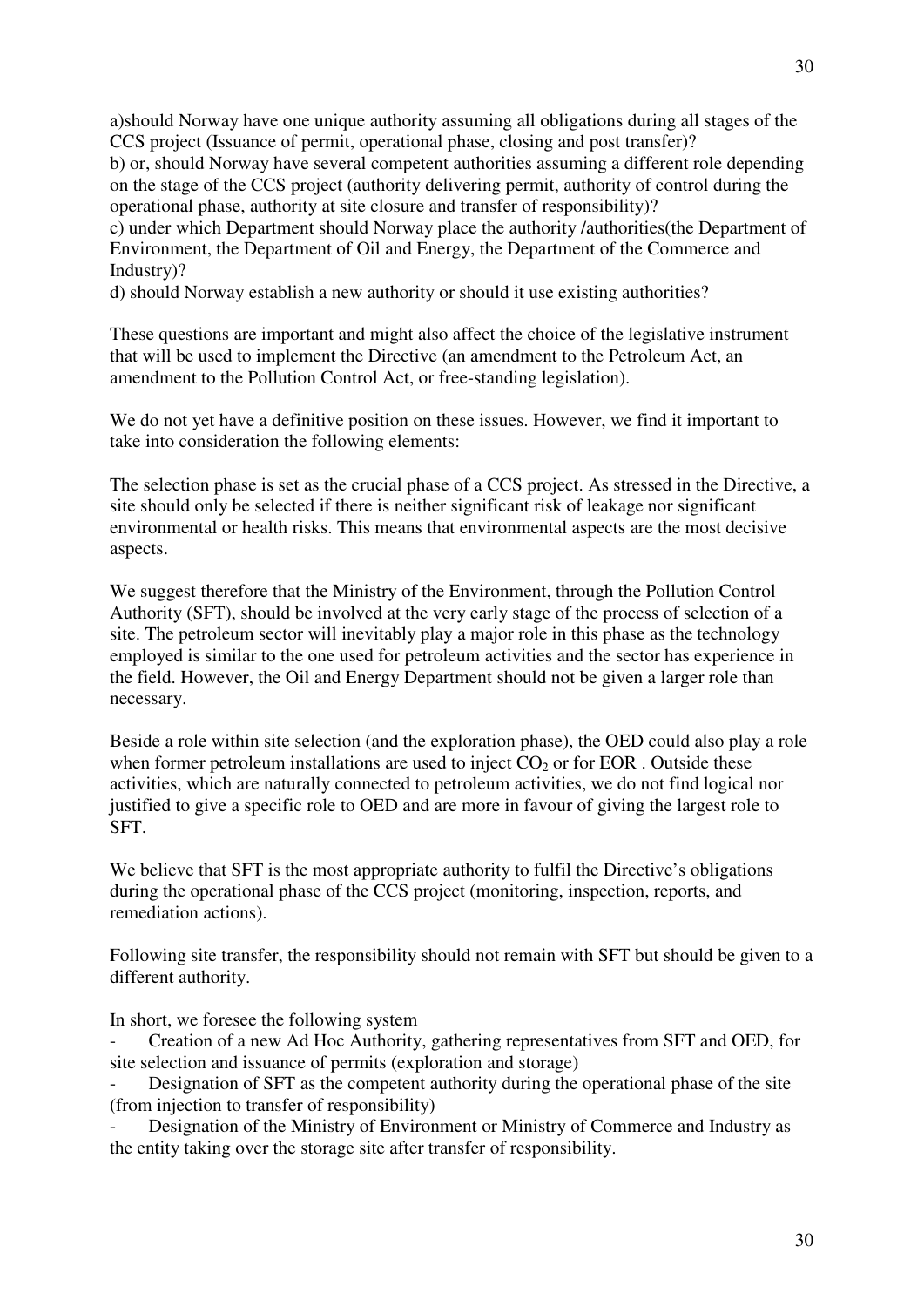We are of the opinion that an external controller should be involved at all stages of the storage projects, not only to secure sufficient environmental integrity, but also to allow and promote equal and fair treatment of storage. This is particularly relevant when the geological storage of  $CO<sub>2</sub>$  is to be linked to the ETS and the carbon market. It would also promote public confidence.

Such an external controller could be an accredited independent entity having a duty to verify all phases of storage projects:

During the operational phase of the project and until the transfer of responsibility, the operator is responsible for monitoring, for reporting the monitoring to the competent authority. However, it might not be in the interests of the operator to declare all leakages particularly when financial penalties are involved. The risk of under-reporting could be avoided if an accredited independent entity was involved in the monitoring. The use of independent entities could also present the advantage that common standards could be developed more easily, thus achieving more consistency between Member States.

An external controller could also play a role in the monitoring during the post closure phase and assist the operator in preparing (or elaborate) the report which serves as a basis for site transfer assessment. An external controller could continue monitoring on behalf of the State after site transfer if it appears necessary to do so.

# *4.3.7 Liabilities*

Leakage is the event that will trigger liability. Liability for damage will mainly occur in terms of damage to the local environment and damage to the climate.

However, leakages can also result in other type of damages, for example damages to property rights or other natural resources.

# *4.3.7.1 Liabilities for damage to the environment*

Liability for damage to the local environment from CCS activities is covered under the Environmental Liability Directive (ELD) which provides detailed provisions on the measures to be taken in case of events causing local environmental damage. As stated in Section 2, the ELD Directive has a limited scope of application and is not sufficient to cover all aspects of damage to the environment arising from  $CO<sub>2</sub>$  leakage in the CCS chain. In addition, this Directive is not yet implemented in Norway.

National legislation remains applicable for the aspects not covered by the ELD Directive and in any case until the ELD Directive is implemented in Norway. Some adjustments to Norwegian rules on liability could be appropriate to take account of the long time frame of  $CO<sub>2</sub>$  storage and to clearly identify the liable parties.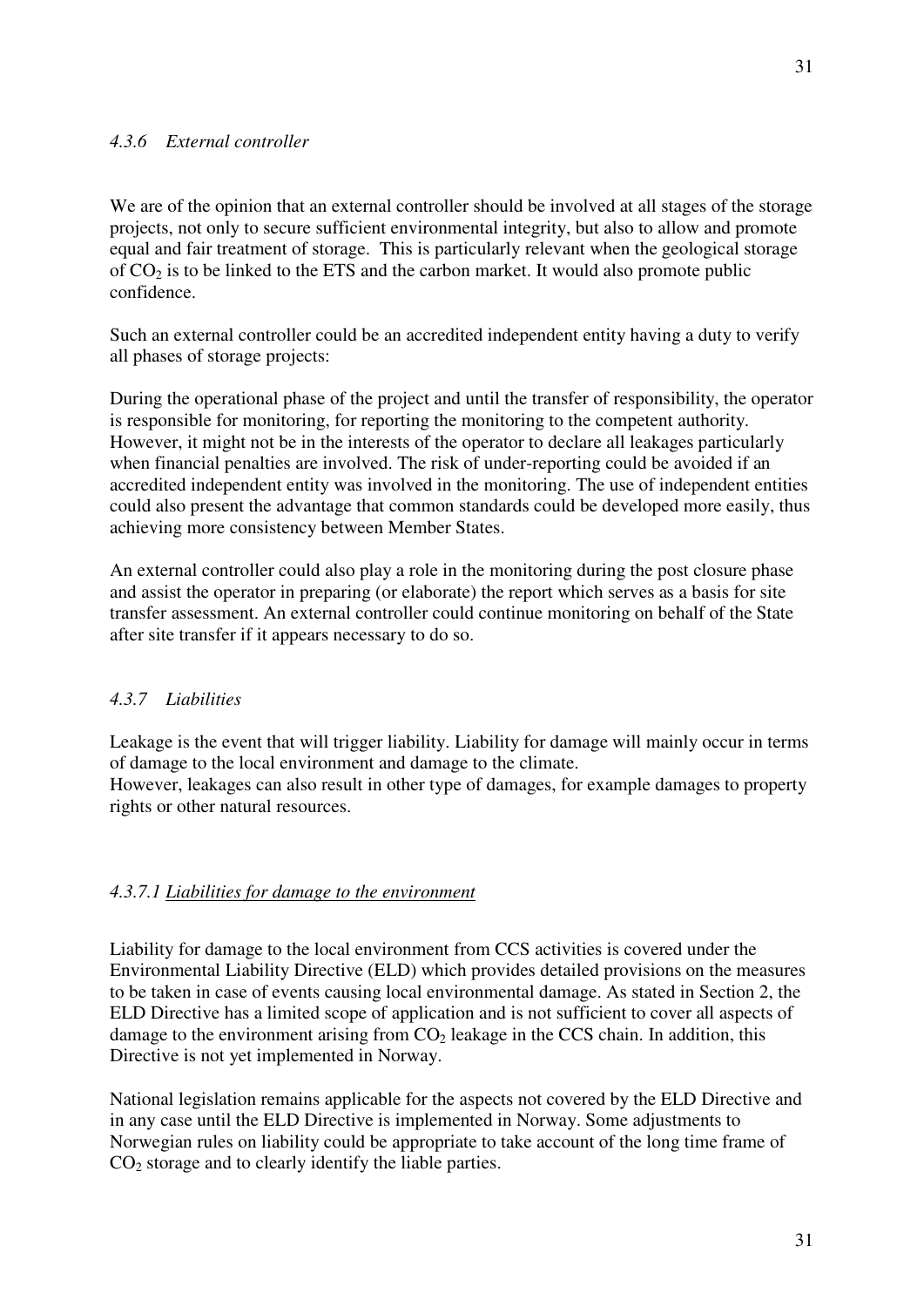- As of today, the Norwegian Statute of Limitations of 18. Mai 1979 nr. 18 provides in its article 9 nr.2 (1) that the absolute limit to claim compensation for damages is 20 years starting from the date of the incident. This seems way to short given the long time frame of  $CO<sub>2</sub>$  storage liabilities. We should consider extending this time limit until the transfer is made to the State. Any damages occurring after the site is transferred would be of the responsibility of the State even if the event causing emission occurred prior to transfer.
- As regards the liable party, one should establish clear rules regarding who in the CCS chain is liable and for what. As of today, the liable party is different depending upon whether the Pollution Control Act or the Petroleum Act is applicable. While according to the Petroleum Act, as a general rule, the liable party is the licensee holding a petroleum title, the Pollution Control Act applies the polluter pays principle and renders the party causing the damage liable. Joint and several liabilities could be considered.

# *4.3.7.2 Liability for damage to the climate change*

 $\overline{a}$ 

Damage to the climate system is addressed through the inclusion of facilities for capture and storage of  $CO<sub>2</sub>$  into the EU ETS. Any leaked emissions from the site will require the surrender of allowances. At the national level, it will result in their inclusion in the Norwegian Greenhouse Gas emissions Trading Act<sup>49</sup>.

An interesting issue, which should be clarified, relates to who should be responsible for surrending allowances in case of leakage in the CCS chain. This question assumes that all leakages occurring in the CCS chain create - as a principle - an obligation to surrender allowances. The issue is particularly relevant when a third party assumes responsibility for collecting and injecting the carbon dioxide from emitters.

Norway should provide guidelines regarding responsibility of the different actors in the chain and who shall surrender allowances in case of leakages. Such guidelines should be based on the polluter pays principle, implying that the immediate polluter should be made responsible for surrending allowances. This means that if a leakage appears in the transport part of the chain, or in the storage site, operators of those activities would be responsible for surrending allowances. This would make each actor involved in the chain more responsible over its activity as financial consequences would be involved.

It should be noted that the requirement for the operator of storage site to buy credits in case of leakage might not be sufficient as it is not a penalty in itself: it simply sends the operator back to the EU ETS with liability for climate damage limited to the current carbon price. This creates an unusual situation whereby if the carbon price is relatively low compared to the costs of monitoring and preventing leakages, the penalty to buy credit might be an inadequate

<sup>49</sup> Norwegian Greenhouse Gas emissions Trading Act 2004-12-17 nr 99 http://websir.lovdata.no/cgilex/wiftzsok?bas=nl&emne1=klimakvoteloven&button=S%F8k&sok=fast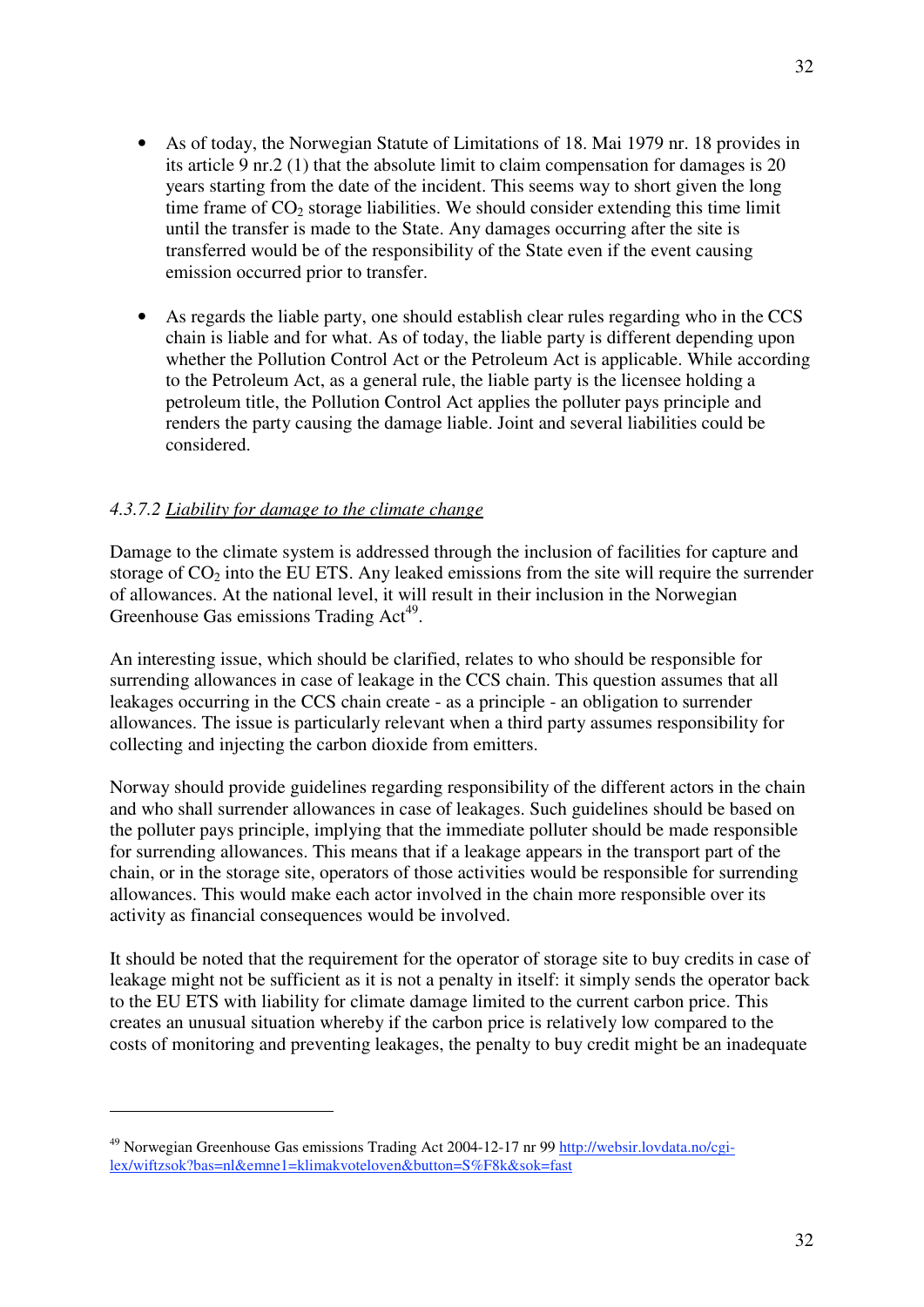tool<sup>50</sup>. Norway should therefore provide a robust system of penalties in case of leakage that reflects the damage caused.

Remediation/mitigation following a leakage should also be addressed in the permitting system through the corrective measure plan. In that respect, Norway should provide guidelines for remediation actions in case of leakage. If a leakage occurs, the liable part must act according to these guidelines to stop the leak as soon as possible.

# *4.3.7.3 Liability for damages to property rights or to other natural resources*

Leakage of  $CO<sub>2</sub>$  can also cause damages other than environmental damages. Examples include harm to employees or public health as a result of  $CO<sub>2</sub>$  leakage, reduction in property values in the vicinity of a leaking storage site or business interruption from neighbouring properties where remediation is required.  $CO<sub>2</sub>$  leakage can also damage hydrocarbon or water resources. Indeed  $CO<sub>2</sub>$  may move underground into areas containing resources such as hydrocarbons or water resources preventing or damaging their utilisation. The question is how to address such liabilities.

Such liability will be addressed through the general Norwegian liability rules. It is most likely that the basis for liability will be negligence, implying therefore the demonstration of negligence, damage and causality. Negligence would arise where the operator failed to exercise reasonable care in managing the storage site, thus resulting in a  $CO<sub>2</sub>$  leakage causing damage. However, a leakage will not necessarily imply that the storage site has not been properly managed. One should expect that if the site operator has complied with the conditions of the storage permit, the monitoring obligations and generally with all obligations required, or implied by the permitting system, it will be difficult to demonstrate negligence on his part. In addition, a successful claim would need to show causation, i.e. that the  $CO<sub>2</sub>$  caused the harm in question. This could be difficult to establish in practice.

Assuming that negligence, damage and causality are demonstrated, the compensation would be limited to what was reasonably foreseeable.

# **Section 5 Legal barriers at International level and transboundary issues**

# **5.1 Barriers at the International level for Offshore CO<sub>2</sub> storage**

There are two international agreements governing the deposition of material to the sea and seabed which are relevant for  $CO<sub>2</sub>$  injection: the London Convention (a worldwide agreement) and the OSPAR Convention (the corresponding agreement for the Northern European States). Until recently both limited the scope for depositing  $CO<sub>2</sub>$  in the marine environment.

<sup>50</sup> ClientEarth p.24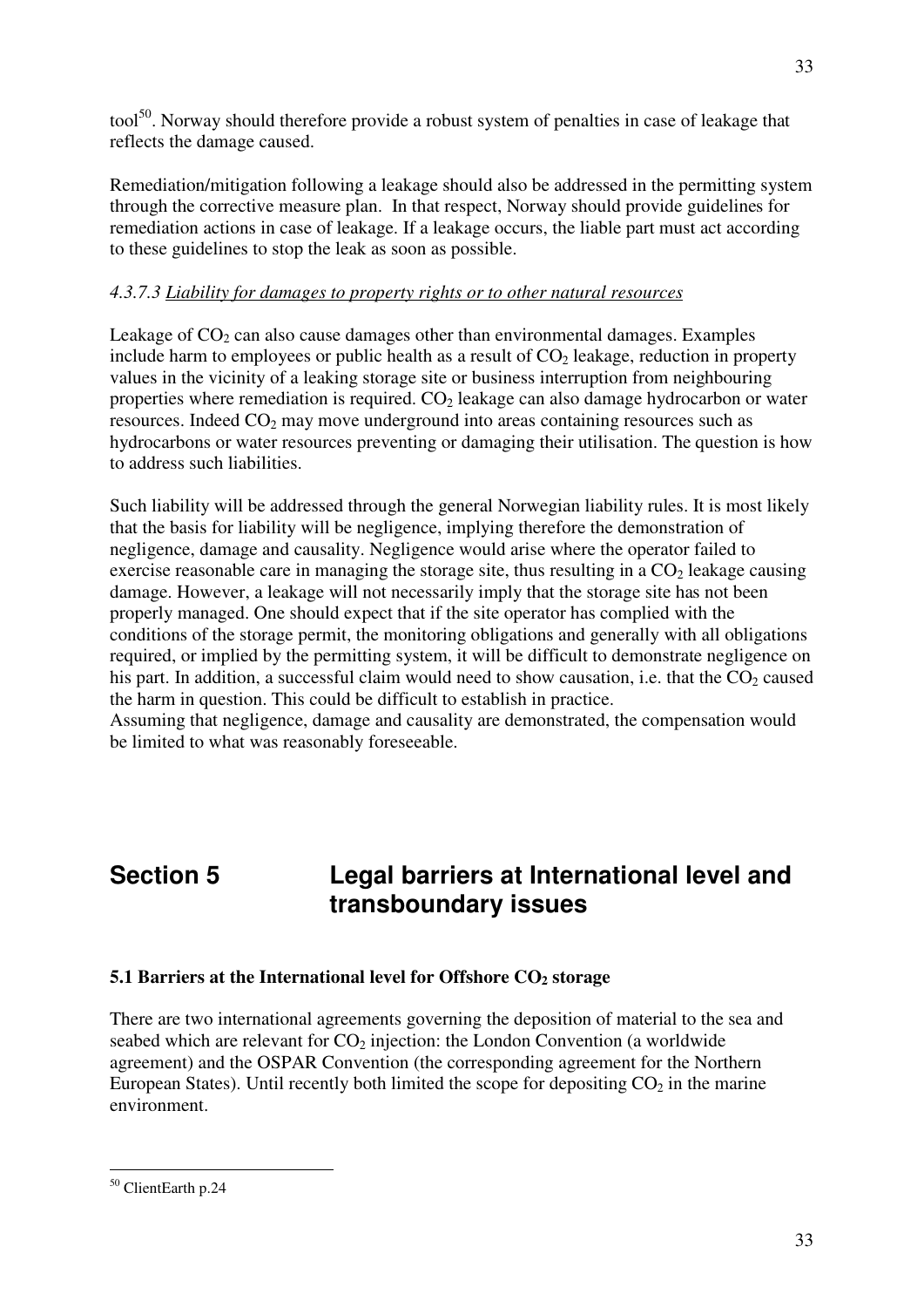The OSPAR Convention prohibits dumping into the sea and seabed. It was amended however in June 2007 to allow the storage of CO2 in geological formations.

Under the amended OSPAR regime, the storage of  $CO<sub>2</sub>$  will only be permitted where:

- disposal is into a geological formation;
- the injection stream consists overwhelmingly of  $CO<sub>2</sub>$  (although it may contain incidental associated substances derived from the source material and the capture, transports and storage processes used);
- no wastes or other matter are added to the  $CO<sub>2</sub>$  for the purpose of disposal.

The intention is that the  $CO<sub>2</sub>$  is retained permanently and will not lead to significant adverse consequences for the marine environment, human health, or other uses of the maritime area.

However, the OSPAR amendment needs to be ratified by at least 7 contracting parties (Parties to the Convention) before the amendment can enter into force. Until then, the OSPAR Convention remains a legal barrier for the following activities (considered dumping):

- Injection of  $CO<sub>2</sub>$  through an Offshore Installation (used for petroleum activities)
- Injection of  $CO<sub>2</sub>$  through a non petroleum installation if the  $CO<sub>2</sub>$  is transported by ship

However, if the  $CO<sub>2</sub>$  is transported from land through a pipeline and injected through a nonoffshore installation, it is not considered dumping. The same applies where storage is taking place as part of Enhanced Oil Recovery.

#### *5.1.2 London Convention –cross border issue*

The Protocol to the London Convention was amended in November 2006 to permit  $CO<sub>2</sub>$ storage under the seabed. This amendment came into force on 10.February 2007. However the Protocol still prohibits the cross-border export of  $CO<sub>2</sub>$  for disposal into a sub-seabed formation. Indeed article 6 provides that *"Contracting Parties shall not allow the export of*  wastes or other matter to other countries for dumping or incineration at sea<sup>", 51</sup>. Amendments to solve this issue are expected within a short time.

# **5.2 Transboundary issues**

<sup>&</sup>lt;sup>51</sup> On 25-27 February 2008, a Legal and Technical Working Group on Transboundary  $CO<sub>2</sub>$ Sequestration Issues was tasked to look into the compatibility of Article 6 with CCS activities. The Group took the view that transboundary transport of  $CO<sub>2</sub>$  would not be allowed under the section, and that "other countries" includes both other Contracting Parties and third-party states. The group proposed an amendment which would allow  $CO<sub>2</sub>$  transport for storage in another state and deliberate migration of  $CO<sub>2</sub>$  across borders from a storage site (although they reached no conclusion on whether this amounted to "export"). It was agreed that unintentional migration of  $CO<sub>2</sub>$  across borders would not fall foul of Article 6. The Group also drew up some framework for procedures where export is between a Contracting and non-Contracting Party. Any amendment had to be submitted by April 25, 2008 at the latest for consideration by the 3rd Meeting of the Contracting Parties in October 2008. http://www.ucl.ac.uk/cclp/ccsprotocol.php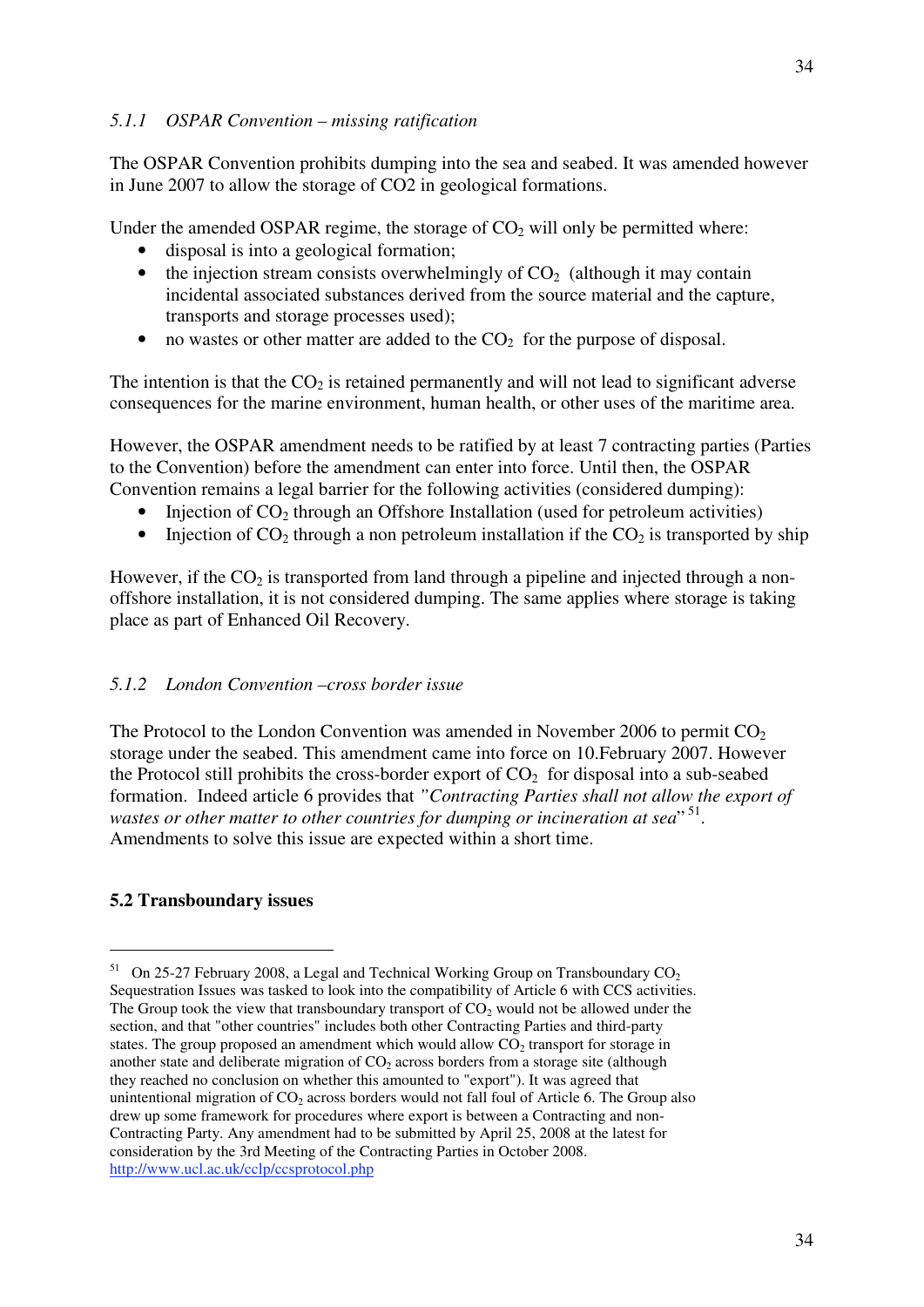# *5.2.1 Problem to be addressed*

Transboundary issues can arise when the  $CO<sub>2</sub>$  chain has connection with more than one state. For example, the  $CO_2$  is produced in a state other than where it is stored; or the  $CO_2$  is transported by a ship registered in another state than the state where the  $CO<sub>2</sub>$  is produced, or transported by cross-border pipelines; or the  $CO<sub>2</sub>$  is stored in a reservoir crossing several boundaries.

Transboundary CCS activities raise several legal issues among which questions relative to:

- which state is liable to surrender allowances in case of leakage
- which court of justice has the legal venue to examine a claim and according to which law

# *5.2.2 State's liability to surrender allowances*

Transboundary leakages can happen at different stages of the CCS chain and for example; during transport by transboundary pipelines; during transport by a ship having a different flag state than the  $CO<sub>2</sub>$  producer or the  $CO<sub>2</sub>$  storage site; during or after injection, in the event of  $CO<sub>2</sub>$  leakage in another state than the state performing the injection  $(CO<sub>2</sub>$  can migrate faster than expected, or in a different direction than expected and proceed under a border).

Which state is liable to surrender allowances in case of leakage, will most likely be depending on which state has "jurisdiction" or "control" over the "activity" causing the damage<sup>52</sup>. Indeed, according to the Rio Declaration from 1992 article 2, "*States have, in accordance with the Charter of the United Nations and the principles of international law, the sovereign right to exploit their own resources pursuant to their own environmental and developmental policies, and the responsibility to ensure that activities within their jurisdiction or control do not cause damage to the environment of other States or of areas beyond the limits of national jurisdiction*". The question is what is to be considered as an "activity".

• For a cross-border reservoir, it is reasonable to say that the State where  $CO_2$  is injected has "jurisdiction" or "control" over such activity and will be liable to surrender allowances in case of leakage occurring in another state.

The situation is however more complicated when several states are each injecting  $CO<sub>2</sub>$ in a unique but cross-border reservoir. Although the IPCC guidelines of 2006 recommend addressing this issue by way of treaties, other models could consist in a prorated distribution of liability based on how much  $CO<sub>2</sub>$  each state has stored in the reservoir, or that each state remains liable for leakages occurring in its jurisdiction.

- When  $CO<sub>2</sub>$  is transported by pipelines crossing several states, the issue will probably need to be resolved by way of treaties as states have different views regarding the question of jurisdiction.
- Finally, for leakages occurring from ships located in another state than their flag state, the question relative to which State has "jurisdiction" over such ship is unclear and difficult to apprehend. It is however suggested that the flag state should be considered

 $\overline{a}$ 52 Ansvar for utslipp etter norsk rett og forholdet til klimakvoteregimet etter Kyotoprotokollen, Gustav Haver, Marius nr. 355 p.227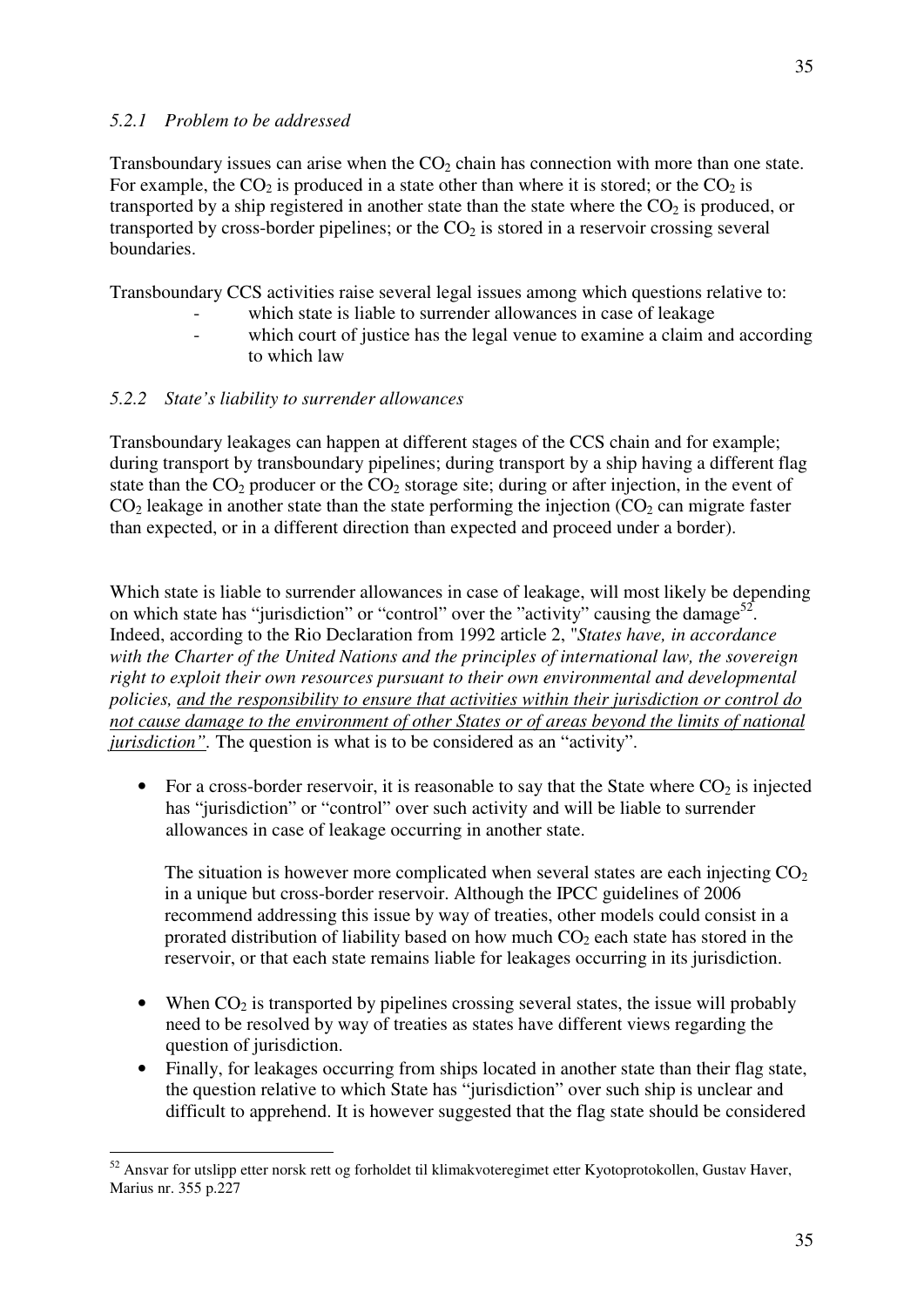as having the primary jurisdiction over ships outside territorial waters and passing through foreign territorial waters, while ships passing through internal waters should be under the jurisdiction of the territorial State<sup>53</sup>.

The aforementioned possible rules regarding State's liability to surrender allowances can have impact on States' incentives to be involved in transboundary  $CO<sub>2</sub>$  storage. Indeed, emission allowances are in principle given to the State where the  $CO<sub>2</sub>$  is produced. The other countries involved in the  $CO<sub>2</sub>$  chain do not get allowances, but can only risk to have to surrender allowances in the event of leakage. An open question is how to create incentives for those states to be involved in  $CO<sub>2</sub>$  chain.

# *5.2.3 Conflicts of law and conflicts of jurisdiction*

Environmental damages occurring in a transboundary CCS chain, will raise questions relating to conflicts of laws and conflicts of jurisdiction i.e. in which country the claim shall be presented and according to which law the claim will be examined; possible solutions can be the country where the leakage occurred, the country where the damage occurred, the country of the victim's domicile, or the country where the  $CO<sub>2</sub>$  generating the damage was produced.

According to the Lugano Convention to which Norway is a party, and which provides rules on which State has jurisdiction to examine a case, the general rule is that conflicts falling within the scope of application of the convention shall be examined in the State where the defendant has his domicile. Alternatively, in matters relating to tort, delict or quasi-delict, in the courts for the place where the harmful event occurred, or may occur<sup>54</sup>.

In the event that Norwegian courts have the competence to examine a conflict, the question remains to which law (Norwegian or foreign law) the Norwegian court will apply to solve the conflict. Which law is applicable is decided according to conflict of law rules. The Pollution Control Act provides in its article 54 rules determining in which case Norwegian law is applicable and provides that the victim can claim the application of the law of the State where the polluting event or activity took place.

In contractual relationships, it is common to provide contractual provisions regarding such issues: contractors will agree in advance which courts in which country will have competence to settle a dispute and will agree on the law under which the conflict will be solved.

# **Section 6 Summary of our Main Conclusions**

Together with the rest of the Climate and Energy package, the adoption of the Directive on the Geological storage of  $CO<sub>2</sub>$  in record time constitutes in itself an achievement for the EU, given the time between the initial proposal from the Commission in January 2008 and the final adoption by the Parliament in December 2008.

The Directive does not make CCS mandatory but enables it by providing a legal framework to

 $\overline{a}$ 53 Ibid, Marius nr. 355 p. 268

<sup>&</sup>lt;sup>54</sup> Lugano Convention of 16 September 1988. The Bruxelles I Convention is not applicable in Norway..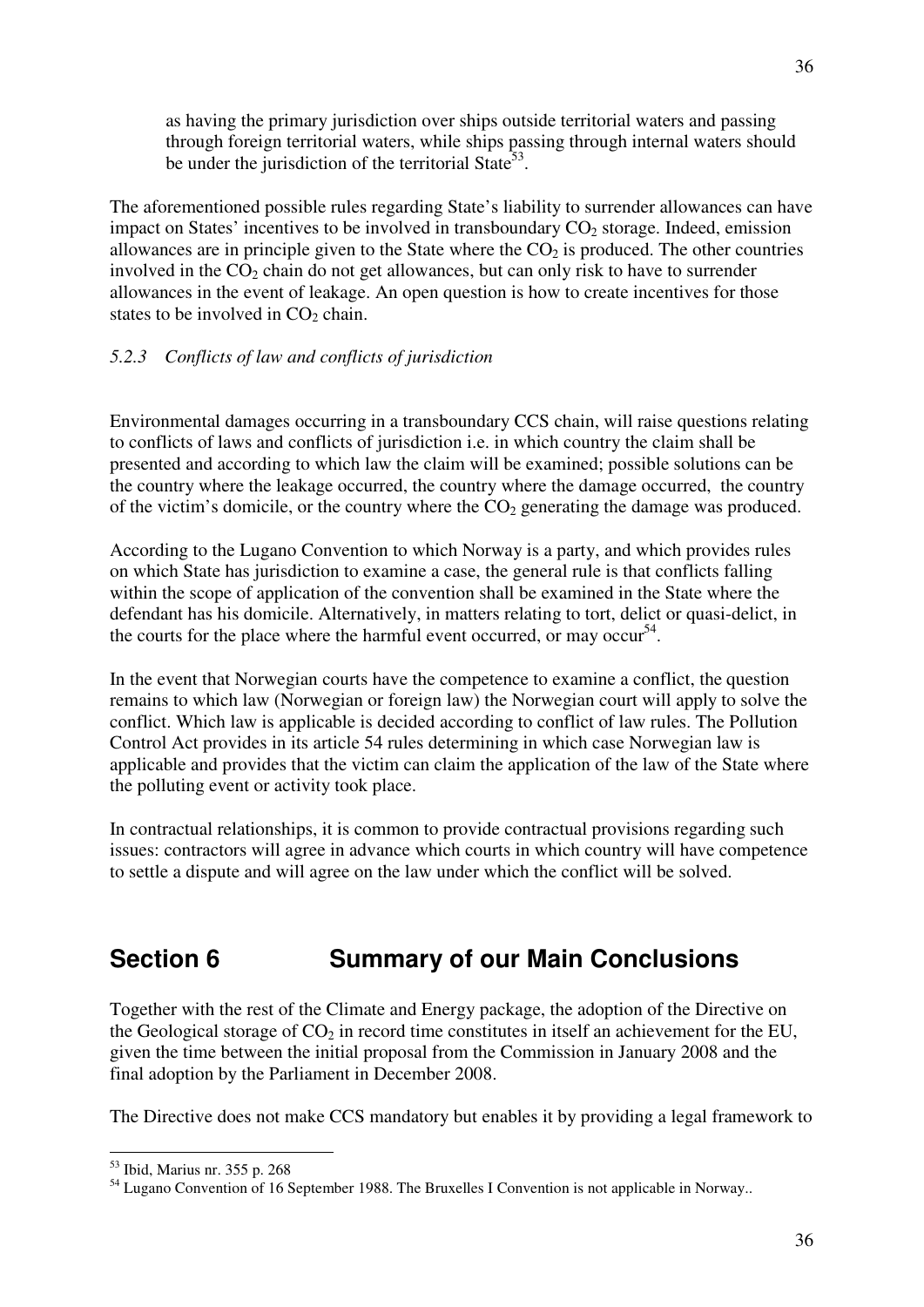manage environmental risks and remove barriers in existing legislation. Whether CCS is taken into practice will be determined by the carbon price and the cost of the technology. To achieve commercialisation by 2020 and demystify CCS for all players, the ZEP concluded that a total of 10-12 demonstration projects were required.

In this report we have given a picture of the new EU legal framework on the geological storage of  $CO<sub>2</sub>$ , in order to anticipate some of the legal issues and challenges that Norway might meet when implementing the Directive in its national legislation.

Implementation in Norway will first happen if and when the Directive is integrated into EEA, as Norway is not part of the EU but is part of the EEA. The attributions given to the Commission by the Directive will then probably belong to ESA with the challenge that ESA might not have the same competence as the Commission.

In Europe Norway is one of the countries with best experience in the field of CCS. It is therefore important that Norway is given the possibility to actively participate in the system of "information exchange" between competent authorities from Member States. Similarly, it is important that Norway and other EFTA countries receive from ESA the same level of competence/assistance as the one that the Scientific Panel will provide to the Commission. A solution could be to provide that the Scientific Panel also reviews permit of EFTA countries. Experts from Norway should also be given the possibility to participate in the Scientific Panel.

Although Norway has more than 10 years experience with CCS, no specific rules exist in Norway to regulate the activity. The implementation of the Directive on geological storage will give Norway an opportunity to build a solid and well considered legislation.  $CO<sub>2</sub>$  storage activities (Sleipner and Snøhvit) have so far been addressed on a case by case basis with support from existing legislation, particularly the Petroleum Act and the Pollution Control Act. However because they do have not have CCS in mind, this results in a complex and confusing regime.

In this report we have made several recommendations on how Norway could regulate  $CO<sub>2</sub>$ storage following the adoption of the Directive and which considerations should be taken into account. Our main recommendations are the following:

- Norway should implement the Directive by way of a free standing legislation and not through amendments to existing legislation. The free standing legislation should cover all aspects of the CCS chain, and not only geological storage, and clearly identify rights and duties of all actors involved.
- The distinction between activities connected to petroleum activities and activities not connected to petroleum activities should be removed. The source of the  $CO<sub>2</sub>$ (regardless of whether is a waste from petroleum activities) should not have any incidence on the applicable regime.
- The appointment or establishment of the "competent authority" should be primarily motivated by environmental considerations and to a less extent by petroleum considerations. Most of the obligations stipulated by the Directive should be delegated to the Ministry of Environment (through the Pollution Control Authority - SFT) and only to a lesser extent to the Ministry of Oil and Energy. We foresee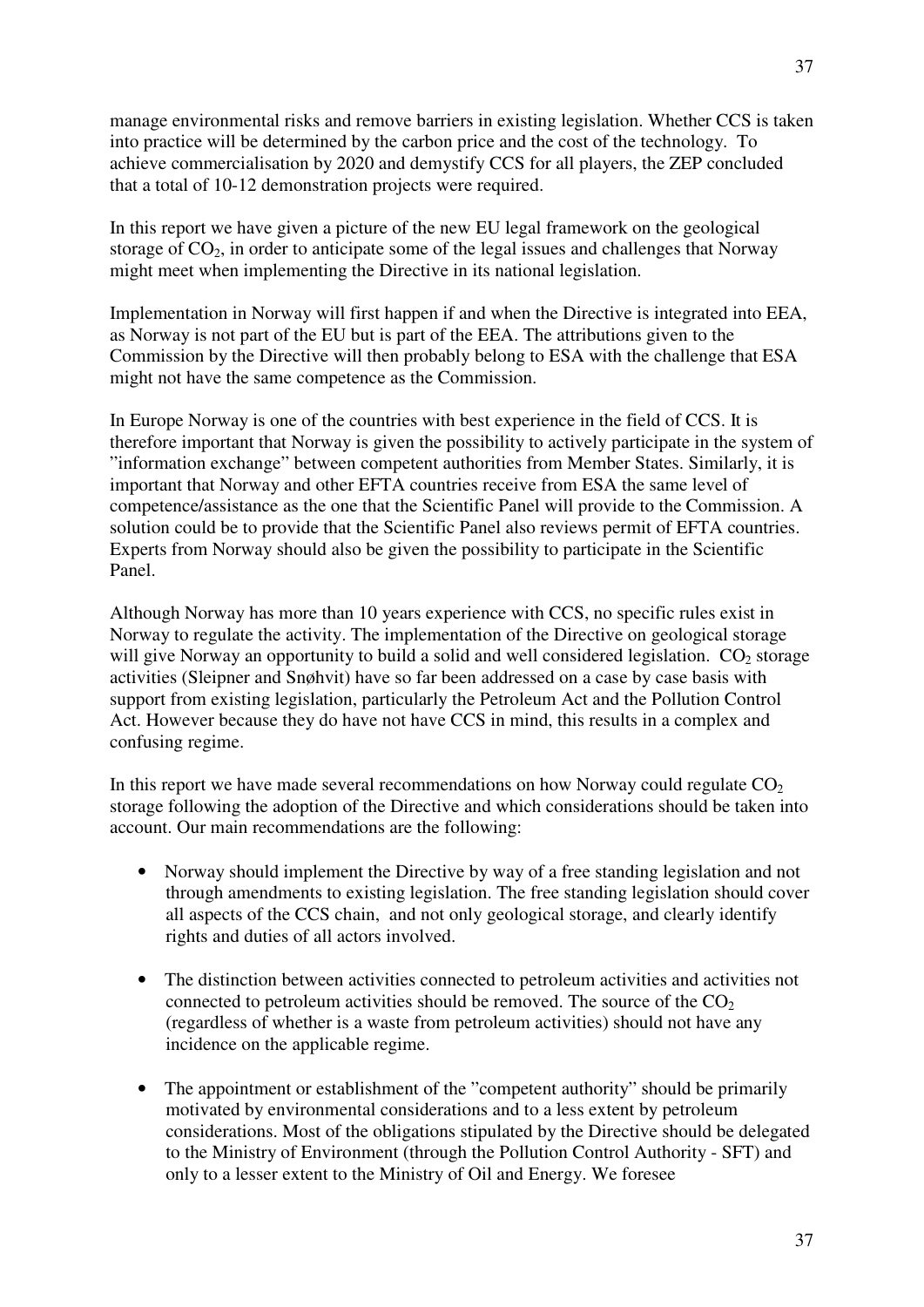- o Creation of a new Ad Hoc Authority, gathering representatives from SFT and OED, for site selection and issuance of permits (exploration and storage)
- o Designation of SFT as the competent authority during the operational phase of the site (from injection to transfer of responsibility)
- o Designation of the Ministry of Environment or Ministry of Commerce and Industry as the entity taking over the storage site after transfer of responsibility.
- Norway should involve an accredited independent entity at all stages of the storage projects, not only to secure sufficient environmental integrity (monitoring) but also to allow and promote equal and fair treatment of storage.
- A governmental body should establish official standards for site characterisation and selection.
- Norway should provide guidelines for remediation actions to stop leakages as soon as possible.
- Norway should provide a robust system of penalties in case of leakage.
- Norway should create incentives to encourage States' involvement in transboundary  $CO<sub>2</sub>$  storage.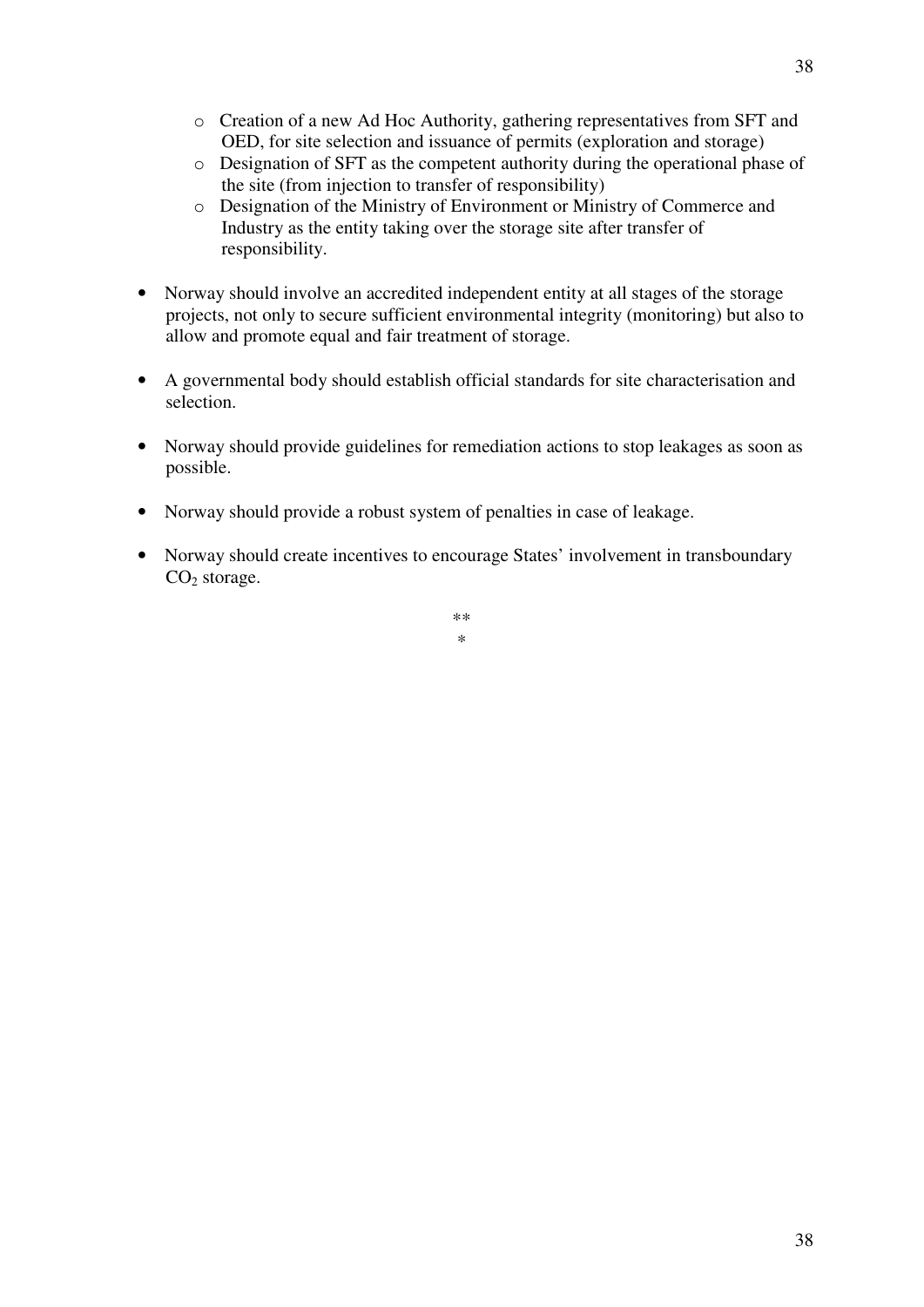#### **REFERENCES**

#### **EU legislation**

EU Directive on geological Storage of  $CO<sub>2</sub>$  adopted on Wednesday 17 December 2008: http://www.europarl.europa.eu/sides/getDoc.do?pubRef=- //EP//TEXT+TA+20081217+TOC+DOC+XML+V0//EN&language=EN#formats

EU Directive on ETS adopted on Wednesday 17 December 2008 http://www.europarl.europa.eu/sides/getDoc.do?pubRef=-//EP//TEXT+TA+P6-TA-2008- 0610+0+DOC+XML+V0//EN&language=EN

Chris Davies Report: http://www.europarl.europa.eu/sides/getDoc.do?pubRef=-//EP//TEXT+REPORT+A6- 2008-0414+0+DOC+XML+V0//EN&language=EN - title1

Questions and Answers on the directive on the geological storage of carbon dioxide": http://europa.eu/rapid/pressReleasesAction.do?reference=MEMO/08/798&format=HTML&aged=0&language= EN&guiLanguage=en.

Citizens' summary on EU climate and energy package : http://ec.europa.eu/climateaction/docs/climate-energy\_summary\_en.pdf

European Technology Platform for Zero Emission Fossil Fuel Power Plant (ZEP). EU Demonstration Programme for CO<sub>2</sub> Capture and Storage. ZEP's proposal. November 2008.

Communication from the Commission to the European Parliament, the Council, the European Economic and Social Committee and the Committee of the Regions - 20 20 by 2020 - Europe's climate change opportunity http://eur-lex.europa.eu/LexUriServ/LexUriServ.do?uri=COM:2008:0030:FIN:EN:HTML

#### **Norwegian legislation/literature**

Norwegian Petroleum Act, 1996-11-29nr.72, http://websir.lovdata.no/cgilex/wiftzsok?bas=nl&emne1=petroleumsloven&button=S%F8k&sok=fast

Pollution Control Act, 1981-03-13 nr.6, http://websir.lovdata.no/cgilex/wiftzsok?bas=nl&emne1=forurensningsloven&button=S%F8k&sok=fast

Continental Shelf Act of 1963-06-21nr.12, http://websir.lovdata.no/cgilex/wiftzsok?bas=nl&emne1=unders%F8kelse&button=S%F8k&sok=fast

Norwegian Research Council, project nr. 151393/210, "Large scale CO2 Sequestration on the Norwegian Continental Shelf: a technical, Economic, legal and Institutional Assessment", document prepared in collaboration between SINTEF Petroleum Research, CO2-Norway AS, Norwegian School of Management, CICERO and Faculty of Law University of Oslo.

Guidelines provided by the Norwegian Pollution Control Authority regarding financial securities related to land fill (in Norwegian) http://www.sft.no/publikasjoner/avfall/2150/ta2150.pdf

Norwegian Greenhouse Gas emissions Trading Act 2004-12-17 nr 99. http://websir.lovdata.no/cgilex/wiftzsok?bas=nl&emne1=klimakvoteloven&button=S%F8k&sok=fast

Berger Fredrik, "Utslipp fra CO<sub>2</sub> kjeder – Offentligrettslige reguleringer og erstatningsansvar" Marius nr. 355.

Haver Gustav, " CO<sub>2</sub> deponering i undergrunnen på kontinentalsokkelen forholdet til klimakvoteregimet etter Kyotoprotokollen" Marius nr. 355.

Bugge Hans Chr: "Rettslige spørsmål ved CO2 deponering på norsk kontinentalsokkel", Kritisk Juss 2005 s 132